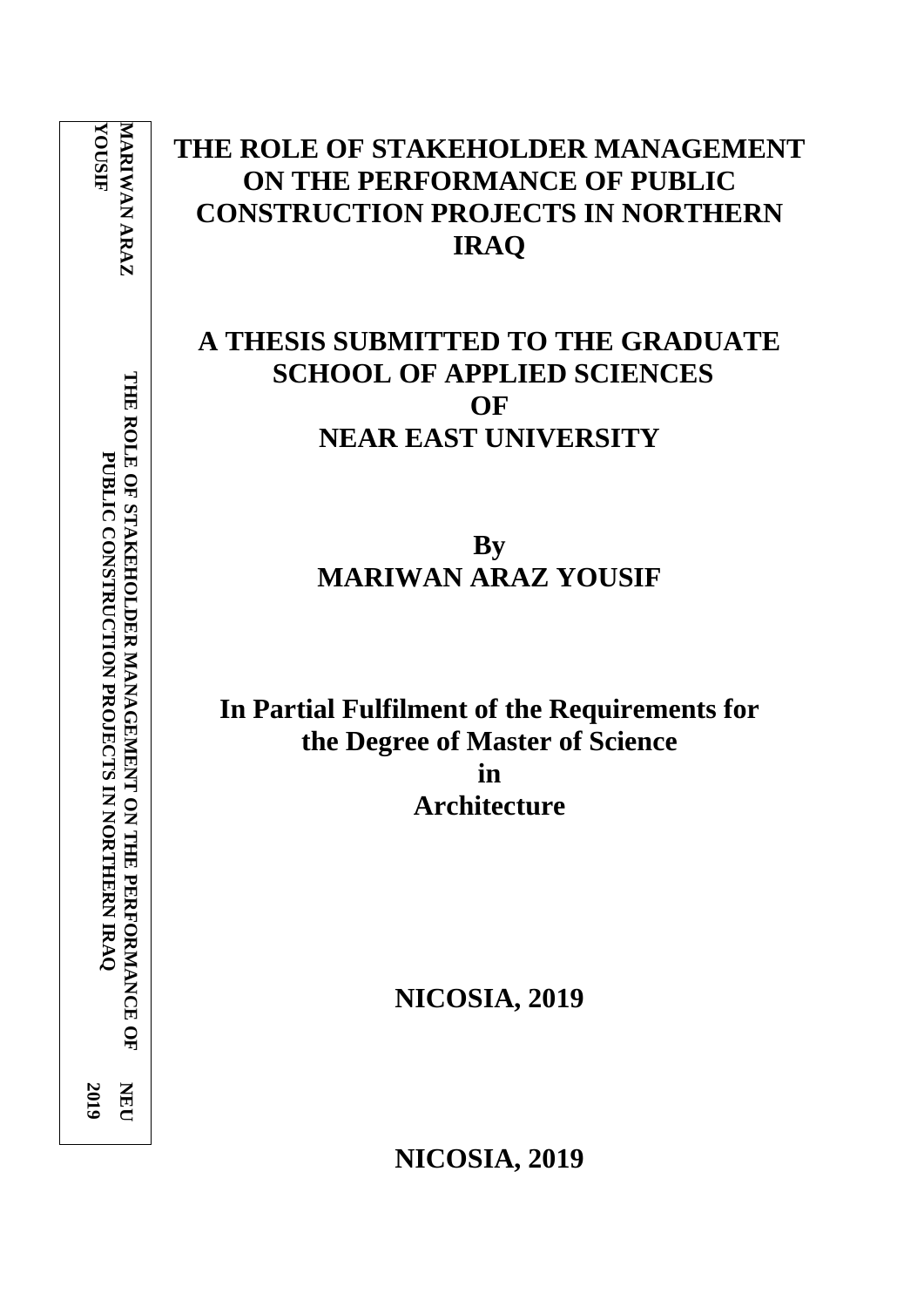# **THE ROLE OF STAKEHOLDER MANAGEMENT ON THE PERFORMANCE OF PUBLIC CONSTRUCTION PROJECTS IN NORTHERN IRAQ**

# **A THESIS SUBMITTED TO THE GRADUATE SCHOOL OF APPLIED SCIENCES OF NEAR EAST UNIVERSITY**

**By MARIWAN ARAZ YOUSIF** 

**In Partial Fulfilment of the Requirements for the Degree of Master of Science in Architecture**

**NICOSIA, 2019**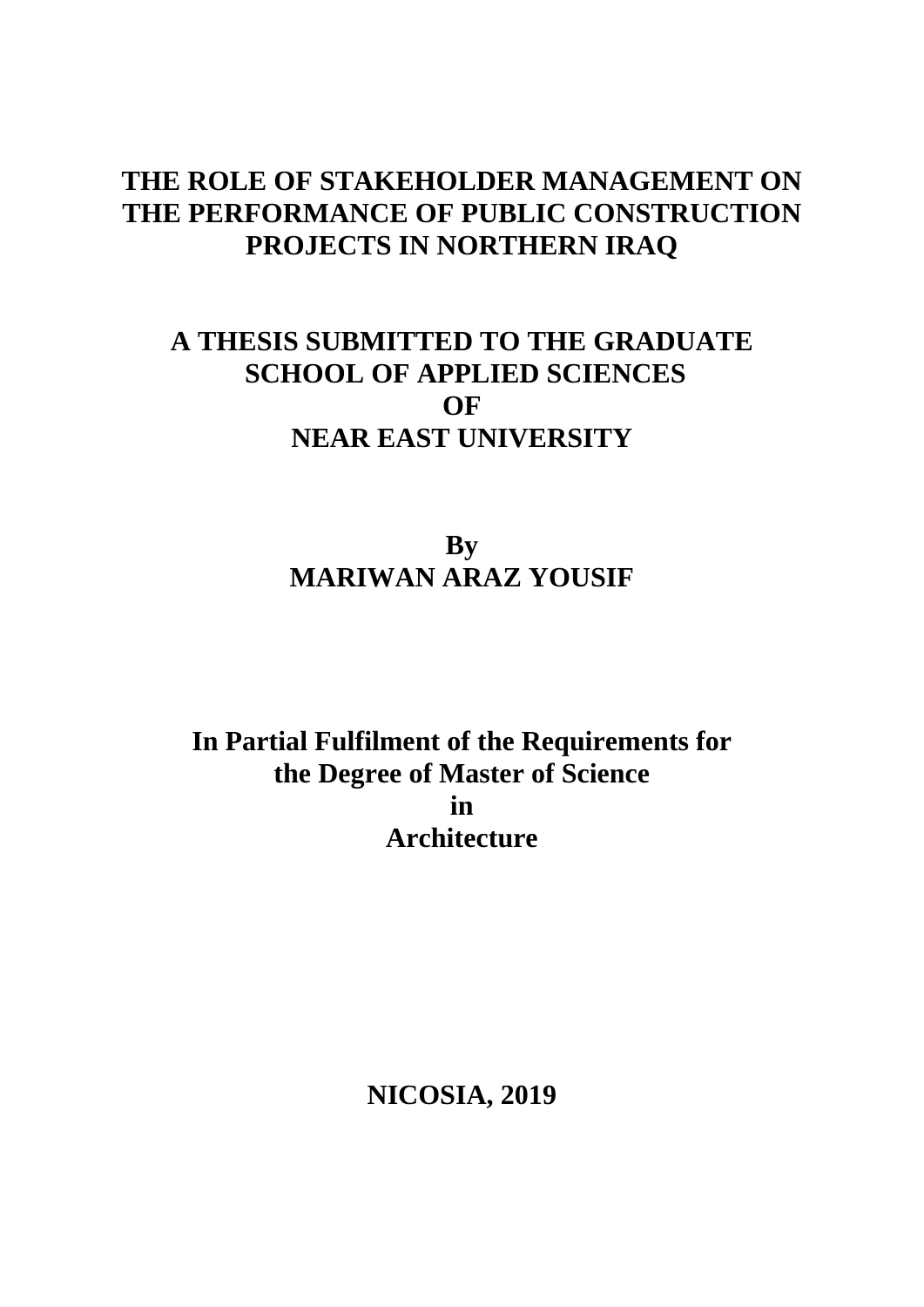## **MARIWAN ARAZ YOUSIF: THE ROLE OF STAKEHOLDER MANAGEMENT ON THE PERFORMANCE OF PUBLIC CONSTRUCTION PROJECTS IN NORTHERN IRAQ**

## **Approval of Director of Graduate School of Applied Sciences**

## **Prof. Dr. Nadire Çavuş**

## **We certify that this thesis is satisfactory for the award of the degree of Master of Science in Architecture**

**Examining Committee in Charge:**

| Assoc. Prof. Dr Nesil Baytin      | Supervisor, Committee Member,<br>Department of Architecture, NEU                     |
|-----------------------------------|--------------------------------------------------------------------------------------|
| Dr.Tuğşad TÜLBENTÇİ               | Co. Supervisor, Committee Member,<br>Department of Architecture, NEU                 |
| Assist. Prof. Dr. Kozan Uzunoğlu  | Head Of Department of Architecture,<br>Committee Member, NEU                         |
| Dr. Shaban Ismael Albrka          | Committee Member, Department of<br>Civil And Enviromental Engineering,<br><b>NEU</b> |
| Assist. Prof. Dr. Enis Faik Arcan | Committee Member, Department of<br>Architecture, NEU                                 |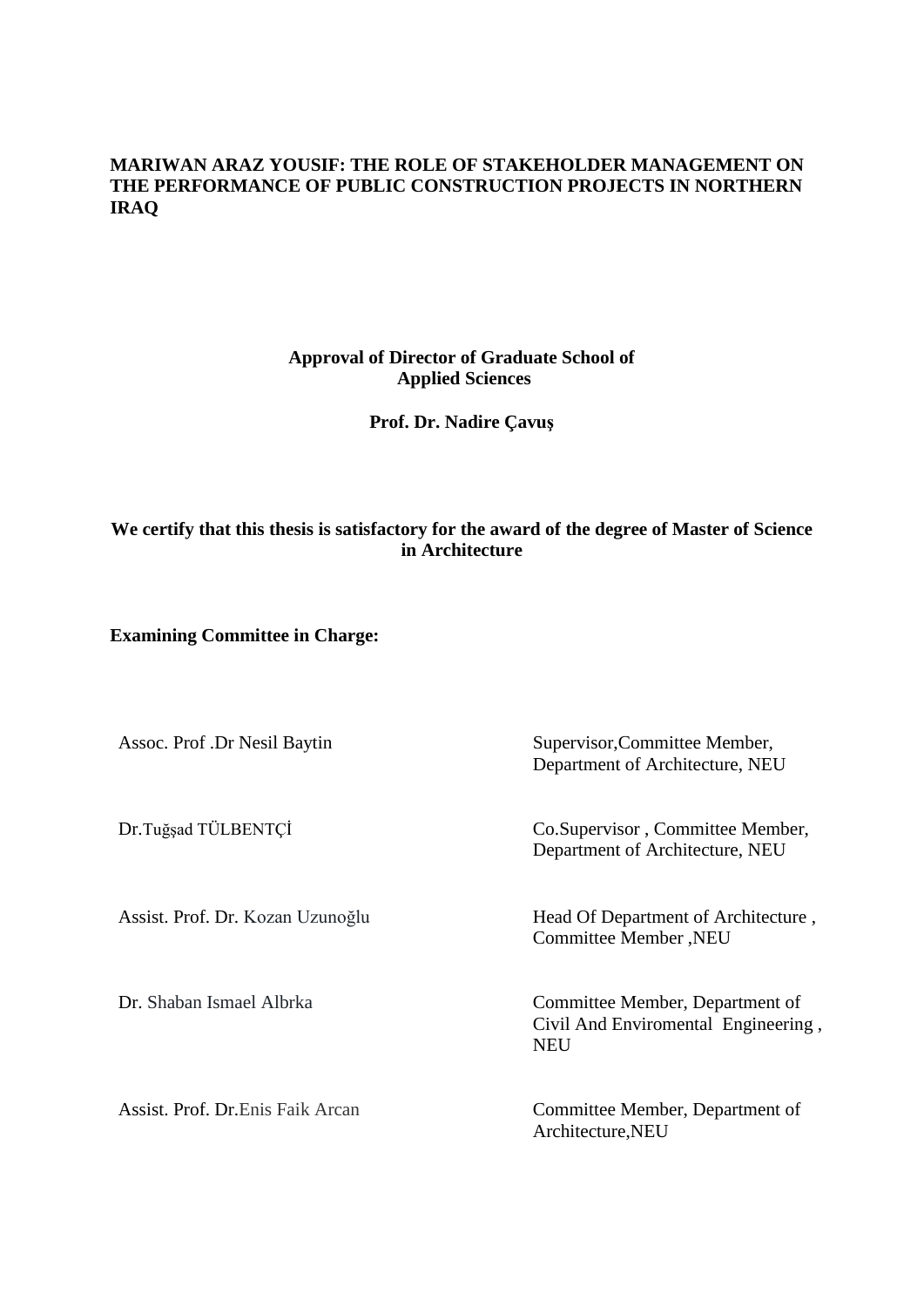I hereby declare that all information in this document has been obtained and presented in accordance with academic rules and ethical conduct. I also declare that, as required by these rules and conduct, I have fully cited and referenced all material and results that are not original to this work.

Name, Last name: Mariwan Araz Yousif Signature: Date: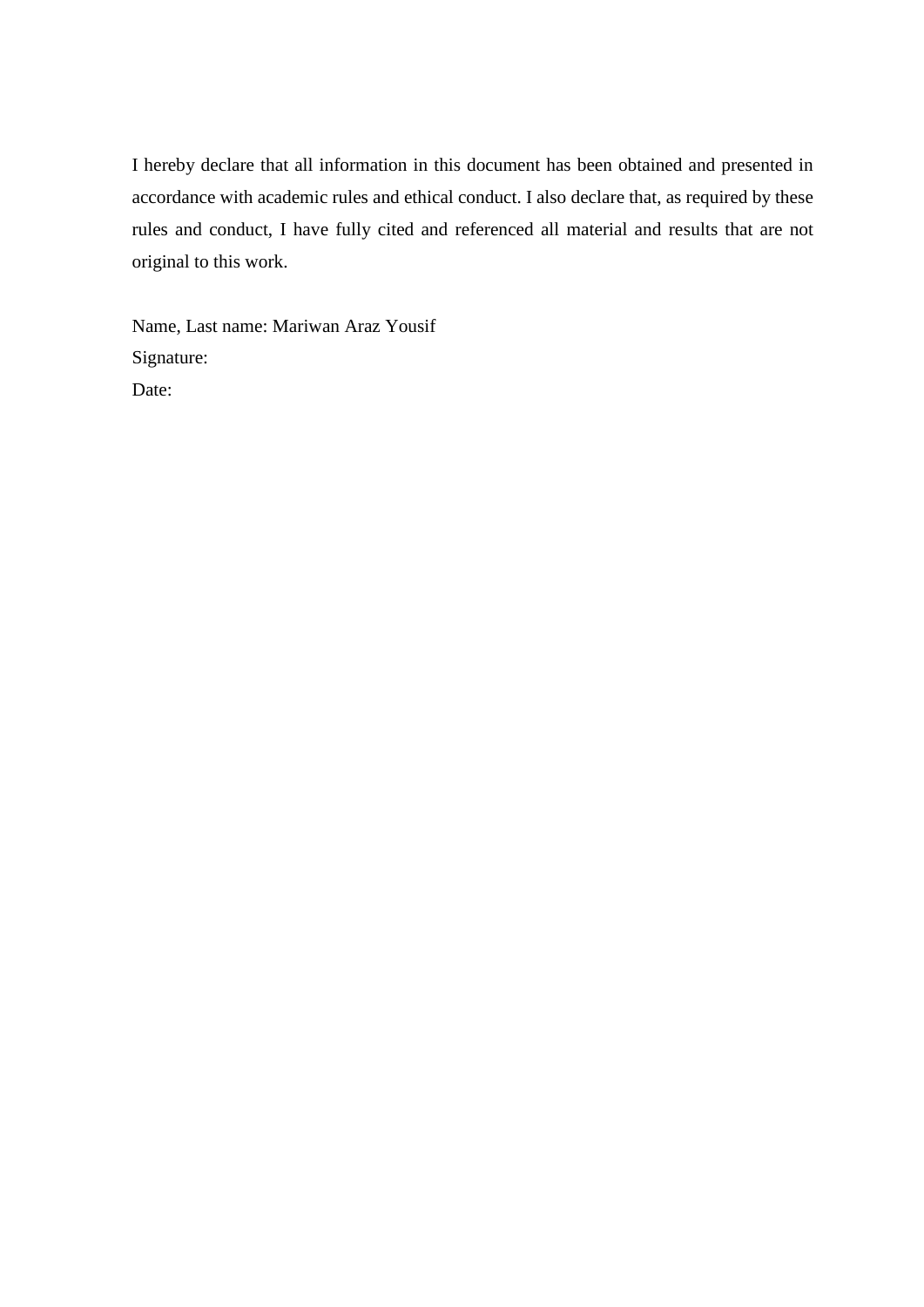### **ACKNOWLEDGEMENTS**

<span id="page-4-0"></span>It is with total gratitude that I express appreciation for the assistance given by my supervisor Assoc. Prof. Dr. Nesil Baytin towards the successful completion of this study. I would like to thank my family. I could not have completed this work without their love, patience and support. I also wish to thank many friends for their encouragement and support.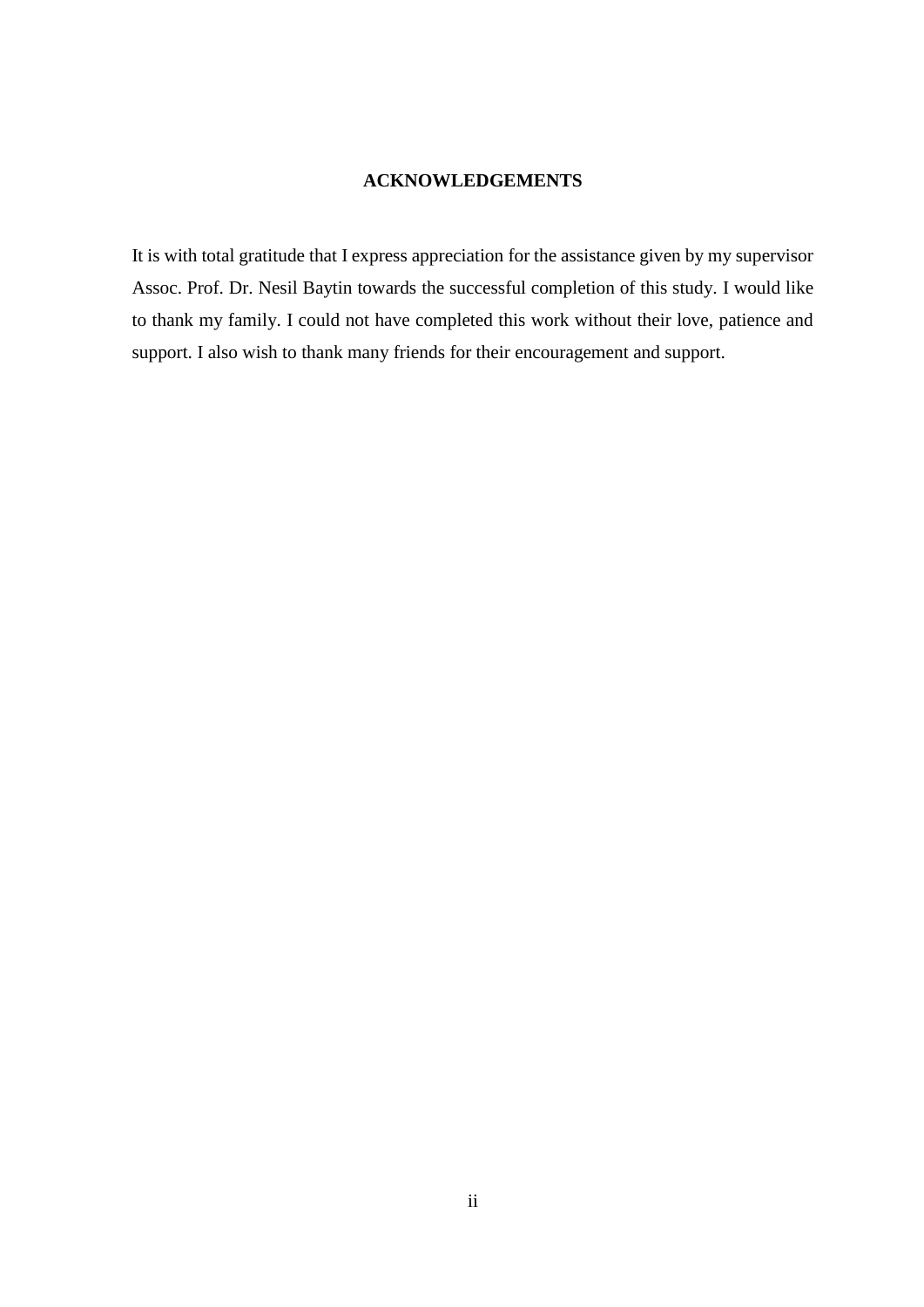<span id="page-5-0"></span>**To my beloved Parents …**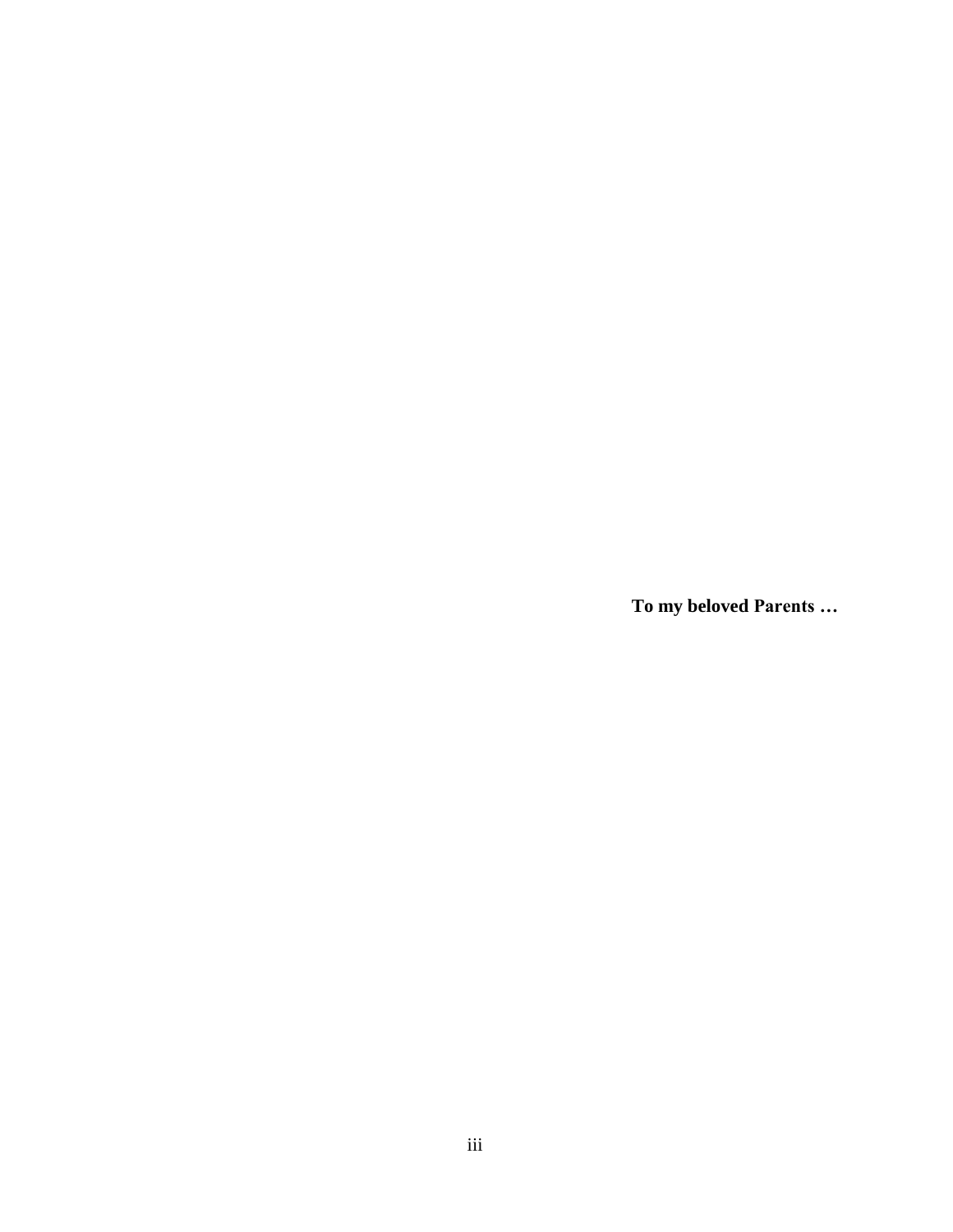#### **ABSTRACT**

The main purpose of this study is to examine the role of stakeholder management on the performance of public construction projects. The study is based on observations made which showed that the success of public construction projects is being undermined by the inability to productively managed project stakeholders. Such was considered to be as a result of five major problems which are insufficient engagement of stakeholders, having project managers with unclear and vague stakeholder management objectives, difficulties in identifying invisible stakeholders, poor communication with stakeholders and regulatory changes that affect the project and negative reactions from the community against the project. These problems were established to be highly common with public construction projects carried out in Erbil North Iraq. A case study was carried out to determine how stakeholders' management affects the performance of public construction projects. Deductive reasoning was also used to deduce arguments from related theoretical and empirical insights on stakeholder management and how it influences the performance of public construction projects. The established results showed that construction business challenges, inability to execute given project tasks and ineffective strategies used to acquire project materials are some of the key challenges affecting the performance of public construction projects. stakeholders' executive approach. The results further showed that construction stakeholders' management does not always work and is not suitable for all kinds of project.

*Keywords:* Construction projects; executive structure; project management; public sector; stakeholders management;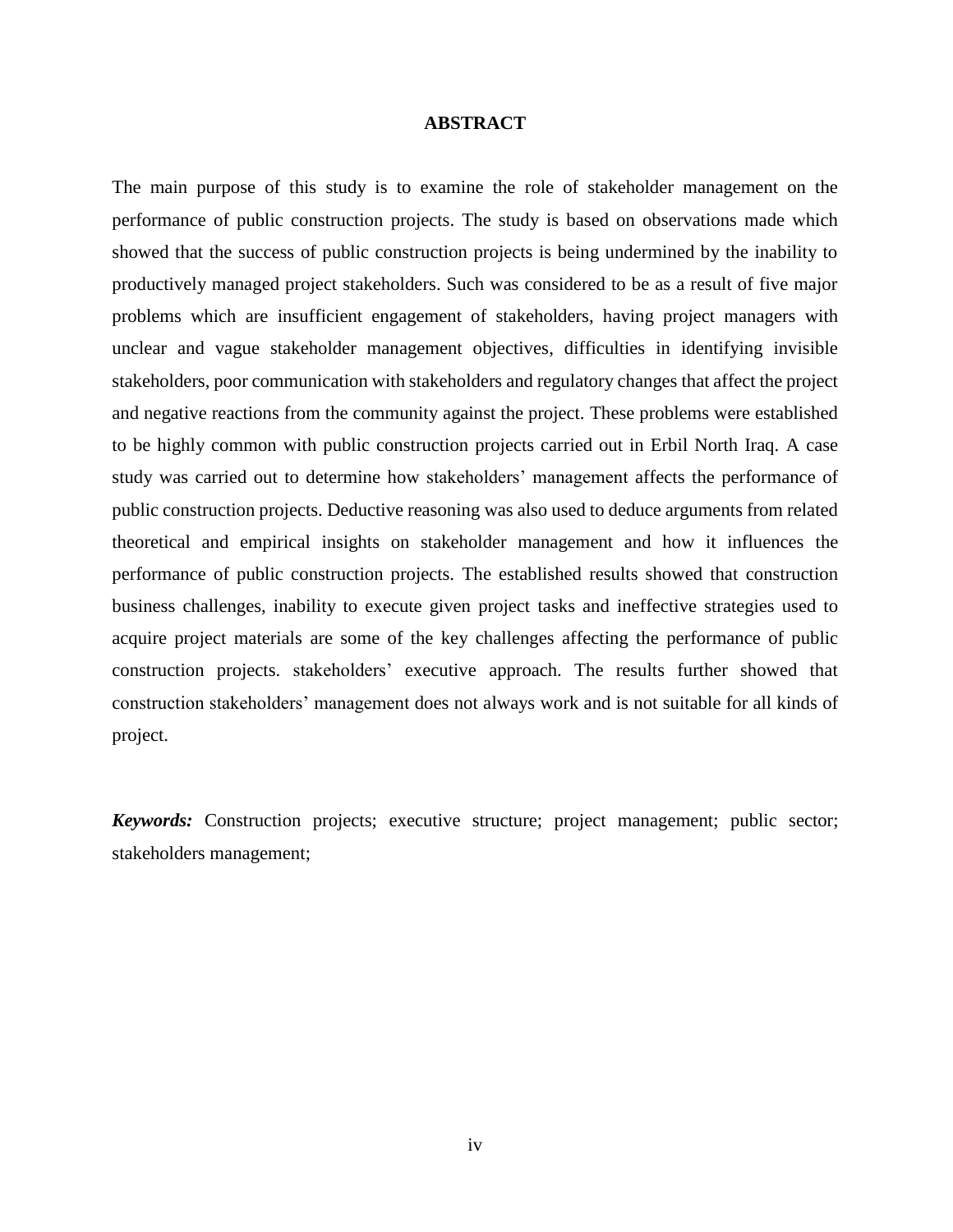## **ÖZET**

Bu çalışmanın ana amacı, kamu yapım projelerinin başarımında paydaş yönetiminin rolünü incelemektir.

Çalışma, kamusal yapım projelerinin başarısının, proje paydaşlarının etkin olarak yönetilmesindeki yetersizlikten dolayı baltalandığını gösteren gözlemlere dayanmaktadır.

Proje paydaşlarının etkin olarak yönetilmemesi, dolayısıyla projenin başarısızlığa sürüklenmesi başlıca beş önemli problemin sonucu olarak kabul görmektedir:

- Paydaşların devreye girmelerinin yetersiz olması,
- Proje yöneticilerinin paydaş yönetimine ilişkin ereklerinin net olmaması, belirsiz olması,
- Görünür olmayan paydaşların tanımlanmasındaki güçlükler,
- Paydaşlarla iletişimin zayıf olması,
- Projeyi etkileyen düzenleyici kurallarda (mevzuat) değişiklikler ve toplumdan projey karşı gelen olumsuz tepkiler.

Bu problemlerin, Kuzey Irak- Erbil'de yürütülen kamusal yapım projelerinde büyük ölçüde ortak olduğu saptanmıştır. Kamusal yapım projelerinin başarısında paydaş yönetiminin rolünün saptanması gayretlerinin bir parçası olarak, üç örnek olay incelemesi yapılmıştır. Saptanan sonuçlar göstermiştir ki, yukarıda belirtilen paydaş rolleri ile ilintili olarak, inşaat işindeki mücadeleler, kötü görev dağıtımı (İsale) ve tedarik yaklaşımları da, kamusal yapım projelrinin başarımını etkileyen anahtar faktörler arasındadır.

Ancak, yine sonuçlara göre, paydaş yönetimi evrensel bir çare olmayıp, her tür projeye uygun değildir.

**Anahtar Kelimeler:** Kamusal yapım (İnşaat) projeleri, Proje yönetimi, Kamu sektörü, Paydaşlar, Paydaş yönetimi.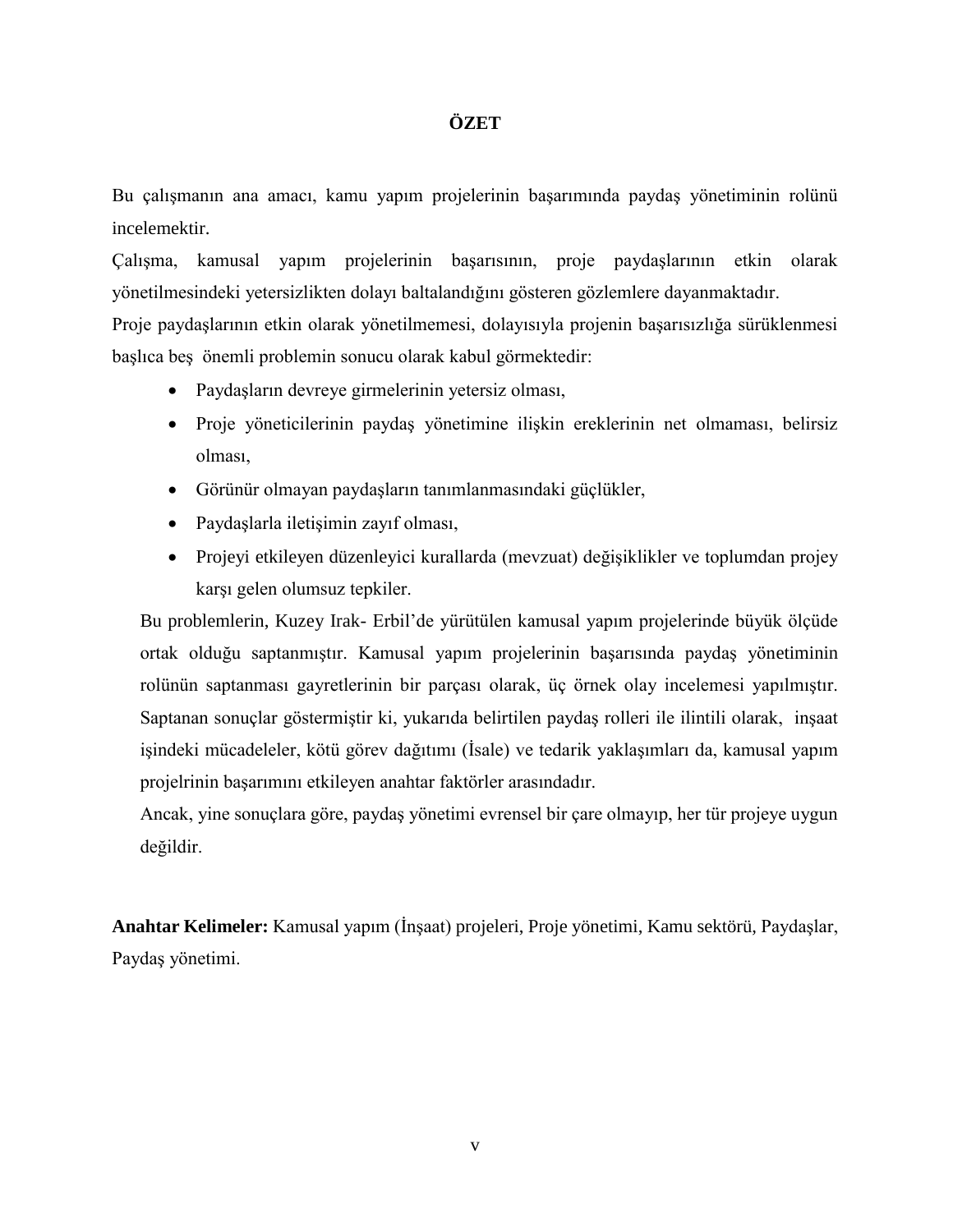## **TABLE OF CONTENTS**

<span id="page-8-0"></span>

## **CHAPTER 1: INTRODUCTION**

## **CHAPTER 2: LITERATURE REVIEW**

| 19 |
|----|
|    |
|    |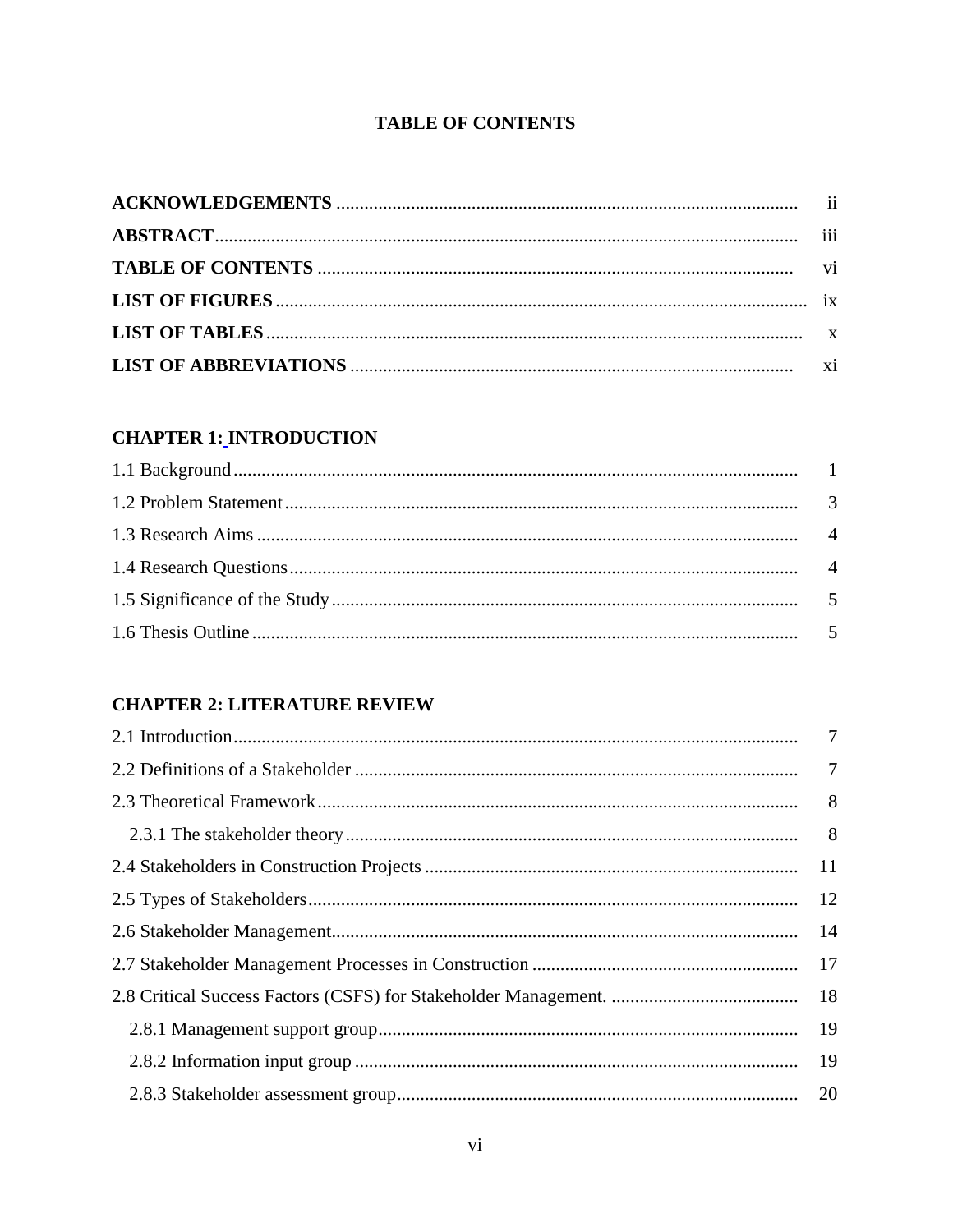## **[CHAPTER 3: RESEARCH METHODOLOGY](#page-45-0)**

| 3.3 An Overview of Iraqi Build as Cornerstone for Public Construction |    |
|-----------------------------------------------------------------------|----|
|                                                                       | 39 |
|                                                                       |    |

## **[CHAPTER 4: RESULTS AND CONCLUSIONS](#page-51-0)**

| 4.4 The Current Level of Stakeholder Involvement in Public Construction Projects  42  |  |
|---------------------------------------------------------------------------------------|--|
|                                                                                       |  |
| 44.6 Measures to Promote Stakeholder Involvement in Public Construction Companies  44 |  |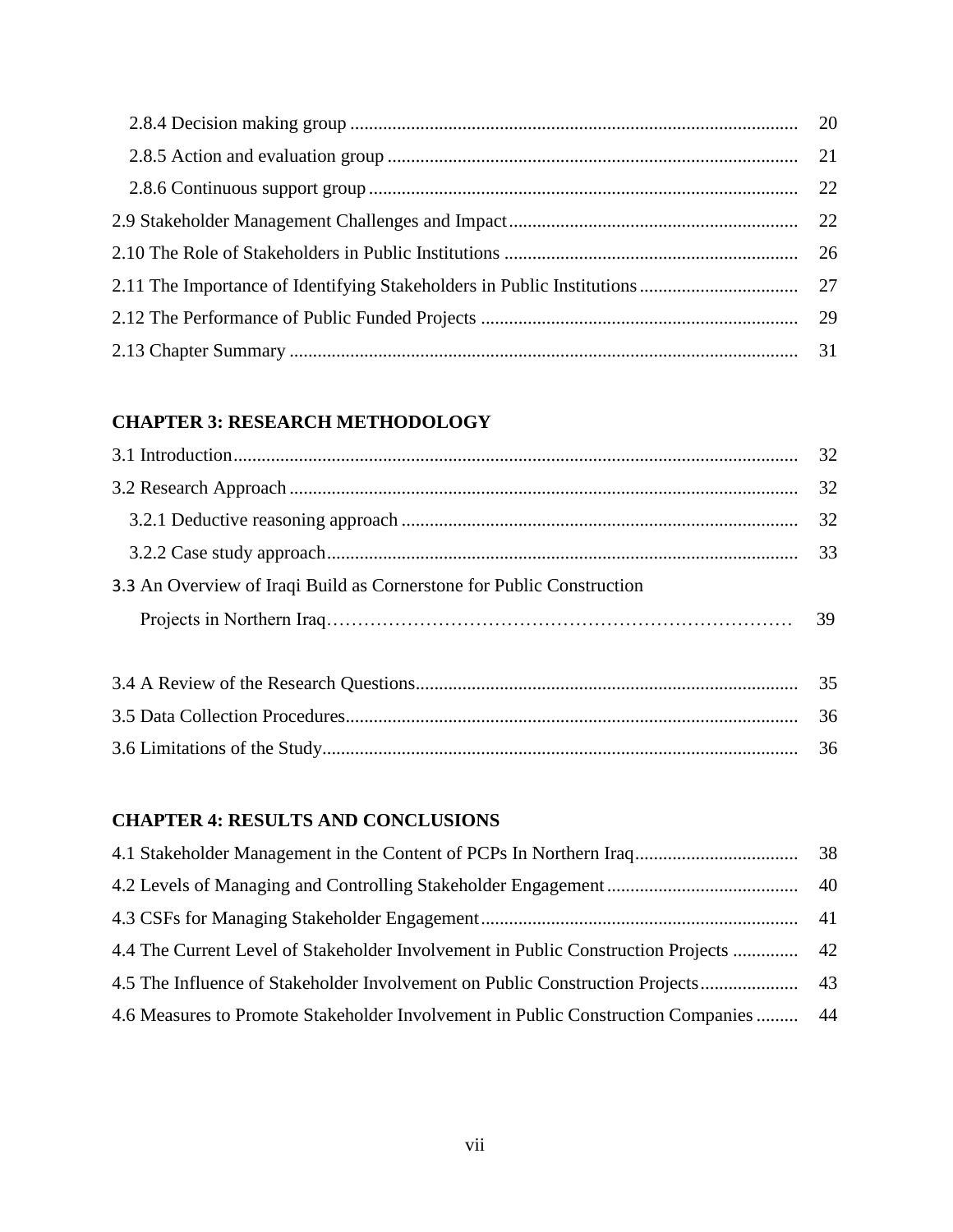## **CHAPTER 5: CONCLUSION & RECOMMONDATIONS**

|--|--|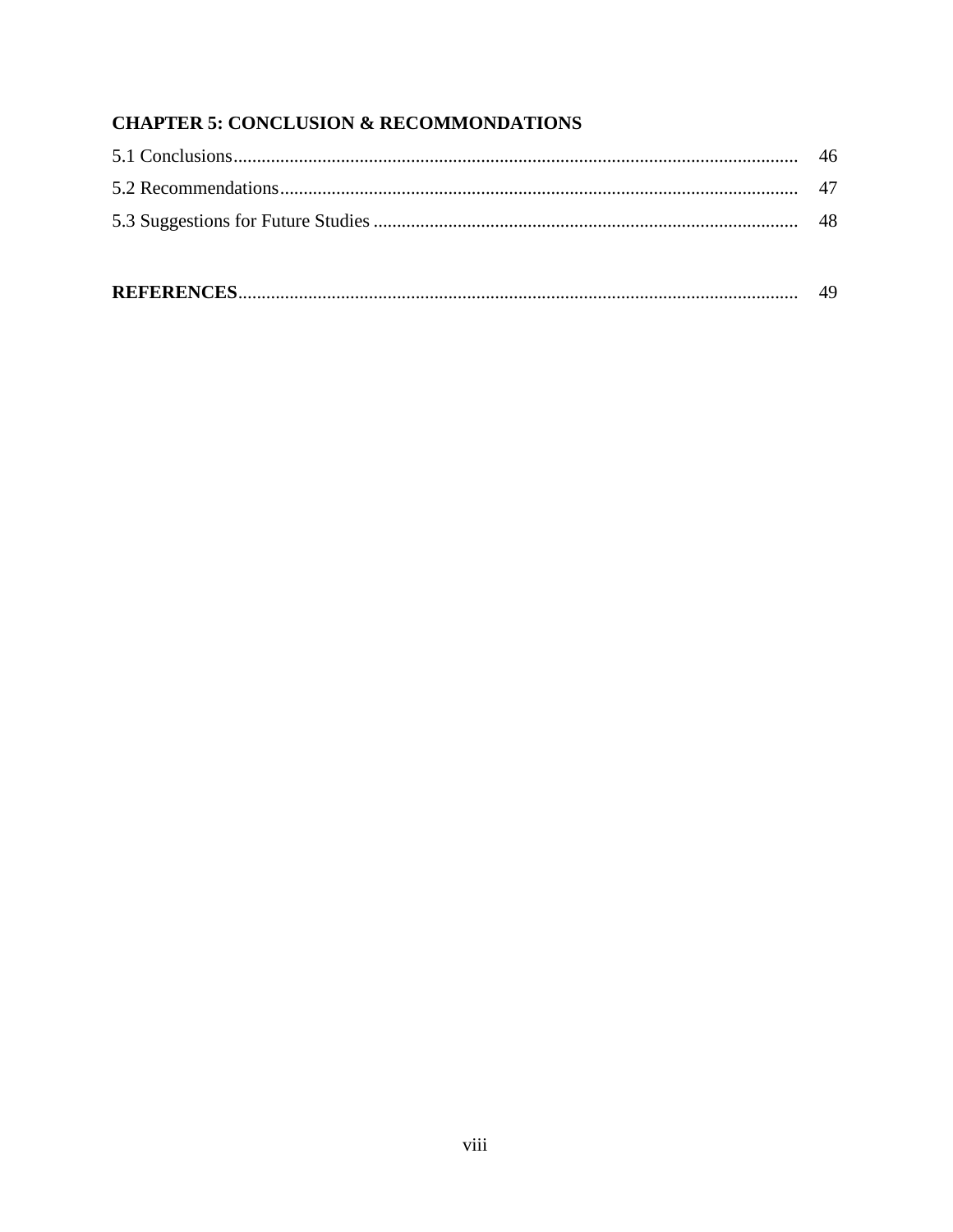## **LIST OF FIGURES**

<span id="page-11-0"></span>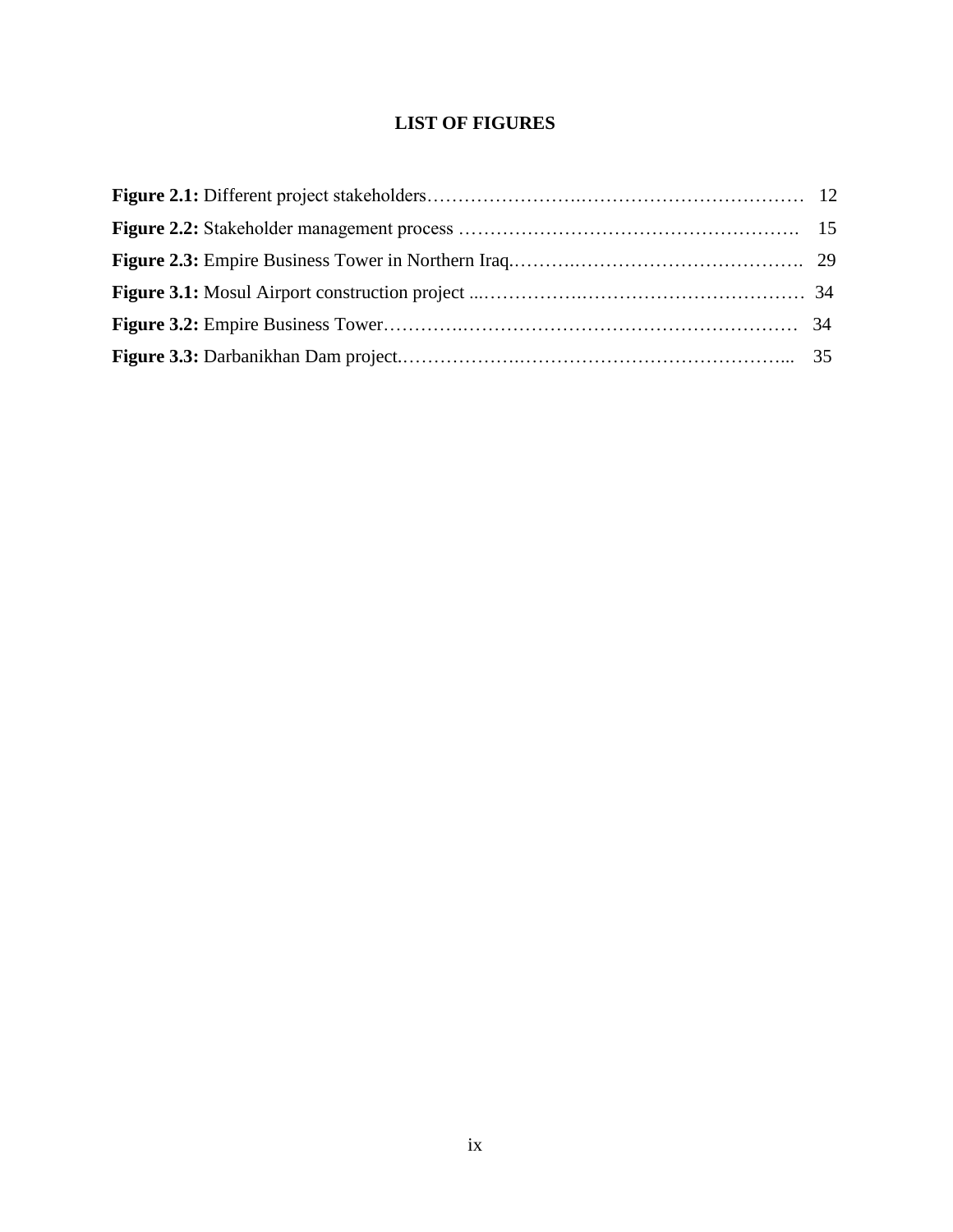## **LIST OF TABLES**

<span id="page-12-0"></span>

| <b>Table 4.1:</b> List of public construction project undertaken in Northern Iraq from the year |  |
|-------------------------------------------------------------------------------------------------|--|
|                                                                                                 |  |
|                                                                                                 |  |
|                                                                                                 |  |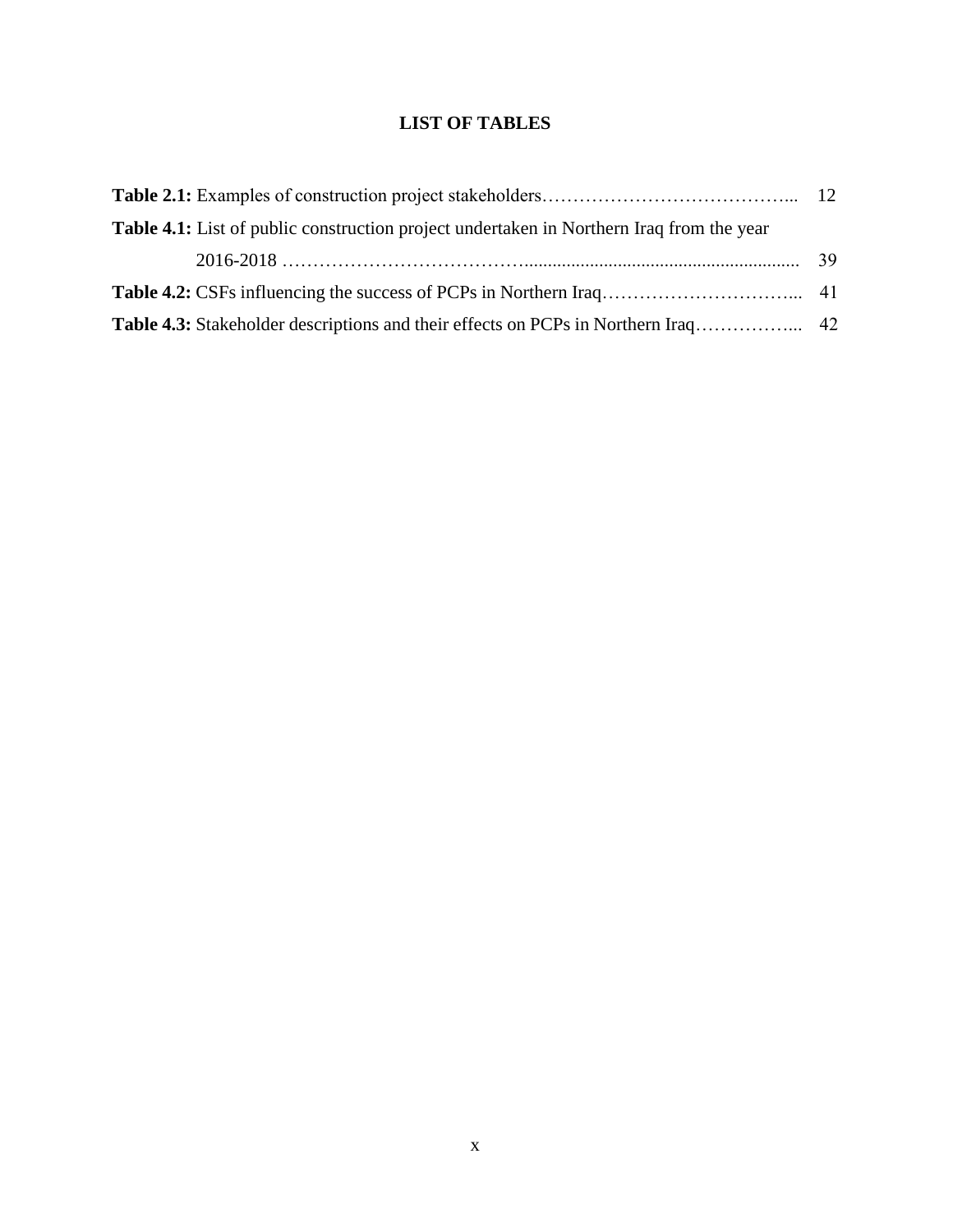## **LIST OF ABBREVIATIONS**

- <span id="page-13-0"></span>**CSF:** Critical Success Factors
- **CSR:** Corporate Social Responsibility
- **GMP:** Guaranteed Maximum Price
- **ICT:** Integrated Communication Technology
- **PSC:** Public Sector Construction
- **R&D:** Research and Development
- **SM:** Stakeholders Management
- **WAP:** Wireless access protocols
- **PCPS:** Public Construction Projects
- **PIS**: Positive Ideal Solutions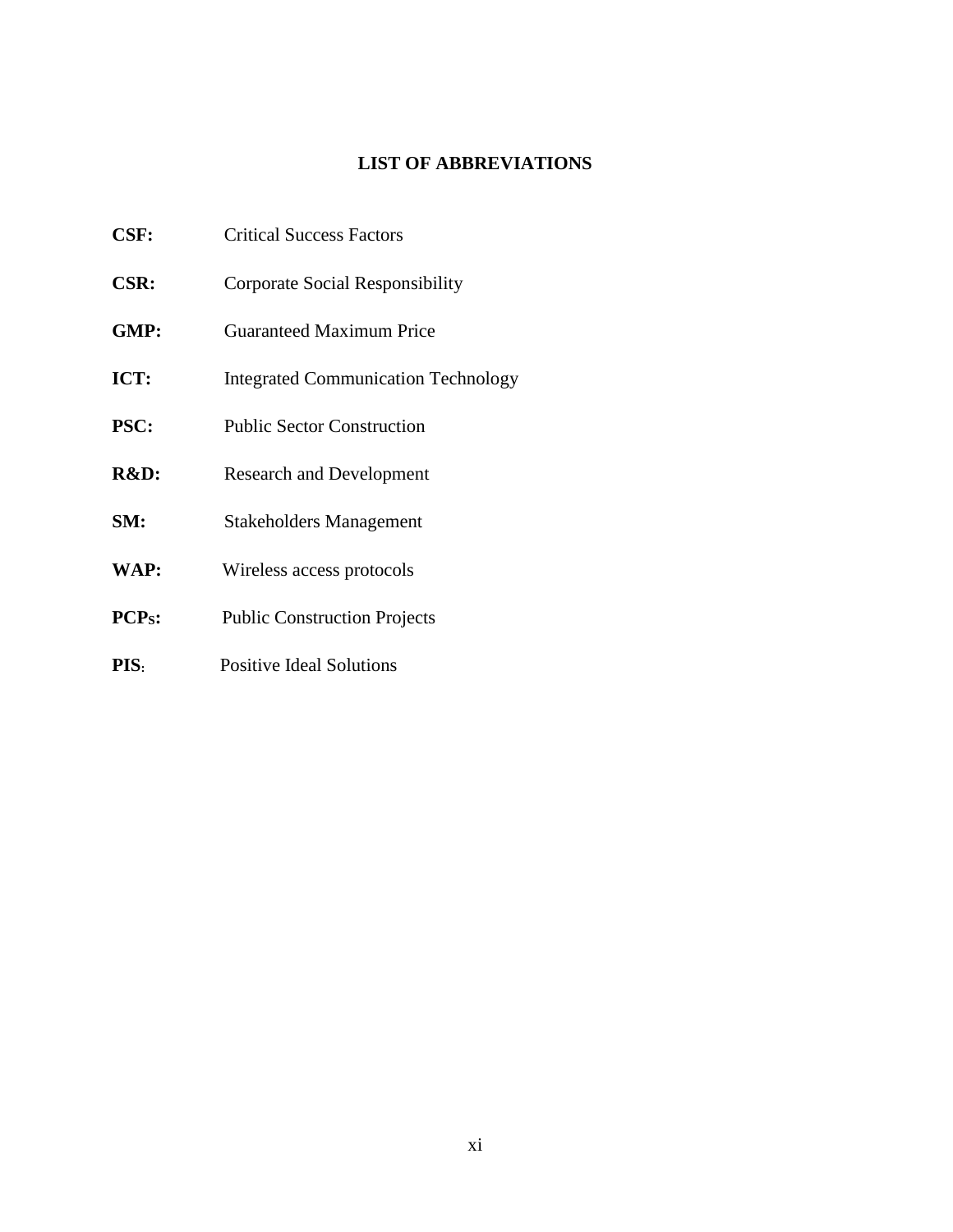#### **CHAPTER 1**

#### **INTRODUCTION**

#### <span id="page-14-2"></span><span id="page-14-1"></span><span id="page-14-0"></span>**1.1 Background**

Foremost, the term construction refers to activities surrounding the building of a structure (Mok, Shen & Yang, 2015). With regards to construction projects, a construction project can thus be defined as a project that is being refurbished, renovated or constructed (Olander & Landin, 2005). It is essential to consider that not all construction activities are classified as construction projects. Thus, the considers a project to be a construction project based on the combination of its size and costs of the construction activity. Meanwhile, construction projects are characterized by the involvement or influence of stakeholders. Of which stakeholders are individuals who have an interest in the activities of an institution or organization and are indirectly or some way affected by the organization (Yang et al., 2009). Examples include customers, sponsors, management, project team and managers. These stakeholders have an important role to play especially in construction projects. For instance, Chinyio and Olomolaiye (2009) considers that project stakeholders are vital for ensuring successful completion of construction projects. Most importantly, external stakeholders are a reflection of environmental protection, governmental and community concerns. This is because they either offer support towards supporting the operations or functionality of the project during and after its construction. Stakeholders are thus important for ensuring that the organization attains its objectives. Organizations are thus tasked with mandate or ensuring that good relationships with stakeholders are established and maintained. Such a process is what is termed stakeholder management and it is essential for ensuring that projects are successful completed on time. This is what project managers require if they are to successfully complete a project. Hence, we can regard stakeholder management to be a part of project management. The necessity of stakeholder management is evident and important in both private and public projects (Cleland, 2002). But their importance can be determined based on the nature and benefits expected from the project.

Construction projects are generally separated into arrangement of series or activities attempted by various people or gatherings who may have distinctive levels of interests as well as involvement in the projects (Egan, 1998). Notable examples include telecommunications, power generation,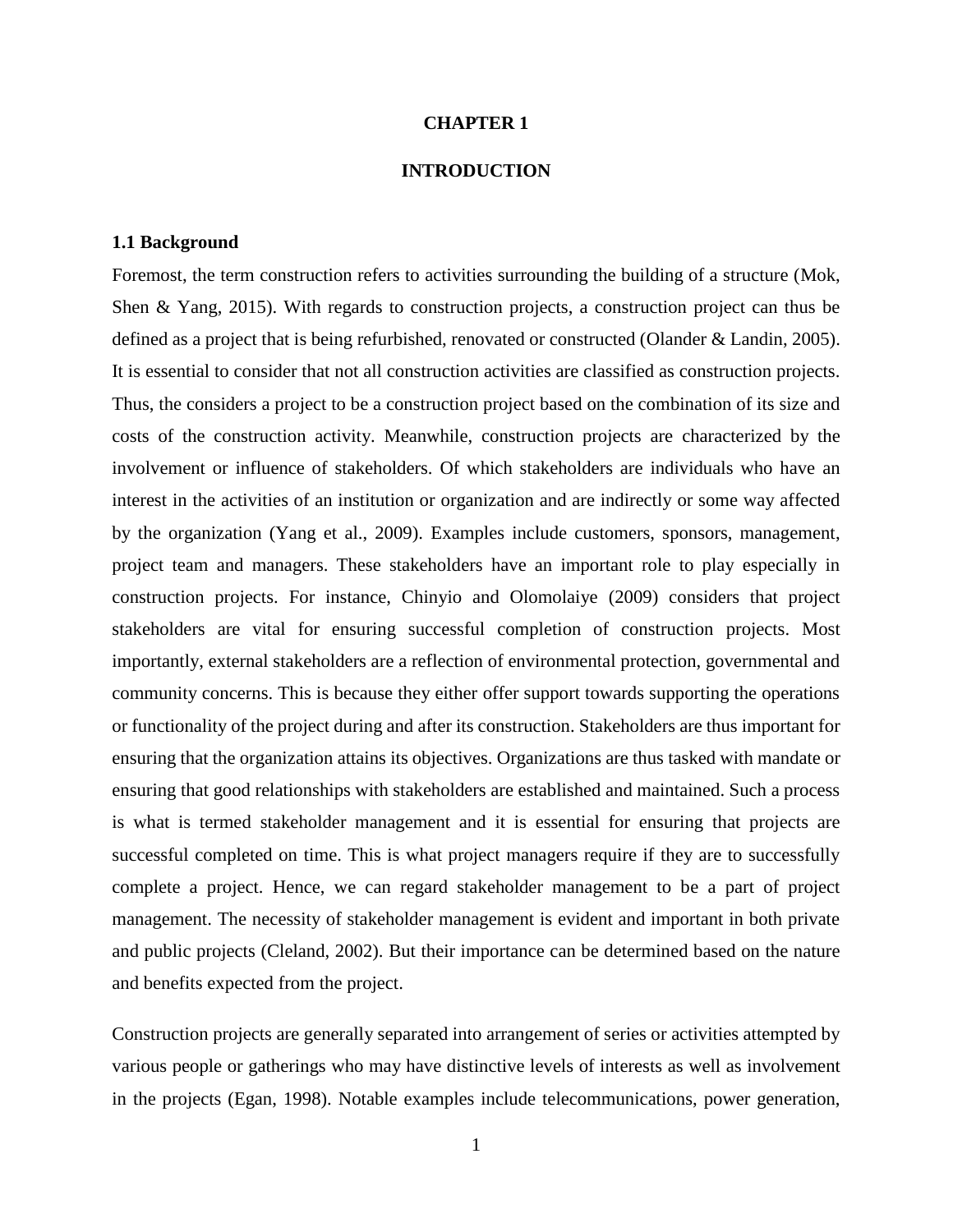airports, roads, bridges etc. Construction projects are for the most part unique in nature and they vary according to their discontinuity, procedures, and communication with various gatherings; and simply like some other endeavor, are obliged by time and assets (both human and material) which are required for the undertakings to be conveyed (Ibrahim & Nissen, 2003; Bourne, 2005; Olander, 2006). In this way, the long procedure of plan and execution of construction projects establishes a framework which includes coordinated effort and transactions among numerous stakeholders which may incorporate yet not constrained to the customers, architects, contractual workers, nearby specialists and the general project condition (Cheeks, 2003). Stakeholders management in this manner has been perceived as an essential process of ensuring that construction projects progress well (Winch, 2010).

Knowing the stakeholders and their attributes with respect to the projects is a vital advance in stakeholders' management (Cleland, 2002) however this must be accomplished through a sufficient meaning of stakeholders. In any case, regardless of the acknowledgment of stakeholders' management as a vital procedure for making project progress, the meaning of stakeholders isn't plainly sure as project stakeholders have been characterized in various ways (see area 2.2 for more points of interest). While a few meanings of task stakeholders are censured for being excessively limited (Olander, 2007; Smith, et al., 2001; Smith & Love, 2004; Walker et al., 2008), others languish reactions over being excessively expansive (Awakul & Ogunlana, 2002; Freeman, 1984; Juliano, 1995; PMI, 2004; Takim, 2009; Winch, 2010). Depending on the excessively restricted definition will uncover the project management group to the danger of forgetting some vital stakeholders. Correspondingly, depending on the excessively expansive definition will uncover the project management group to the danger of including such a large number of stakeholders including the individuals who are not essential to the project (Leung & Olomolaiye, 2010). Accordingly, the accompanying definition has been instituted out of the distinctive definitions with the end goal of this examination; construction project stakeholders are people or gatherings/associations who have a few parts of right or possession in the project and can add to it, or will cause or legitimately they will bring about an immediate advantage or misfortune because of either the works amid the task or the result of the project" (Leung & Olomolaiye, 2010).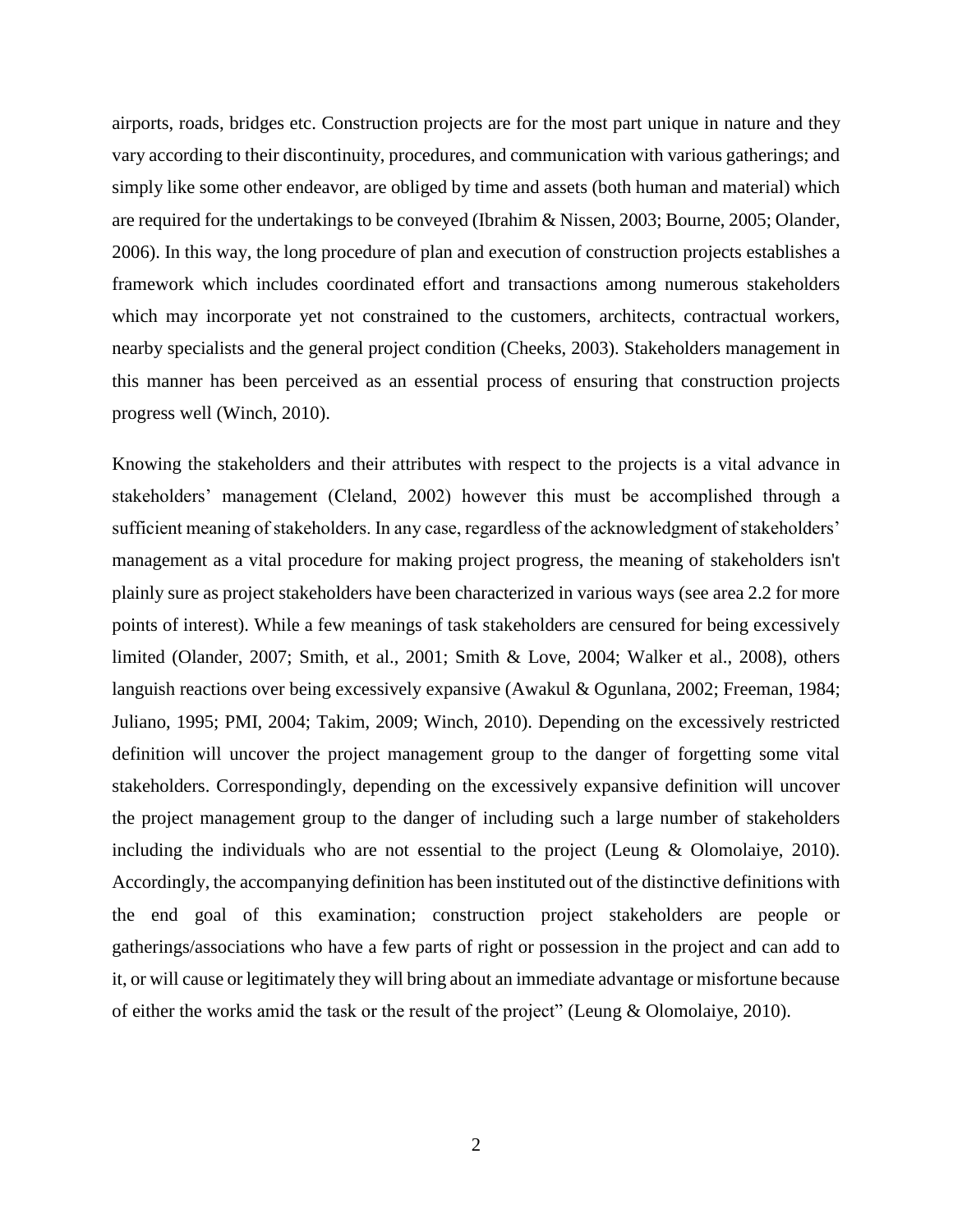#### <span id="page-16-0"></span>**1.2 Problem Statement**

Various stakeholders, individuals and groups are involved in the provision and delivery of public construction projects and each has their own responsibility, requirement and objectives, this introduces a level of complexity to the concept of stakeholders' involvement within the industry. Meanwhile, a public construction project is a project that involves the refurbishment, renovation and or construction of a project that is aimed at benefiting the public at large (Atkin & Skitmore, 2008). The quality of a Public Construction Project (PCP) is also mostly dependent on the right performance management of different stakeholders, particularly contractor and consultants. This means that, if major parties of a construct are not committed to properly carrying out their duties, it is likely to badly affect the final project quality level. A list of public PCPs being carried out in Erbil include housing and infrastructural development, roads rehabilitation, dam, power generation and telecommunications projects. These projects are important for fostering social and economic development of the people of Northern Iraq. In Erbil Northern Iraq, there are no known accurate studies on the role of stakeholder's management and their involvement in public construction projects and the causes of failure and success of project.

The potential problems associated with public construction projects success are greatly reduced if stakeholders are productively managed. These problems can be listed as follows;

- Problem 1: Insufficient engagement of stakeholders,
- Problem 2: Project managers with unclear and vague stakeholder management objectives,
- Problem 3: Difficulties in identifying invisible stakeholders,
- Problem 4: Poor communication with stakeholders,
- Problem 5: Regulatory changes that affect the project and negative reactions from the community against the project.

These problems affect the Public Construction Projects negatively in the following ways;

- They necessitate project delays,
- They result in lack of ability to complete projects and in most cases can cause total project failure,
- They reduce the levels of social development,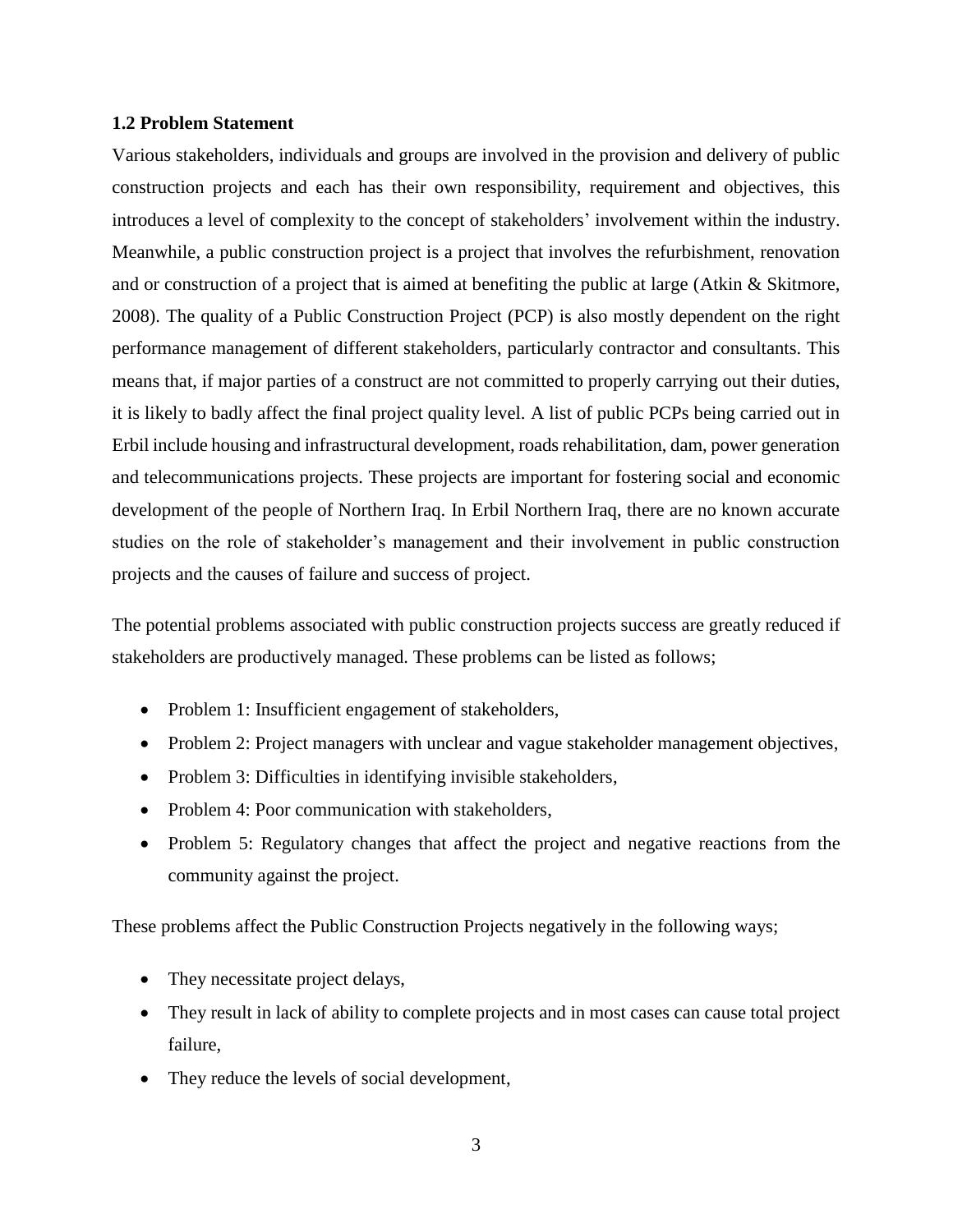• They impose restrictions on economic growth and development etc.

These challenges affect the financial plan schedules. Therefore, it is necessary to identify the fundamentals and role of stakeholder management in order to overcome the above stated problems in public construction projects in Northern Iraq, the topic which will be the key issue of this thesis.

## <span id="page-17-0"></span>**1.3 Research Aims**

The main aim of this thesis is to examine the role of stakeholder management on the performance of public construction projects. The study also seeks to achieve the following aims;

- To identify possible challenges that is affecting the success and performance of public construction projects in Northern Iraq from the city Erbil,
- To examine if stakeholder management is effectively being used to influence the performance of public construction projects in Northern Iraq,
- To identify strategies that can be used to deal with challenges affecting public construction projects in Northern Iraq.

## <span id="page-17-1"></span>**1.4 Research Questions**

The study is centered on providing answers with the following established questions;

- What is the role of stakeholder management in the performance of public construction projects in Northern Iraq?
- What are the possible challenges that affect the success and performance of public construction projects in North of Iraq?
- To what extent is stakeholder management is effectively being used to influence the performance of public construction projects in North of Iraq?
- What strategies can be used to deal with challenges affecting public construction projects in North of Iraq?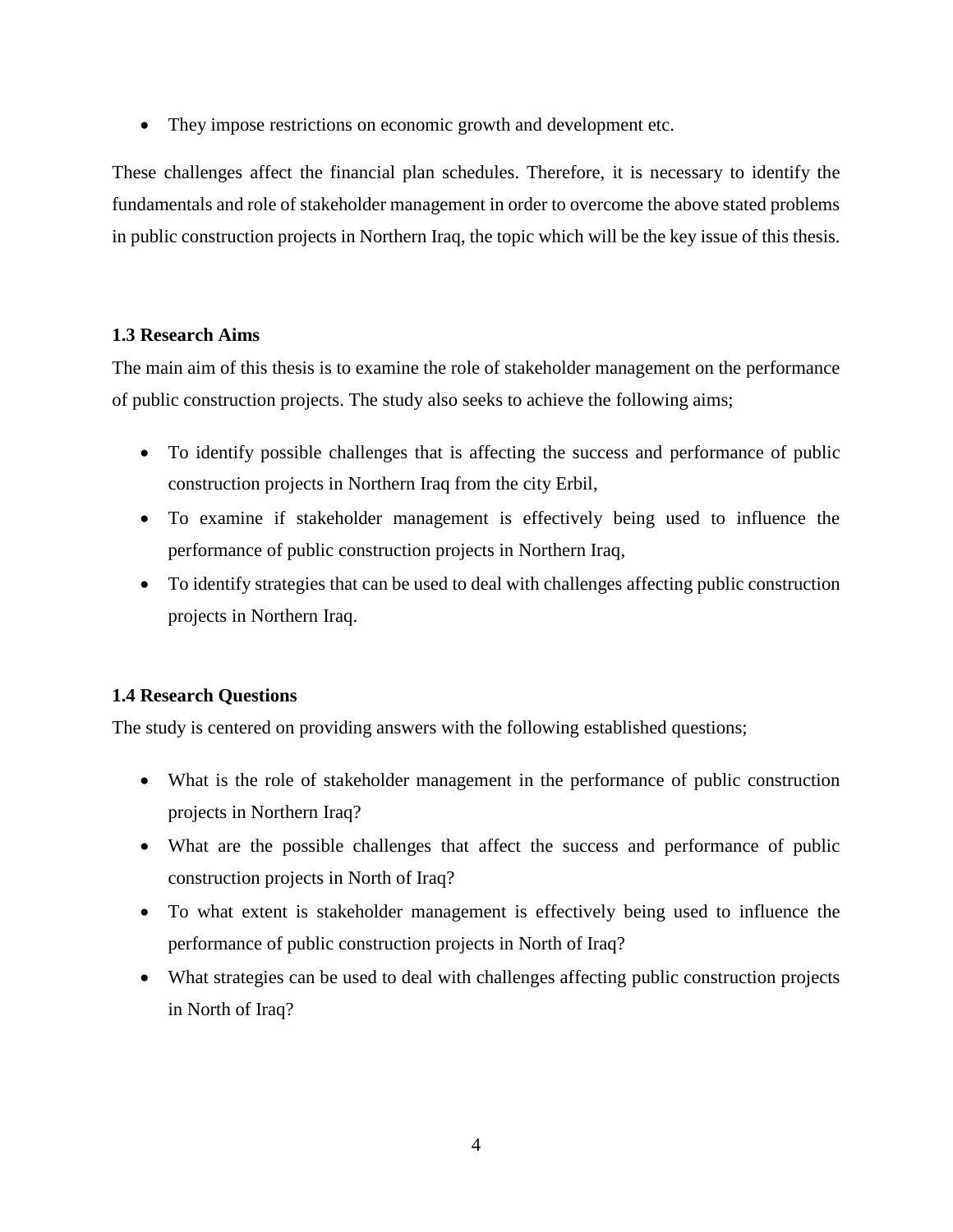#### <span id="page-18-0"></span>**1.5 Significance of the Study**

It is acknowledged that the development and success of public construction projects is vital to a country's economic growth and development. Therefore, successful management of public sector projects in general and of stakeholders is of prime importance through which huge contributions can be made to economic growth and development of a country. This study is significant due to its effort in;

- 1- Identifying some of the key challenges that affect the effective development and success of public construction projects in Northern Iraq,
- 2- Highlighting the importance of stakeholders' management and how it influences the success of public construction projects in Northern Iraq,
- 3- identify the fundamentals and role of stakeholder management in order to overcome the problems and challenges in Northern Iraq. the study is also important in the sense that it lays foundations for relevant future studies.

#### <span id="page-18-1"></span>**1.6 Thesis Outline**

The outline of the study is given as follows;

In chapter one will focus on the background of the research and will offer an overview of the study. It also includes aims and objectives, Problem Statement and significance of research. And in Literature review presents the thoughts and ideas of previous researchers on the role of stakeholder management on the performance of public project in Northern, Iraq, The third chapter of this research study leads to the contextual analysis. With a specific end goal to inquire about the draw back and flow marvels a contextual investigation explore is led existing of 2 cases. This examination methodology has comprehended the procedures and get full inside and out understanding in stakeholder management theory is as of now oversaw and controlled in new Public Construction and Infrastructure projects. By mirroring the information leaving these cases to the literature review, the outcomes can be deciphered, in chapter four For each situation, a specific procedure is taken after to remove legitimate and significant information. Initial a determination of cases is done; later for each case, the records are dissected. This is done to dissect the procedure plan and systems for every stakeholder which were made. A short time later the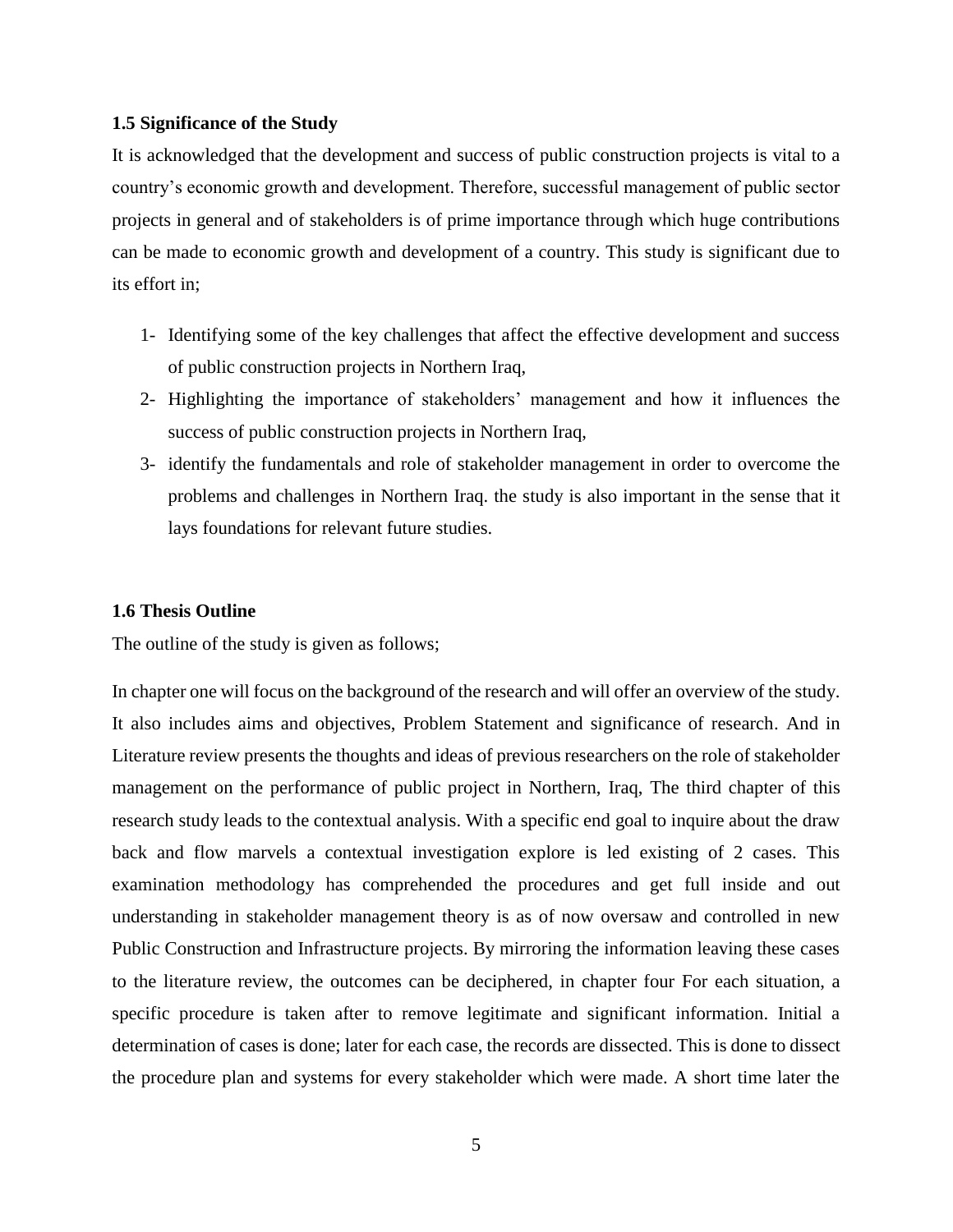included project manager and two different independent stakeholders are interviewed. The outcomes will be coded with a specific end goal to make articulation cards in the current research, In chapter Five of the proposition the primary research question is replied. Conclusion, proposals, reflection, and constraint are given about the exploration procedure and the principle examine question.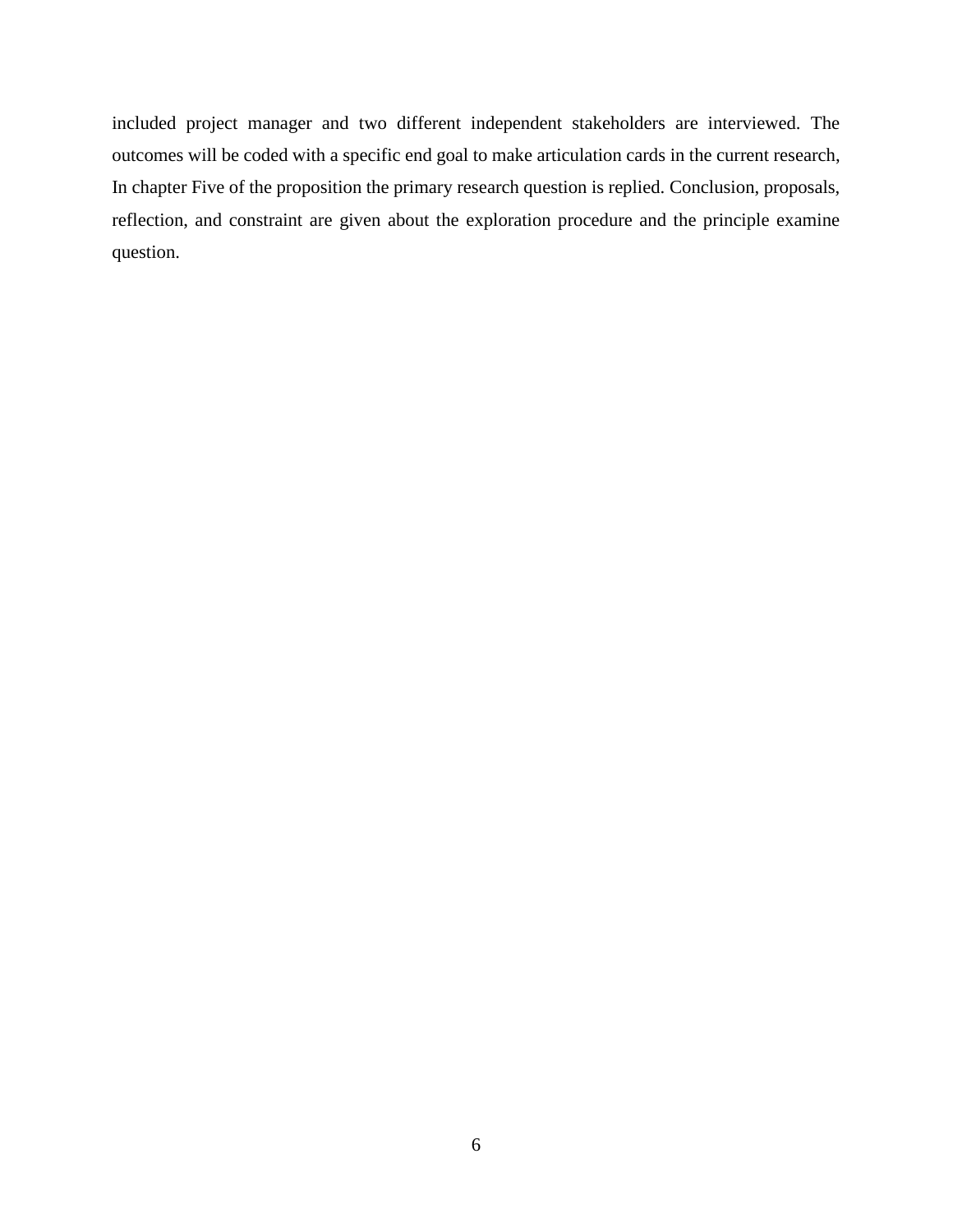#### **CHAPTER 2**

#### **LITERATURE REVIEW**

#### <span id="page-20-1"></span><span id="page-20-0"></span>**2.1 Introduction**

This chapter seeks to offer an outline of theoretical and empirical frameworks that can be used to lay a solid foundation upon which coherent and sound ideas can be developed to provide support to the established arguments about the role of stakeholder management on the performance of public projects. As result, it focuses on the stakeholder theoretical framework, stakeholder management, the role of stakeholders in public and private corporations, the importance of identifying stakeholders in institutions, project and project management, project success, performance of projects funded by public projects in Northern Iraq, best stakeholder management practices in project management and a review of the related literature.

#### <span id="page-20-2"></span>**2.2 Definitions of a Stakeholder**

The expression "Stakeholder" is characterized as "any gathering or person who can influence or is influenced by the accomplishment of the project objectives (Mitchell et al., 1997). This definition relates to the entire process through stakeholder management is established. On the other hand, Freeman (1984) considered it to incorporate anybody for all intents and purposes.

El-Gohary et al. (2006) portrayed stakeholders as people or associations that are either influenced by or influence the expectations or yields of a specific organization. Another definition which appears in a study by Li et al. (2011) characterized stakeholders as the individuals who can impact the project procedure as well as definite outcomes, whose living conditions are emphatically or contrarily influenced by the undertaking, and who get related immediate and backhanded advantages as well as misfortunes. Takim (2009) characterized stakeholders as similar to the individuals who obtain a series of immediate benefits from a project and or whose lives are either influenced by the projects' activities or have an influence on the projects' success. Ideas established by Newcombe (2003) regard that a stakeholder must be looked at from the point of a client as part of efforts to effectively recognize the importance of stakeholders in organizations. However, with regards to the construction industry, the term can be linked to individuals who have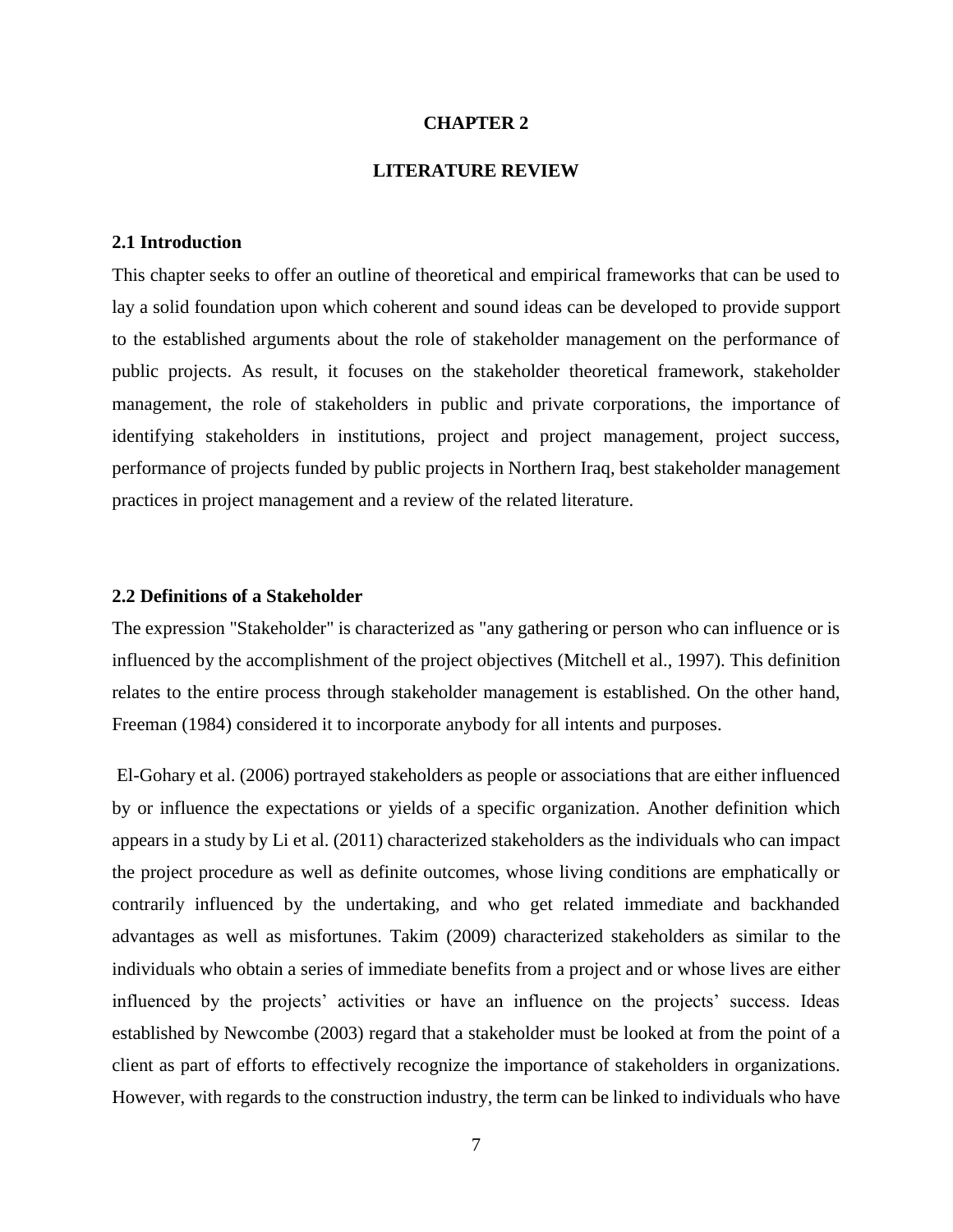an influence on the development of construction projects and the related production of goods and services.

Garriga and Werner (2018) ponders the idea of the stakeholders as different clients for construction activities and thought it was important to recognize "stakeholders" from the expression "clients", which alluded to the financial sponsoring organization who is straightforwardly in charge of the production and development of the projects. Several organizations and researchers have likewise proposed the meaning of construction project stakeholders.

Project Management Institute of America (2008) characterized project stakeholders as people and organizations who are effectively engaged with the undertaking, or whose interests might be emphatically or adversely influenced because of project execution or successful project fulfillment.

#### <span id="page-21-0"></span>**2.3 Theoretical Framework**

#### <span id="page-21-1"></span>**2.3.1 The stakeholder theory**

The concept of stakeholder management was developed through the efforts placed by Freeman (1984), who was of the belief that apart from shareholders, organisations have other players who have either an indirect influence on the organisation and are affected by the operations of the organisation and yet they are not directly involved in the direct management and operation of the organisation. The stakeholder theory can thus be considered to be a theoretical framework that can be used to provide understanding about the business environment. Ideas from a study by Holloway (2016), contend that the stakeholder theory seeks to ensure that managers have a broader view of the organisation's goals, vision and responsibilities. Such implies that stakeholders have a claim on non-stockholding aspects and are part of the organisation's input-output models and they influence extend beyond profit maximisation.

A broader view of the non-stockholding groups stakeholder theory can be illustrated using ideas established by Mok, Shen & Yang (2015), who contends that so long as there exist interests to participate in an organisation's affair to obtain benefits, then the situation is good enough to contend that such individuals are stakeholders of the organisation. This theory also contends that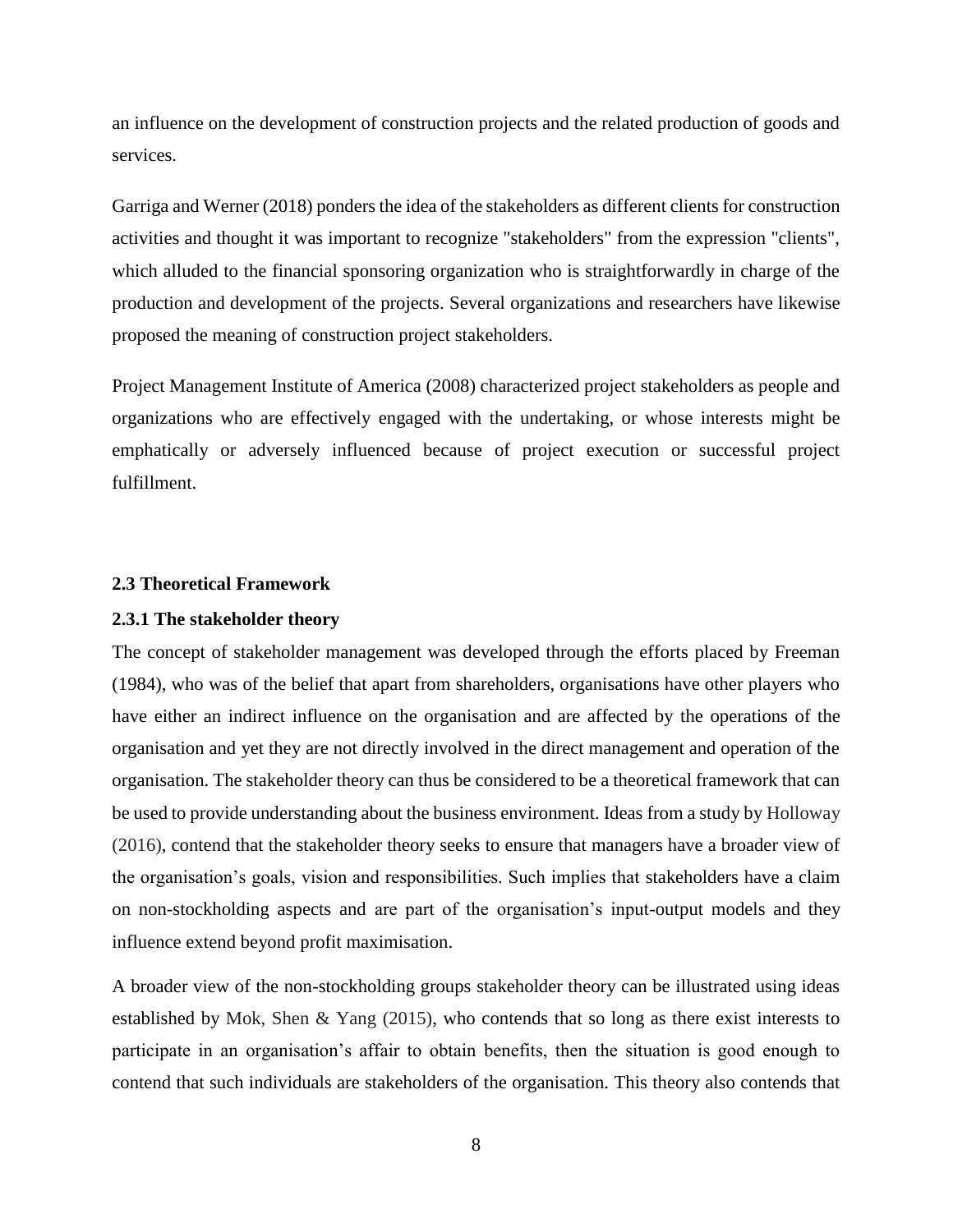there are also external elements which pose effects on the organisation such as the influence of the public, customers, employees, associated corporations, governmental bodies, environmental groups, trade associations, trade unions, community groups and communities (Zakhem & Palmer, 2017). All these need to be considered and their effects weighed against organisational strategies and activities. This is based on the idea that there are certain individuals and corporations who do not have a direct influence or relationship with organisation but yet can either provide support to it or compromise its operations and success. Thus, it is important for organisations to consider their stakeholders as much as possible and by all means possible.

Stakeholder theory thus forms a base for stakeholder management and helps to ensure that managers has a strong understanding of the organisation's stakeholders and how best to manage them. Such an ability to identify, recognise and acknowledge the role played by stakeholders is strongly related to the performance and survival of the corporation. This implies that corporations that identify, recognise and acknowledge the role played by their stakeholders are in a strong position to harness support from their stakeholders and thus improving both their performance and survival.

Stakeholder theory can be applied to a lot of situations such as construction project management (Bourne & Walker, 2005), water utilities (Ogden & Watson 1999), and research management (Elias, Jackson 2002). In project construction, there is a strong linkage that forms between stakeholder management and project management as project managers seek to ensure that the projects are well planned for and can be completed successfully at a lower cost. This is however, tied to the influence of the stakeholders and thus it is important to make sure that the concerns and expectations are met. Failure to do can compromise both the completion, speed and performance of the project. A study by Garriga and Werner (2018), outlined that the problem of limited resources always poses problems for project managers to an extent that they have to rely on the support and participation of their stakeholders. If not, then the project managers can compromise their chances of securing funds from other potential investors. This is because investors sometimes place focus on examination how the organisation relates to its stakeholders before committing funds to a project. Hence, it can be pointed that successful projects are a positive function of the ability of the project managers to address and or cater for the stakeholders' expectations (Smith, Russell & Tennent, 2017).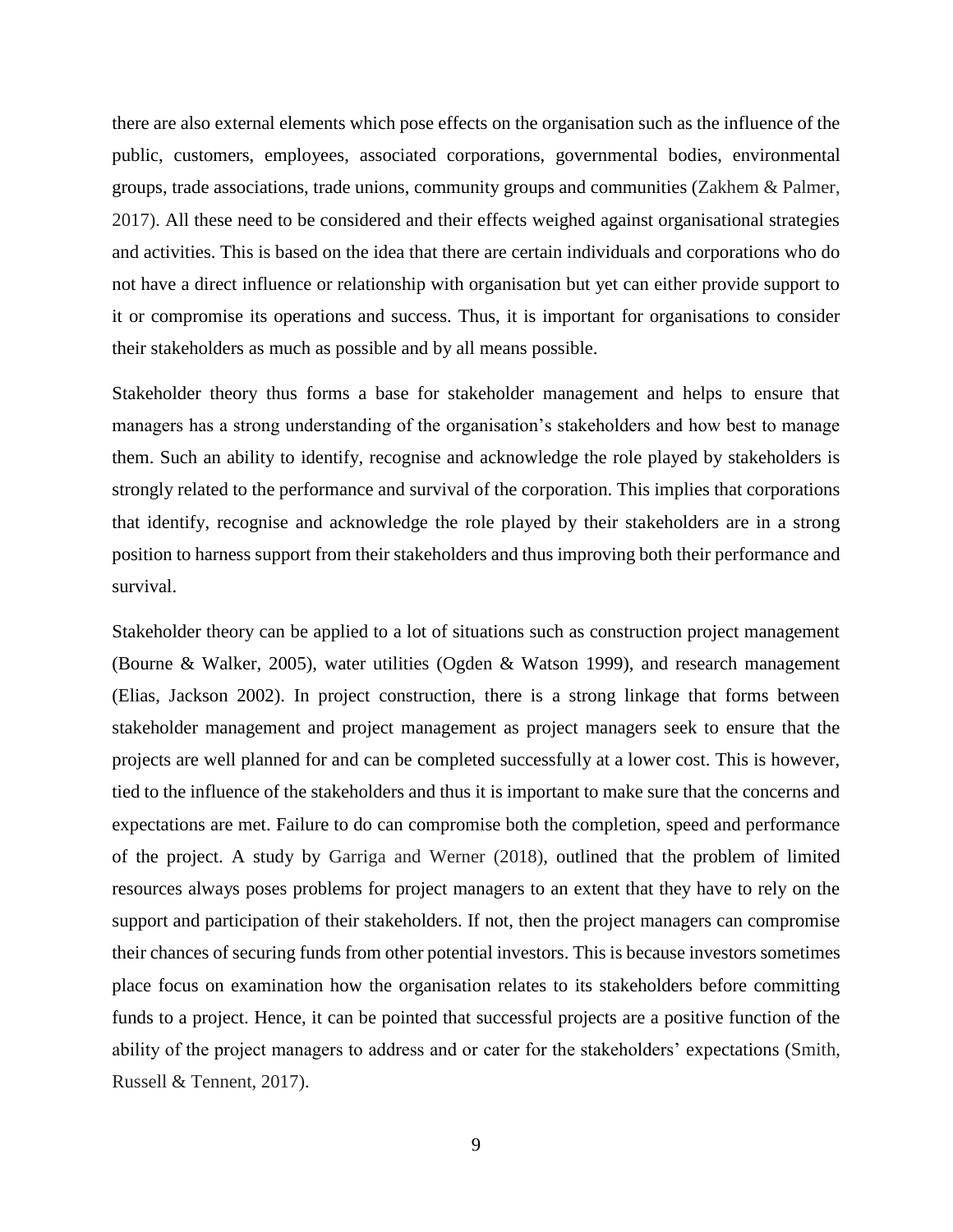The challenge with the stakeholder theory may lie in identifying who the firm's stakeholders are. This is because not all stakeholders can be identified and some may not be in the vicinity of the organisation's operations or decision making (Mampaey, Brankovic& Huisman, 2017). However, Molwus, Erdogan and Ogunlana (2017), identified that an organisation's stakeholders are usually its local communities, employees, users, suppliers, subcontractors, designers, project managers, and clients. It is from this idea that studiers have been developed to identify an organisation's stakeholders. In project management and construction, public corporations' stakeholders may include among others other government departments, employees, construction firms, local and regional communities, public regulators, training organizations, environmentalists, media, and suppliers. However, it is important to note that though there are so many different stakeholders that may influence public projects, their influence tend to differ and vary in magnitude. This can be evidenced by insights established by Jones, Wicks and Freeman (2017), which assert that there are a lot of factors which determine the nature and extent of stakeholder influence on an organisation. Such factors can be listed as follows;

- Urgency which deals at the extent to which the stakeholders' claims can be considered to be compelling,
- Power measures the significance of influence of the stakeholders' influence on the outcome of a given project,
- Legitimacy looks at the moral or legal claim a stakeholder has to influence a particular project.

Efforts to identify a firm's stakeholders can also be support by ideas established by Oppong, Chan and Dansoh (2017), which point to the idea that the stakeholder identification is relatively linked to effective stakeholder management. This implies that it is impossible to execute an effective stakeholder management programme without first identifying the necessary stakeholders. This is because it is through this process of stakeholder identification that the exact nature of stakeholder management approaches will be identified. This results in the establishment of various ways that seek to identifying an organisation's stakeholders and these include among others matrices and various static grids.

However, though the stakeholder theory can be applauded for its contributions, it has been criticised also for several reasons. For instance, Karlsen (2008), argues that it does not identify the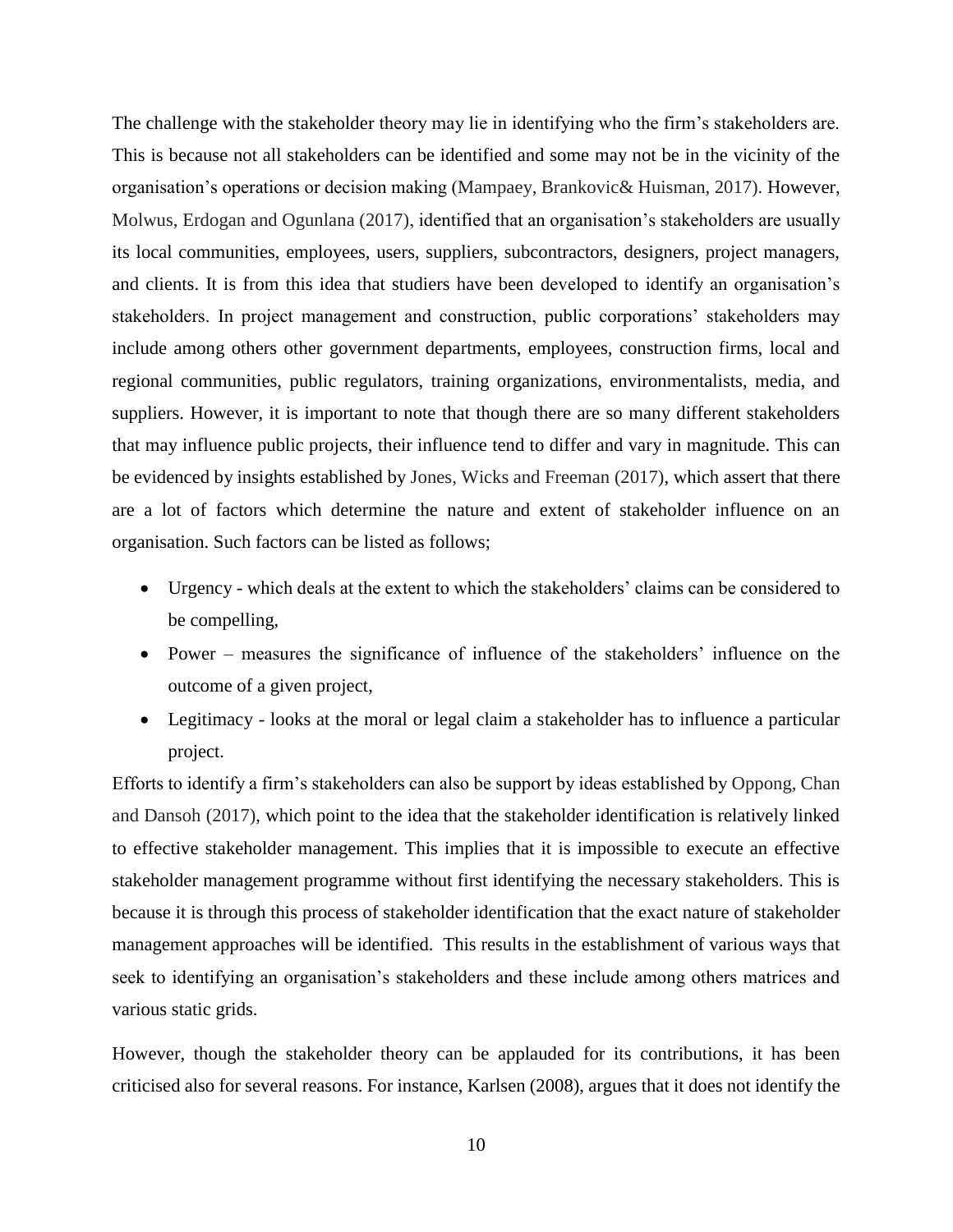exact number of stakeholders that are necessary to ensure project success. This is because having too much stakeholders involved in a project can actually prove to be disastrous and thus undermine the successful completion of the project. This can also be as a result of the idea that stakeholder interests tend to vary from one stakeholder to another and hence having a lot of stakeholders with different interests can result in complexities, uncertainty, resistance and conflicts.

#### <span id="page-24-0"></span>**2.4 Stakeholders in Construction Projects**

Stakeholders are prevalent in any organization or institution irrespective of the fact that the institutions differ in operations or size. In construction, the nature of stakeholders involved is broad and diverse as it includes the likes managers, architects, investors, legitimate specialists, workers, subcontractors, providers, process and specialist co-ops, contenders, banks, insurance agencies, media, network agents, neighbors, overall population, government foundations, guests, clients, local improvement organizations, the common habitat, the press, city establishments, and so on. (Karlsen, 2008).

The nature and number of stakeholders involved in a project can vary a lot and, in most cases, bound to increase depending on the circumstance but the general classification is denoted in Figure 2.1. Newcombe (2003) considers that every stakeholder generally has distinctive needs and interests which often conflict with established projects goals. This has a tendency of impacting the project during the course of time and such effects can be transferred to project managers. On the off chance that various stakeholders are available in construction endeavors, at that point, the construction industry ought to have the capacity to deal with its stakeholders.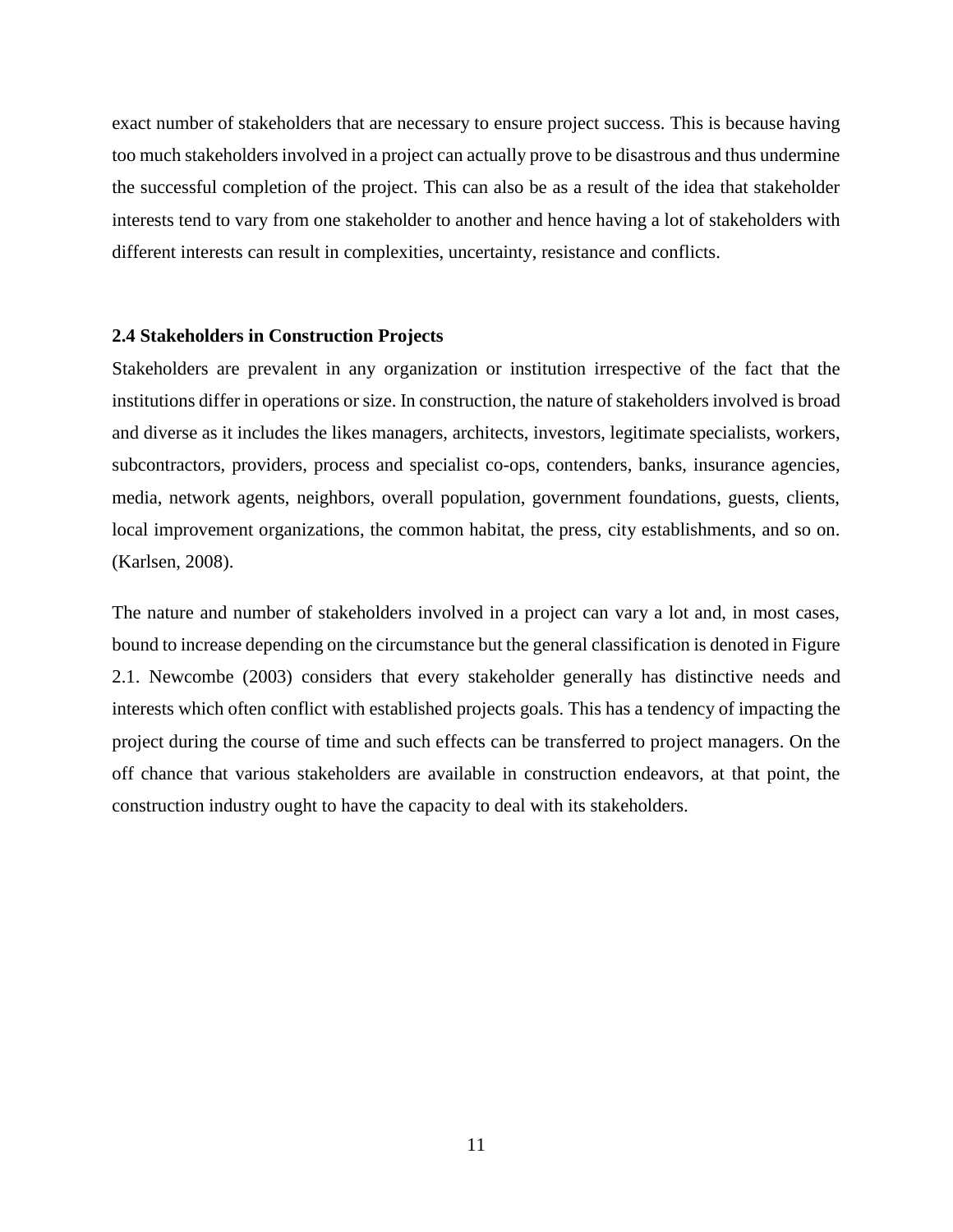

**Figure 2.1:** Different types of project stakeholders (Yang et al., 2009)

#### <span id="page-25-0"></span>**2.5 Types of Stakeholders**

Stakeholders are either classified as internal or external stakeholder with the former being those straightforwardly associated with an organization's basic leadership process (e.g. proprietors, clients, providers, workers) and internal stakeholders being those influenced by the organization's exercises fundamentally (e.g. neighbours, nearby network, overall population, nearby experts). In construction, much consideration has always been given to the role of internal stakeholders and the establishment of solid relationships with them. For example, external stakeholders' connections to some degree have been viewed as a channel widely used by public authorities to achieve their goals by means of the guidelines and rules that concerns facility improvement (Atkin & Skitmore, 2008).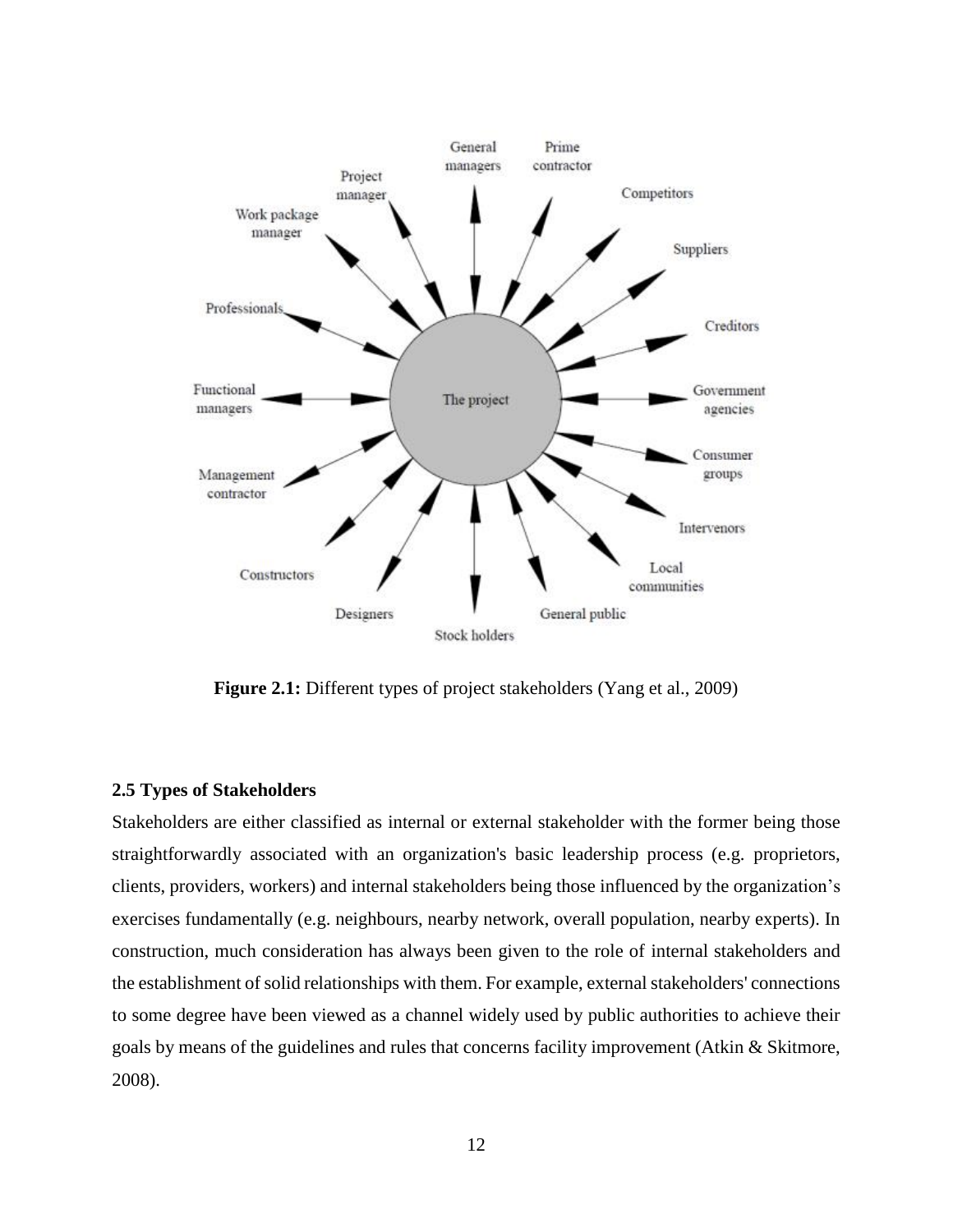An essential stakeholders' group is one without whose proceeding with interest the enterprise cannot get by as a going concern. Table 2.1 provides an outline of construction project stakeholders' models.

**Table 2.1:** Example of construction project stakeholders (Harris, 2010; Siriwardena et al., 2010).

| <b>Stakeholder group</b> | <b>Objectives and roles</b>                                                    |  |  |  |
|--------------------------|--------------------------------------------------------------------------------|--|--|--|
|                          | Siriwardena et al. (2010) posits that clients are either private or public. In |  |  |  |
|                          | PCPs beneficiaries and clients are not similar as opposed to private           |  |  |  |
| <b>Client</b>            | projects. Thus, in PCPs beneficiaries are community members and                |  |  |  |
|                          | governments act as clients.                                                    |  |  |  |
|                          | Offers consultation services with regards to technical, cost assessment,       |  |  |  |
| <b>Consultant</b>        | project design etc., and such services can range from civil, electrical        |  |  |  |
|                          | engineering advice (Harris, 2010).                                             |  |  |  |
|                          | Engage in actual construction according to the designs, specifications,        |  |  |  |
| <b>Contractor</b>        | contract documents communicated by the relevant parties (Siriwardena et        |  |  |  |
| /subcontractors          | al., 2010).                                                                    |  |  |  |
| <b>Funding bodies</b>    | E.g. UN, IDB, ICRC. Address humanitarian issues while providing the            |  |  |  |
|                          | necessary funds to the community project. Ensures that the funds are           |  |  |  |
|                          | utilized for the purpose. For example, if a precondition is imposed to         |  |  |  |
|                          | spend the money on community development, the donor has to make sure           |  |  |  |
|                          | that the funds are used for this particular activity (Siriwardena et al.,      |  |  |  |
|                          | 2010).                                                                         |  |  |  |
| Nongovernmental          | These operate as with an international financial back up that enables them     |  |  |  |
| <b>Organizations</b>     | to finance huge projects especially in developing and less developing          |  |  |  |
| (NGO's)                  | economies and are responsible for assisting more than million people           |  |  |  |
|                          | around the world through the construction and provision of houses,             |  |  |  |
|                          | schools and other infrastructural development projects (Siriwardena et al.,    |  |  |  |
|                          | 2010).                                                                         |  |  |  |
| Government               | Can be considered to be the owner of PCPs who runs PCPs on behalf of           |  |  |  |
|                          | the society. Mostly, the government is responsible for formulating rules       |  |  |  |
|                          |                                                                                |  |  |  |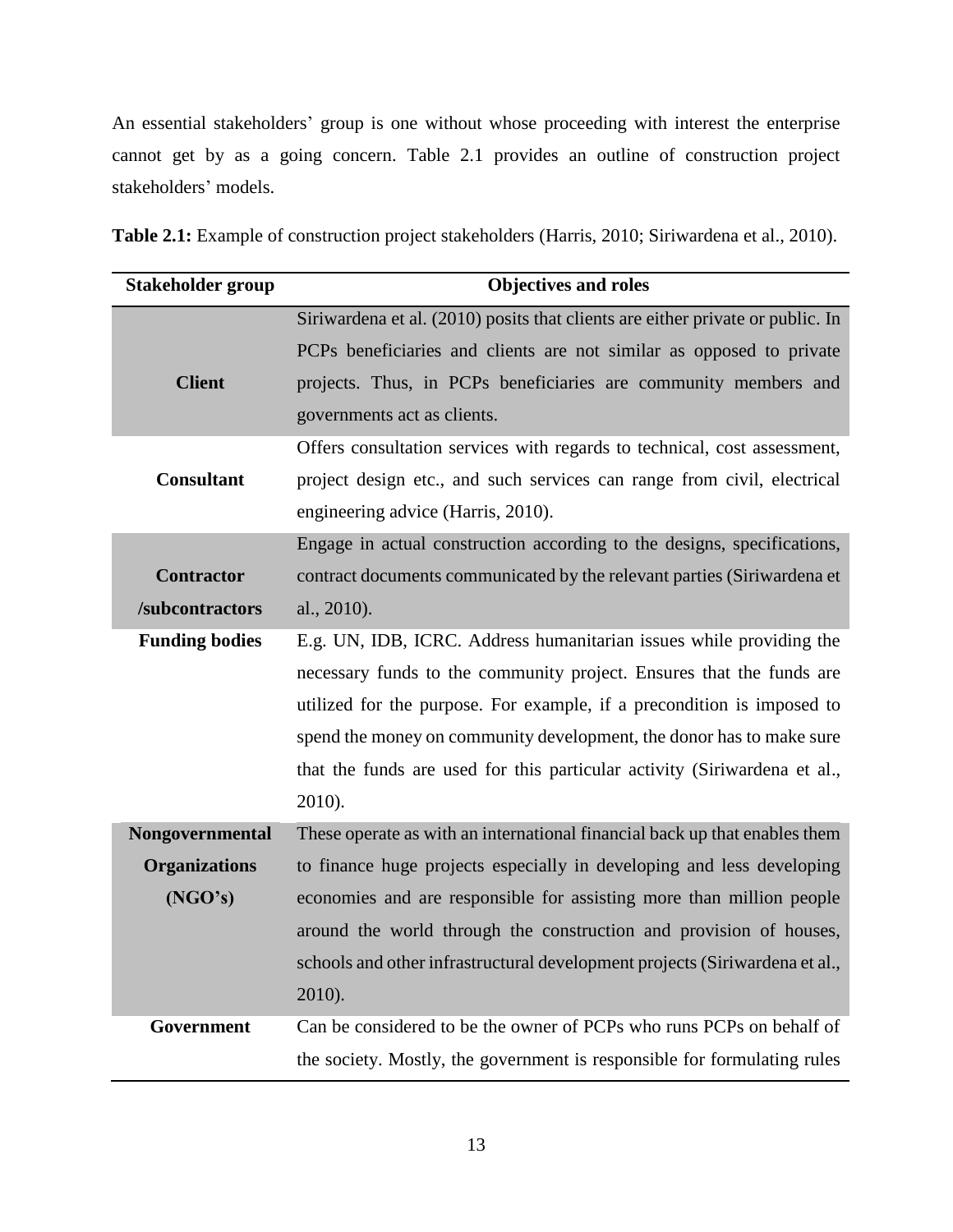|                          | and regulations which govern the construction of both PCPs and private  |  |  |  |  |  |
|--------------------------|-------------------------------------------------------------------------|--|--|--|--|--|
|                          | construction projects. That is, it helps in setting good and quality    |  |  |  |  |  |
|                          | standards upon which all construction projects should be carried out    |  |  |  |  |  |
|                          | (Harris, 2010).                                                         |  |  |  |  |  |
| <b>End Users/</b>        | These are individuals who benefit either from the construction,         |  |  |  |  |  |
| <b>beneficiaries</b>     | completing or operation of the project. Smith and Love (2004) considers |  |  |  |  |  |
|                          | them to be the most important stakeholders. Hence, their needs and      |  |  |  |  |  |
|                          | decisions have an important effect on the success and performance of a  |  |  |  |  |  |
|                          | PCP.                                                                    |  |  |  |  |  |
| <b>Local landowners/</b> | Harris (2010) considers them to be owners of land resources upon which  |  |  |  |  |  |
| neighborhood             | PCPs and non-PCP construction activities will or are carried out. Their |  |  |  |  |  |
|                          | involvement in PCPs is mainly because of the rent they get from owning  |  |  |  |  |  |
|                          | the land.                                                               |  |  |  |  |  |

#### <span id="page-27-0"></span>**2.6 Stakeholder Management**

Stakeholder management can be defined as a process which involves the establishment, monitoring and maintaining ideal relationships with an organisation's stakeholders (Karlsen, 2008). This definition shows that stakeholder management is composed of strategies and ways that are used to lure stakeholders into participating in intended organisation activities and thereby supporting it towards achieving its objectives. In other words, organisations need stakeholders so as to accomplish their goals and stakeholders therefore become an instrument which provides the organisations with resources and support towards ensuring that the required goals are attained.

The idea behind stakeholder management can also be considered as based on the need to ensure that the organisation maintains a positive relationship with its stakeholders (Mampaey, Brankovic & Huisman, 2017). This is because stakeholders can pose significant positive and negative effects on an organisation which can in turn influence both its performance and survival. There are quite a number of individuals that can be considered as stakeholders and these can be illustrated using figure 2.1.

Key stakeholders involved in public projects include among others; the public, government departmental heads, Non-Government Organizations, Project Management Committee,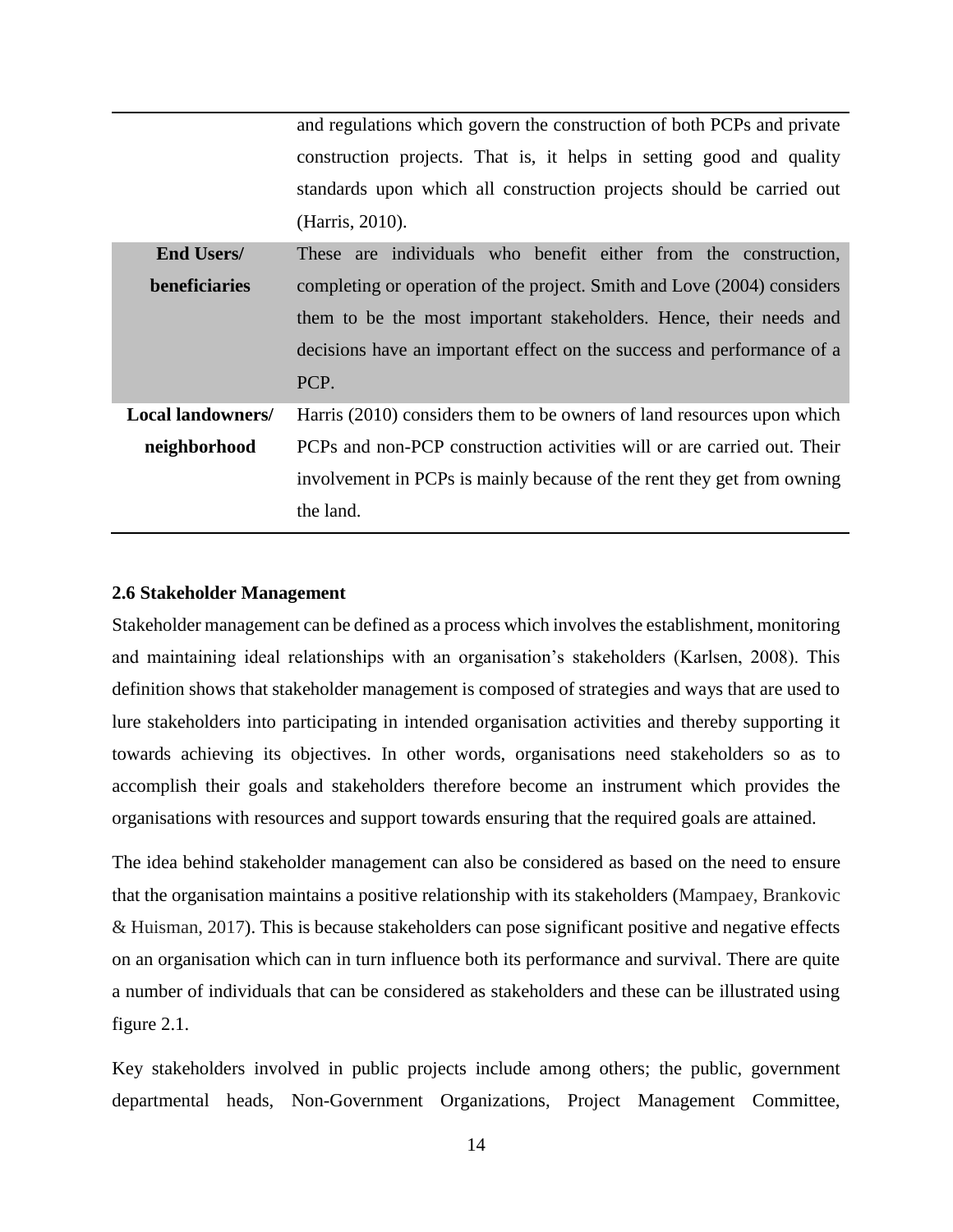contractors, District projects committee, parliament committee, constituents and project managers. However, reference should be made to the idea that stakeholders are composed of both internal and external stakeholders. The difference being that internal stakeholders have a formal or contractual relationship with the organisation and the project being undertaken while external stakeholders are composed of public and private actors (Cova & Salle, 2005).

Stakeholders depicted in figure 2.1, have a strong capacity to institute legal and non-legal corporate pressure or support on an organisation. Hence, it is always important for organisations especially public corporations to have sound and effective stakeholder management approaches. In order to do so, public corporations must engage in a process called Stakeholder Management Process (SMP) which is illustrated by figure 2.2.



**Figure 2.2:** Stakeholder management process (Mampaey & Huisman, 2017)

Stakeholder management thus involves activities through which public corporations will identify all their stakeholders. This is followed by an assessment exercise which is aimed at determining the stakeholders' interests and commitment and how they influence the organisation's activities and performance (Smith, Russell & Tennent, 2017). Holloway (2016), also outlines that once an assessment of the stakeholders has been accomplished, organisations must engage in planning. At this stage, planning becomes an instrument through which organisations will be in a position to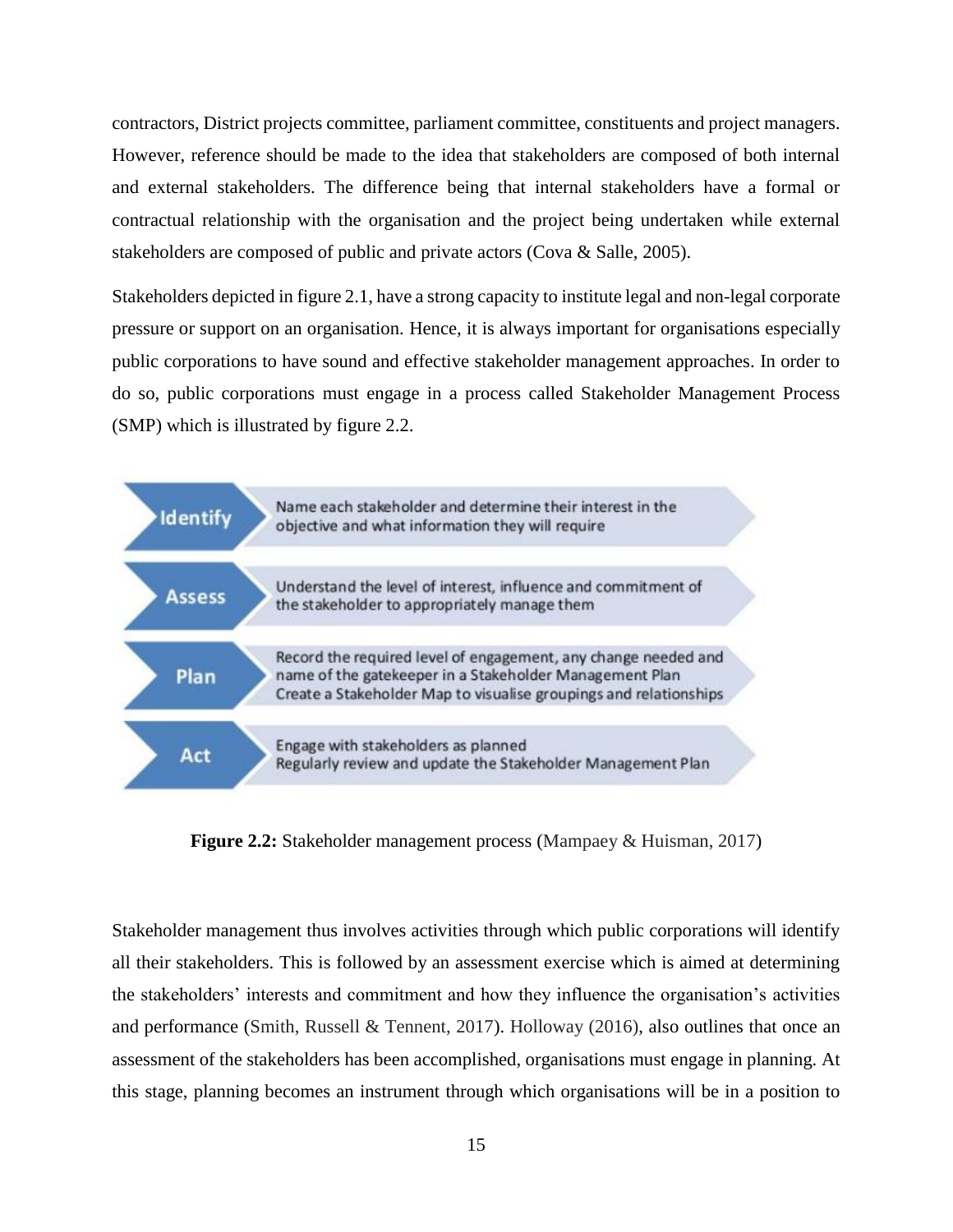determine the required level of engagement, possible changes required and come up with a master plan that will eventually lead to improved organisational performance and possibly to a successful project. Lastly, the stakeholder management process should see the organisation acting towards the established stakeholder management plans and this is one of the most important stages of the stakeholder management process. This is because plans need to be implemented and if not, then it becomes difficult to achieve set objectives.

The stakeholder management is composed of two important aspects and these are laying out and outlining the importance of SM and conducting an examination of the duties and importance of SMP. However, there are problems with the stakeholder management process. For instance, Garriga and Werner (2018) considers it to be just a concept which may sometimes fail to place a distinction between stake keepers, stake watchers and stakeholders. The main differences lying in the idea that each of the former group is composed of independent regulators, while stake watchers do not necessarily have a stake but seek to protect the interests of others and state watchers do have a stake in a company (Peter, 2008).

Meanwhile, the importance of SM in project management is that SM helps to improve the relationships between key stakeholders and project managers so as to make sure that the project becomes success. This lies in the idea that stakeholders can either been directly or indirectly related to a project or are directly involved in the project (Kastner, 2010). As result, their behaviour and impact will vary according to the level of involvement and relationship with the project.

According to Gladwell (2000), SMP can also be said to be important as it helps organisations such as public corporations to have a better understanding of the corporation and its environment. This is so essential because doing so will make it easy for organisations to come up with strategies that can effectively deal with organisational challenges undermining g both the performance and success of the project together with that of the organisation.

It also believed that SM also seeks to obtain ensure that all the relevant stakeholders involved in a project mutually benefit from the undertaking and completion of a project (Bryson, 2004). Such is linked with efforts to ensure transparency and fairness of the organisation in its dealings and approaches towards its stakeholders.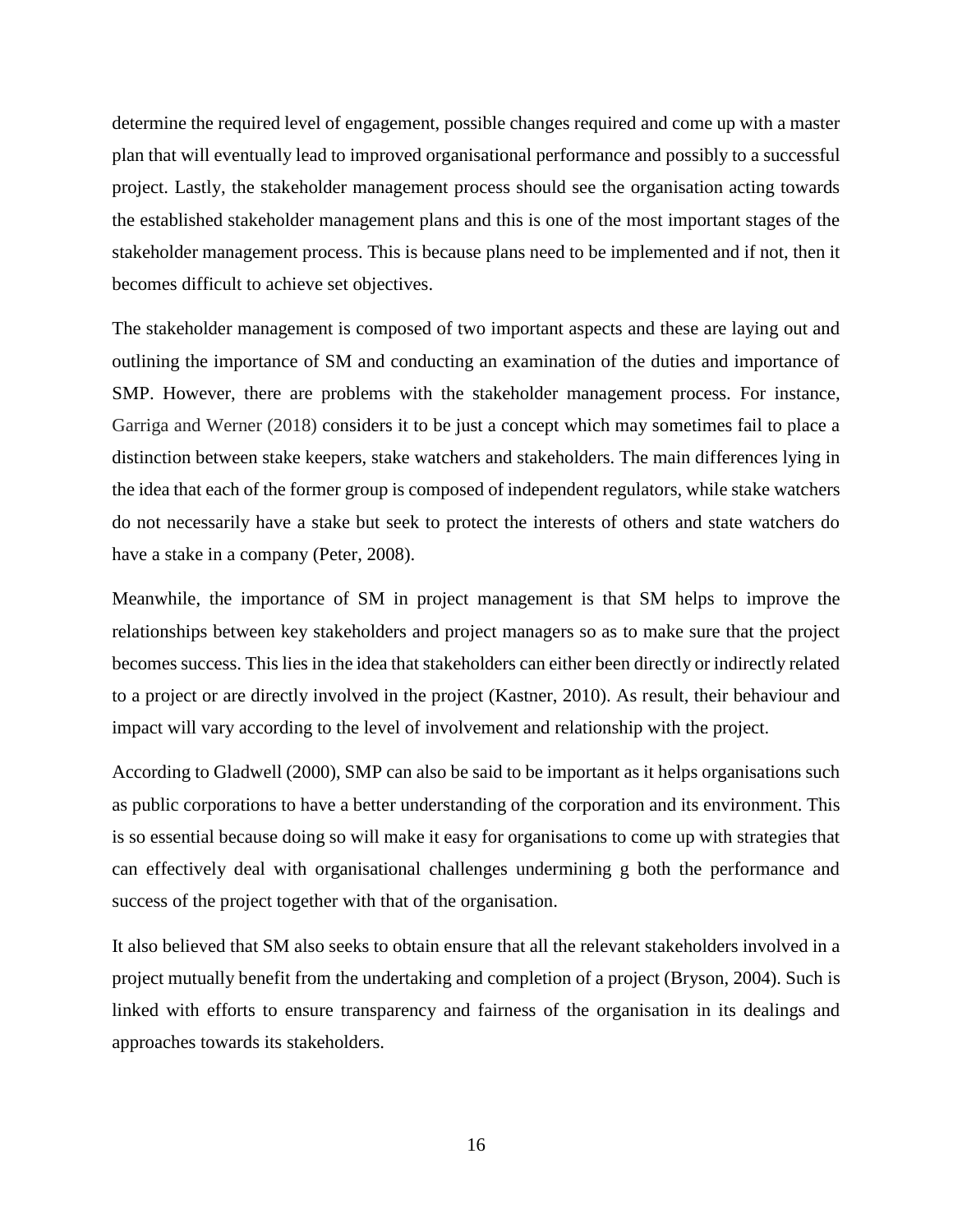It can also be said that stakeholder management plays an important decision-making role through the transfer of knowledge and information. But the use of stakeholder management to support organisational decision-making efforts varies from one organisation to the other. This can be supported by insights obtained from a study by Kastner (2010), which contends that due to the nature or activities, available resources and industry factors, organisations will have different stakeholder review methods, stakeholder-commitment matrix, stakeholder ethical responsibility matrix, relationship matrices, stakeholder position and attribute value, vested interest index, power-interest matrix, impact-probability matrix and influence-interest grid.

Stakeholder management also plays an important role in an organisation in as far as managing an organisation's risk is concerned (Ovaitt, 2006). This usually involves risks estimation and risk management strategies being undertaken in line with the needs of the stakeholders together with the set organisational goals. This is because risk management requires that organisational adjustments be made and such changes have tendency to affect stakeholders and hence stakeholder management becomes a tool which realigns risk management with the stakeholders' interests for a common goal of enhancing the performance of the organisation.

#### <span id="page-30-0"></span>**2.7 Stakeholder Management Processes in Construction**

There exist numerous studies which examine the application of SM in the construction industry and notable ones can be drawn from Cleland and Ireland (2002) and Olander (2006). These studies highlighted that the magnitude and costs involved in PCPs unavoidably makes it impossible to exclude SM. Hence, they considered that SM plays a pivotal role in the success and performance of PCPs. They however both reckoned that it is important to identify those stakeholders that have a huge impact on the success and performance of PCPs. Such a process includes deciding qualities and shortcomings, stakeholders' methodology, expectation of partner conduct, and actualizing stakeholders' management technique. Karlsen (2002) gave a recursive six-stage procedure of undertaking stakeholders' management, including beginning arranging, recognizable proof, examination, correspondence, activity, and development. Bourne and Walker (2006) highlight that eight steps ought to be followed when identifying and examining PCP stakeholders. Such a procedure commences with the development of a PCP stakeholders' guide; setting up an outline of particular stakeholders; distinguishing stakeholders' interests; setting up a power versus stake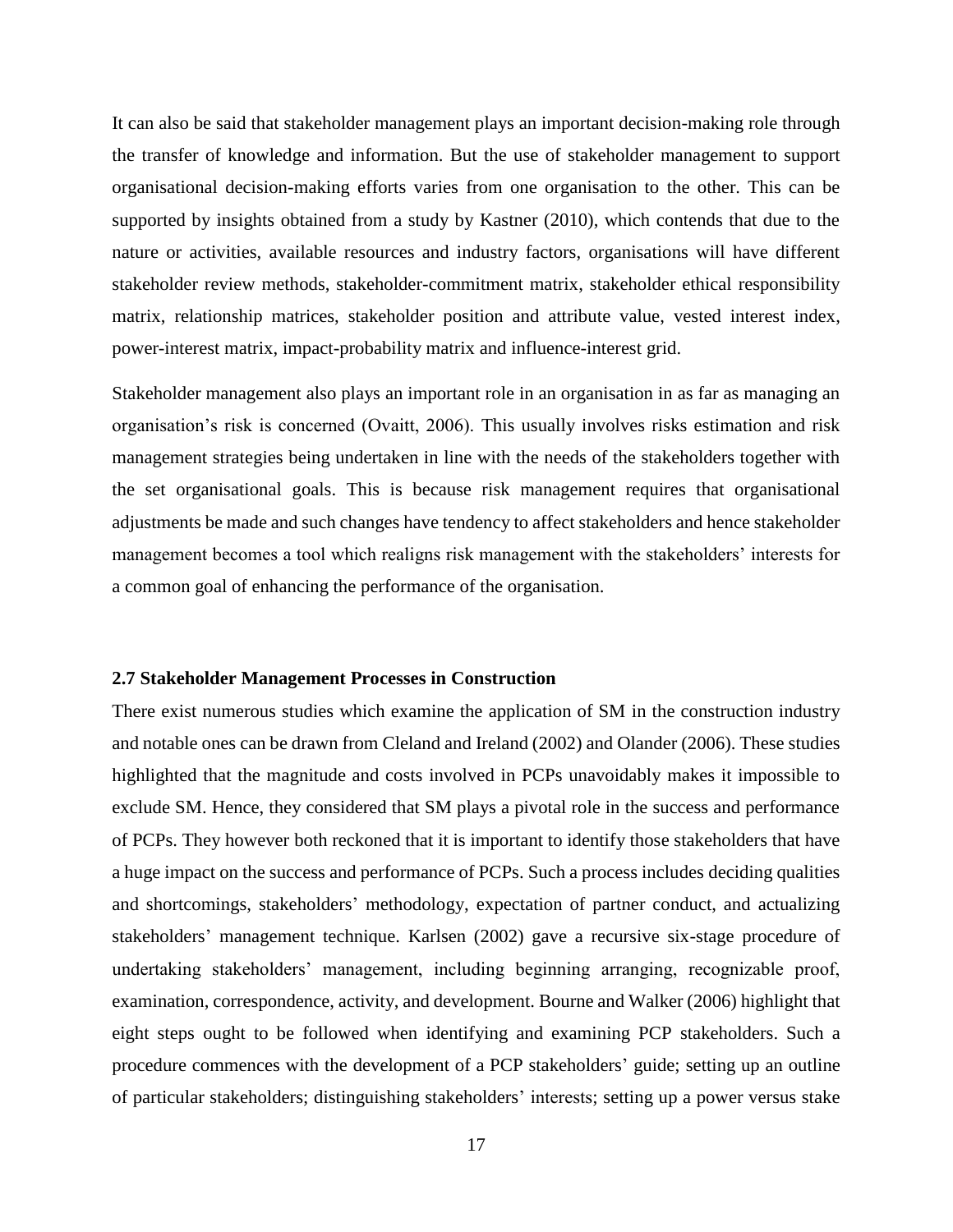matrix; leading a procedure level stakeholders examination; directing an exchange level stakeholders investigation; deciding the stakeholders administration ability of the research and development (R&D) ventures; breaking down the elements of stakeholders connections.

Youthful (2006) highlighted that the costs involved in running PCPs are inadeptly high and can reach to more than hundreds of billions of dollars. This is because PCPs are usually executed by the government on behalf of community members with a goal of ensuring social utility maximization. Such an aspects is also connected to the size of the PCPs and Elias et al. (2002) noted that the size of PCPs is often huge and exceeds that of non-PCPs. As such, the number of stakeholders involved in PCPs is considered to be relatively high as compared to that of non-PCPs (Walker et al., 2008).

Walker et al. (2008) noted that the SM in PCPs process should be centered on establishing effective connections and relationships with stakeholders. It is from these connections and relationships that PCPs will enjoy numerous financial and non-financial support of the stakeholders. Apart from this, consideration was also made that identification of stakeholders be done so as to approach them in a unique way with regards to their importance and needs (Elias et al., 2002).

Jepsen and Eskerod (2009) established ideas about the fundamental aspects of construction stakeholders management to be incorporating conscious endeavors to apply effect on task stakeholders with the end goal of supporting and enhancing their commitments to projects, assigning restricted assets so that they accomplish the most ideal outcomes, and growing endeavors spread over a scope of stakeholders than focused on a couple.

#### <span id="page-31-0"></span>**2.8 Critical Success Factors (CSFS) for Stakeholder Management**

Jefferies (2002) considers that Critical Success Factors (CSFs) to be part of a strategy that is designed to ensure effective and sound performance of an organization. Such a strategy is considered to be centered to factors which are assumed to be the key into promoting the successful attainment of organizational goals (Yu, 2007).

Yang et al. (2009) considered CFSs to be those fundamental locales of managerial organizing and activities that must be cleaned with the ultimate objective to achieve ampleness. Bourne and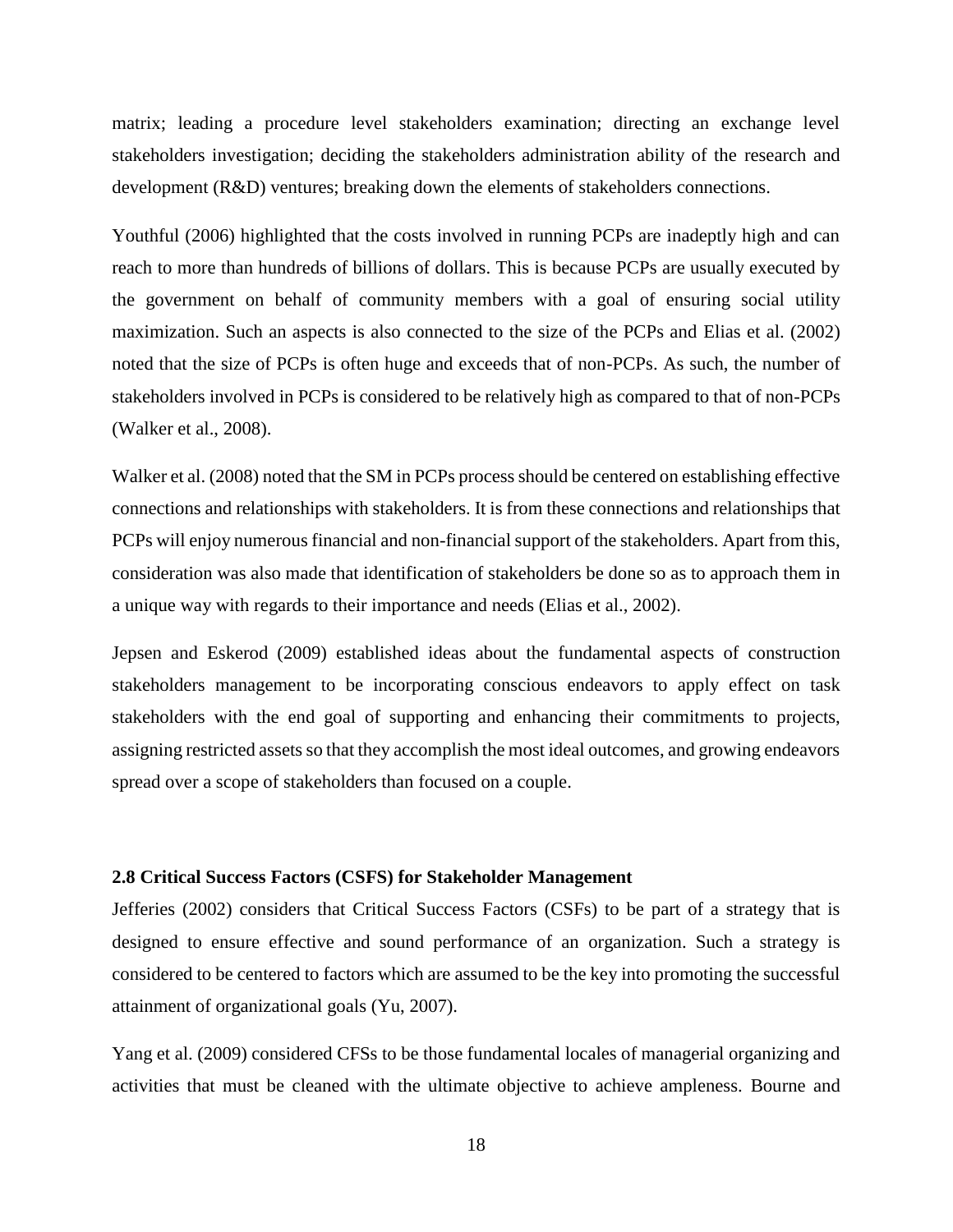Walker (2006) highlighted that the development of effective CFSs is based on a proper examination of an organizations internal and external position. This entails that CFSs are not restricted to internal activities of the organization but covers external elements which shape how the organization operates and mostly likely succeed in the future.

In most cases, CSFs are focus on practices and activities that yield so much value to the organization when addressed properly especially when the ultimate objective is to ensure that the organization of accomplishes the most suitable form of project improvements (Cleland & Ireland, 2002). All the piece of fundamental accomplishment components of accomplice is introduced, so 30 factors adding to the achievement of accomplice organization are social affair to six essential get-togethers (consolidate organization support, recognizing verification of accomplice information, accomplice examination, essential initiative, action and appraisal, and a tireless consideration gathering), and will be reviewed as hypotheses that are inside and out basic for accomplice organization in Northern Iraq improvement projects, the six get-togethers CSFs and perspective of successful accomplice organization are perceived as seeks after.

#### <span id="page-32-0"></span>**2.8.1 Management support group**

The majority of what happens with regards to the success of a project is determined by the way project managers approach a project. That is, project managers must have the knowledge and skills to deal with a particular project (Brooke & Litwing, 1997). This also includes having the ability to organize project activities in a manner that enhances project effectiveness and efficiency. Project managers must also be capable of providing the required support in any means possible and most PCPs fail because of lack of proper management support (Yang et al., 2009). It is through effective management support that PCPs can be completed on time and in the most successful way. Hence, it is vital to ensure that project managers provide the required project support. This can be made possible by ensuring that project managers are well compensated for their services and that the project environment is conducive for the operation.

#### <span id="page-32-1"></span>**2.8.2 Information input group**

Information is vital to the success of any organization and its availability can determine how successful the organization will be in the future. Freeman et al. (2007) established that information must be sought from information input groups and made available to the organization. It is from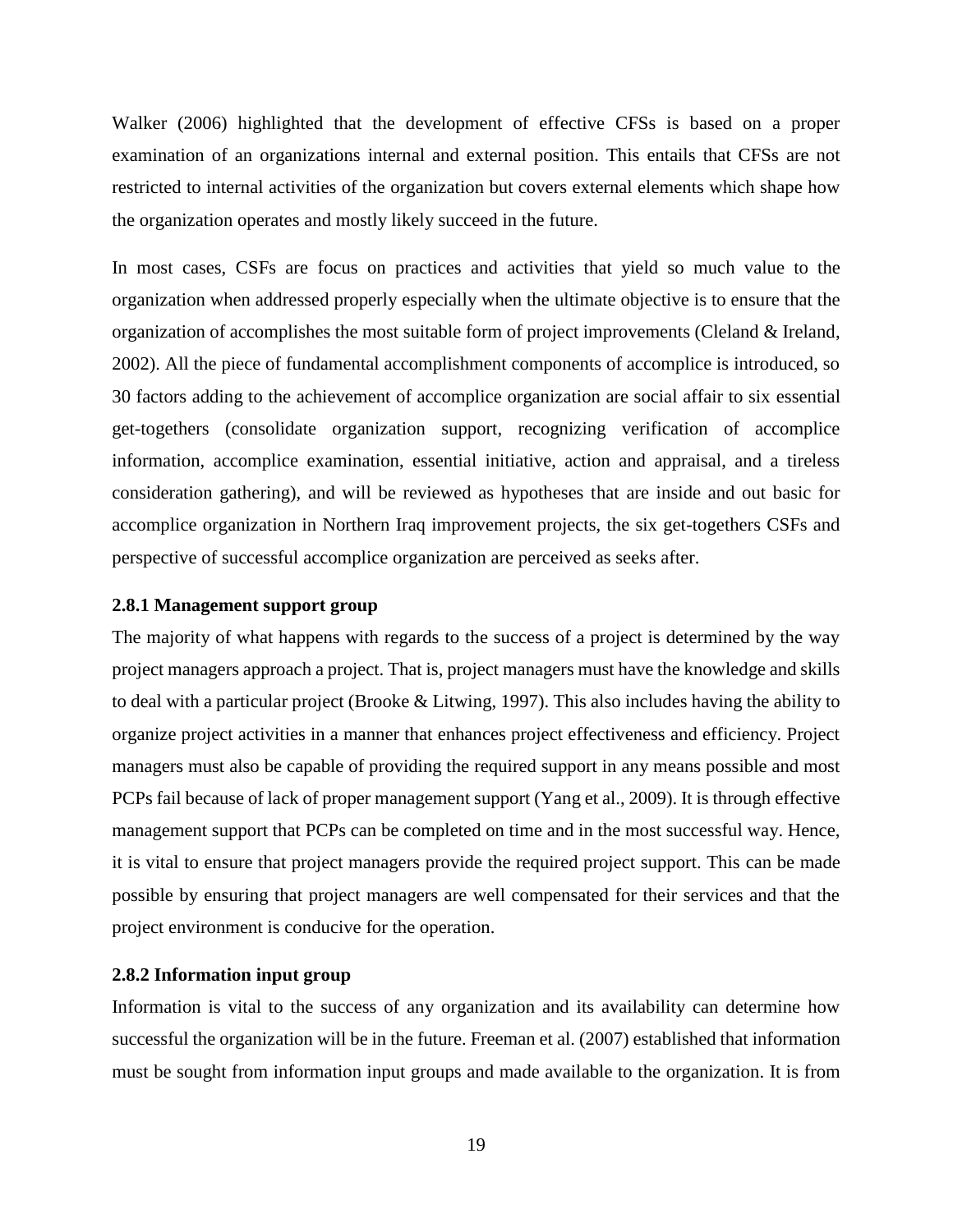this information that sounds decisions based on the best way to manage the stakeholders. This is often accomplished by engaging in researches on the identification of stakeholders together with their management through SM.

Jergeas et al. (2000) considers that having the desired information is therefore important in PCPs because it helps projects managers to accomplish the following;

- To set up common project goals which blend well with the needs and interests of the stakeholders ,
- Help in identifying the PCPs' stakeholders,
- Assist in determining the stakeholders needs and expectations.

#### <span id="page-33-0"></span>**2.8.3 Stakeholder assessment group**

In reality, stakeholders have impacted activities in an assortment of complex ways. With the end goal to break down the effect of stakeholders upon activities, it is important to recognize and incorporate the variables by which they do as such. To improve the comprehension of project supervisors on stakeholders, their characteristics, conduct, and potential impact should be evaluated and assessed. The contentions and alliances among stakeholders likewise could be examined dependent on the data about partners (Yang et al., 2009). When the data about the stakeholders is needed, the appraisal of stakeholders based on their effect and vested keen on the undertaking should be possible, so it is imperative to have a precise comprehension of the partner ascribes with the end goal to sort the partner as per their demeanor order.

#### <span id="page-33-1"></span>**2.8.4 Decision making group**

This group is one of the most important groups in PCPs with regards to CFSs. This is because decisions concerning the development, implementation, completion and operation of the project are determined by this group (Walker et al., 2008). PCPs have often lack effectiveness and efficiency as result of poor decision making and much of it is blamed on the government (Karlsen, 2002). This is because the government is the major client behind PCPs and makes decisions on how the PCPs are to be developed (Mampaey & Huisman, 2017). According to Cleland and Ireland (2002), ddecision making in PCPs should be based on three aspects and these are;

• **Evaluation of alternative solutions:** This involves the project managers weighing down all the available options. The decision-making process must be centered on a cost-benefit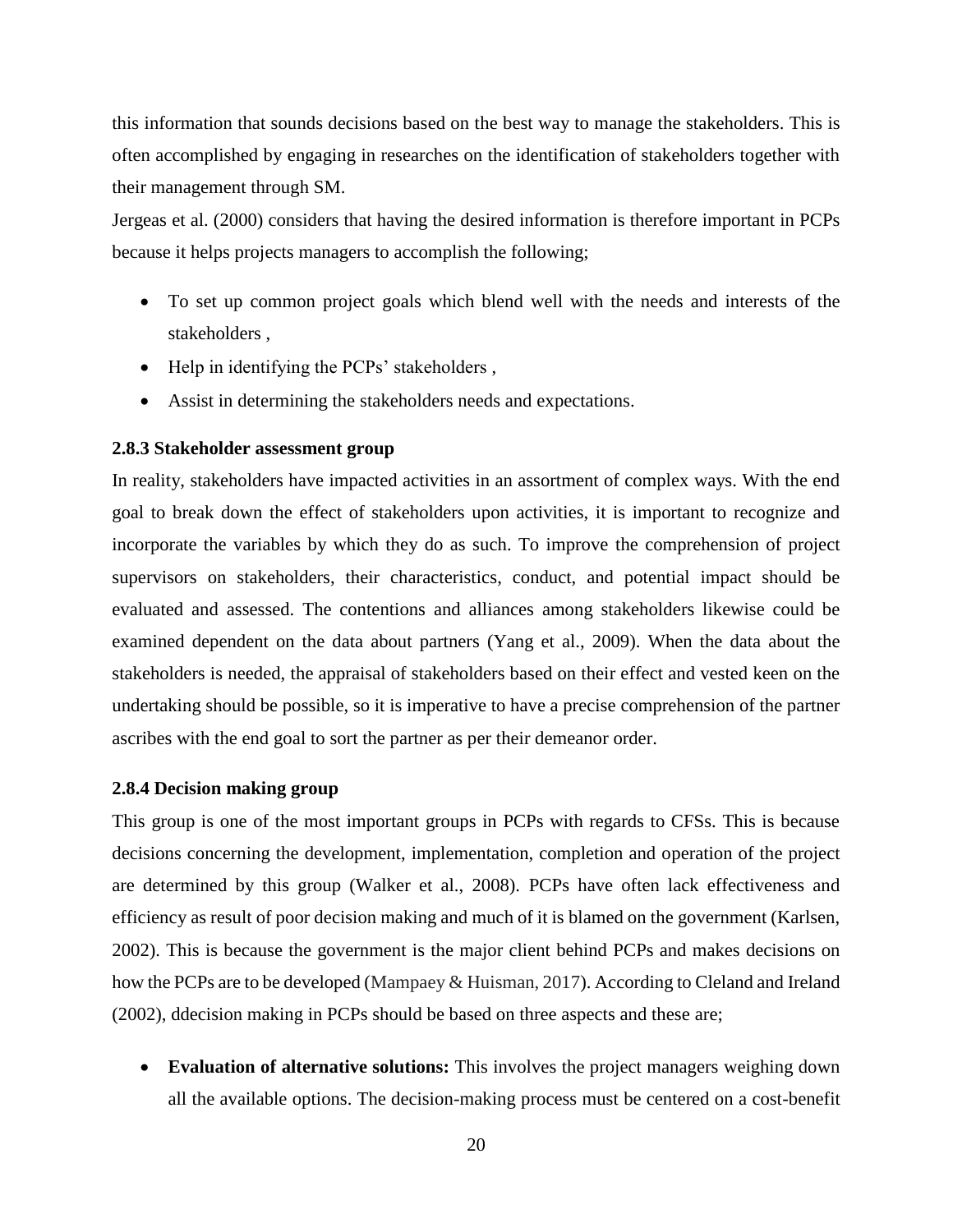analysis in which decisions are made based on the benefits that accrue from the projects against incurred costs (Elias et al., 2002). That is, project decisions must be made in such a way that more benefits will be obtained from the project as compared to costs incurred.

- **Ensuring effective communication:** Communication is vital for ensuring project success. Communication channels and methods must be in a position to foster effectiveness and efficiency in organization behind the development of PCPs. Cleland and Ireland (2002) noted that there must be effective communication within the organization itself. On the other hand, Walker et al. (2008) posits that good and effective communication must also be formed between the organization and its stakeholders.
- **Formulating appropriate strategies:** Project managers must be capable formulating effective PCP strategies that can warrant project success. The strategies must be weighed down based on their ability to lower project costs and increase project revenue if not then, benefits accruing from the project (Aaltonen & Sivonen, 2009).

#### <span id="page-34-0"></span>**2.8.5 Action and evaluation group**

This is the group that is responsible for evaluating the project goals of the PCPs together with its strategies (Mampaey&Huisman, 2017). Good decisions are based on an effective ability of decision makers to make proper project evaluations. In PCPs, the project owner which in this case is the government, must evaluate all the possible ways of how the project is going to be done, how the funds are going to be used, which location best suits the location of the project etc., (Yang et al., 2009). Effective evaluation strategies are determined on the existence of the following;

- **Implementing the strategies:** PCPs often fail because of lack of proper implementation strategies. This is one of the main reasons why PCPs in Northern Iraq have not been performing quite well. Both the success and performance of PCPs relies on effective implementation of strategies (Bryson, 2004).
- **Predicting stakeholders' reactions:** This is important to do because failure to do so can cause project managers to take incorrect course of action (Olander, 2006). Every action and decision made by project managers relies significantly on the ability of project managers to accurately mirror the stakeholders' reaction to a PCP. Failure to do so, can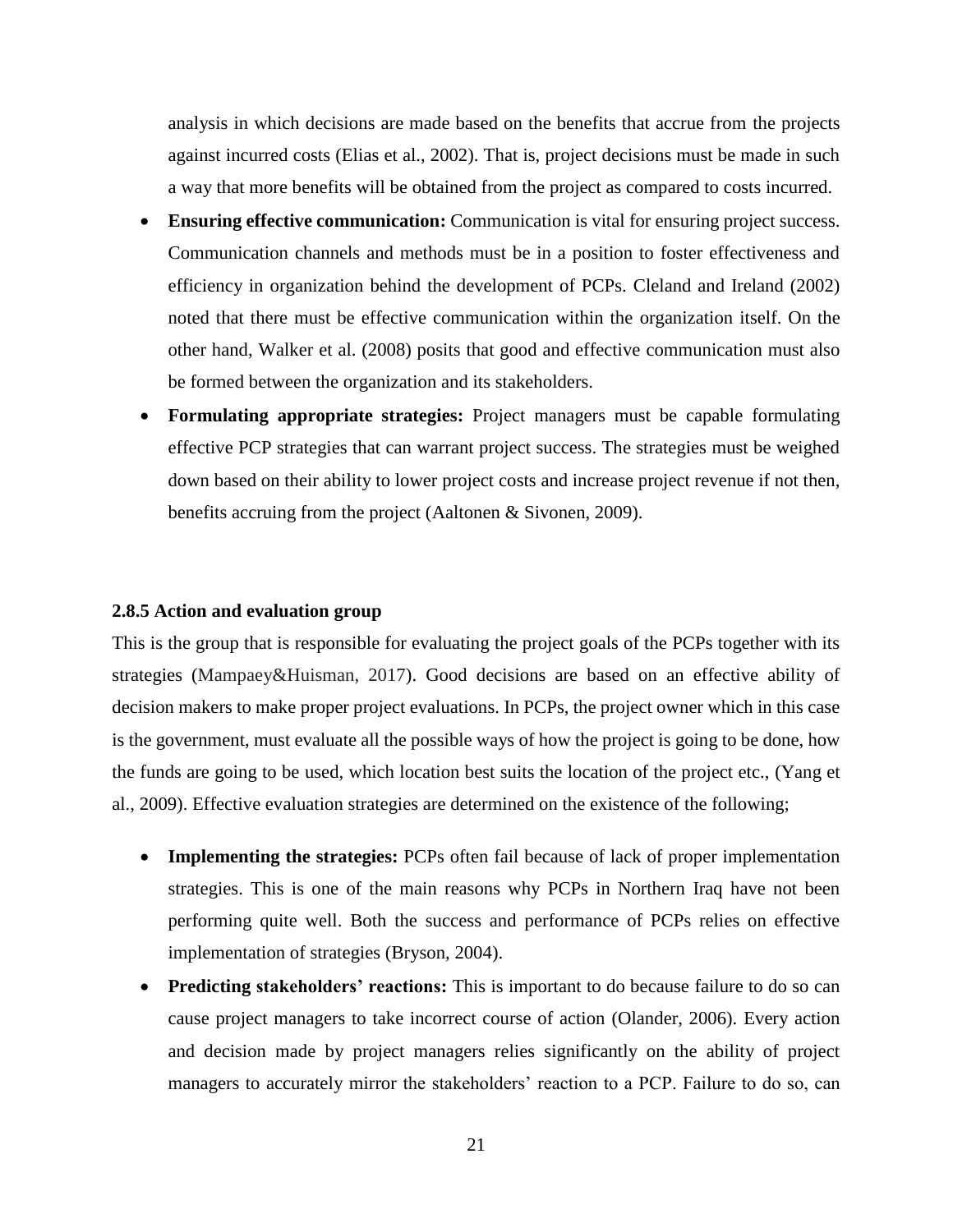cause PCPs to be developed in a way that does not match the expectation, support and commitment of the stakeholders.

• **Evaluating stakeholder' satisfaction:** Stakeholders must be satisfied at all costs and project managers must ensure that stakeholders are satisfied from the all project activities from the onset (Bourne & Walker, 2006). If stakeholders are not yet, then their level of support and commitment to a project is more likely to be low. Hence, it is always important to ensure that stakeholders are satisfied by involving them in all project activities and making sure that they are constantly informed.

#### <span id="page-35-0"></span>**2.8.6 Continuous support group**

Continuous project support is vital for both the success and performance of a project (Bourne, 2005). Project managers must be capable of harnessing support from all of the stakeholders. This is essential in PCPs which are considered to lack stakeholder support because of incidences surrounding ineffectiveness in the management of resource's (Takim, 2009). Support in PCPs is also low because of corruption (Leung, 2004). These reasons vary with country and nature of PCPs involved but the important thing is to deal with issues that can hinder effective stakeholder support of PCP activities. This includes project managers engaging in the following activities; (i) Frequently communicating with stakeholders (Assudani & Kloppenborg, 2010; Čulo & Skendrović, 2010; Olander & Landin, 2005); (ii) stakeholder involvement (Li &Skitmore, 2012 (Atkin & Skitmore, 2008), (El-Gohary, 2006) and (iii) promoting relationship with stakeholders (Savage et al., 1991).

#### <span id="page-35-1"></span>**2.9 Stakeholder Management Challenges and Impact**

When looking at the impact of stakeholder management, it is important to understand that stakeholder management is a form of control and a process which involves the act through which strategies are developed, stakeholders are identified, analysed, engaged through communication and the use of a stakeholder matrix. Thus, stakeholder management is considered to be a skill and a resource which can either make both the project and the corporation succeed or fail (Clarkson, 1995).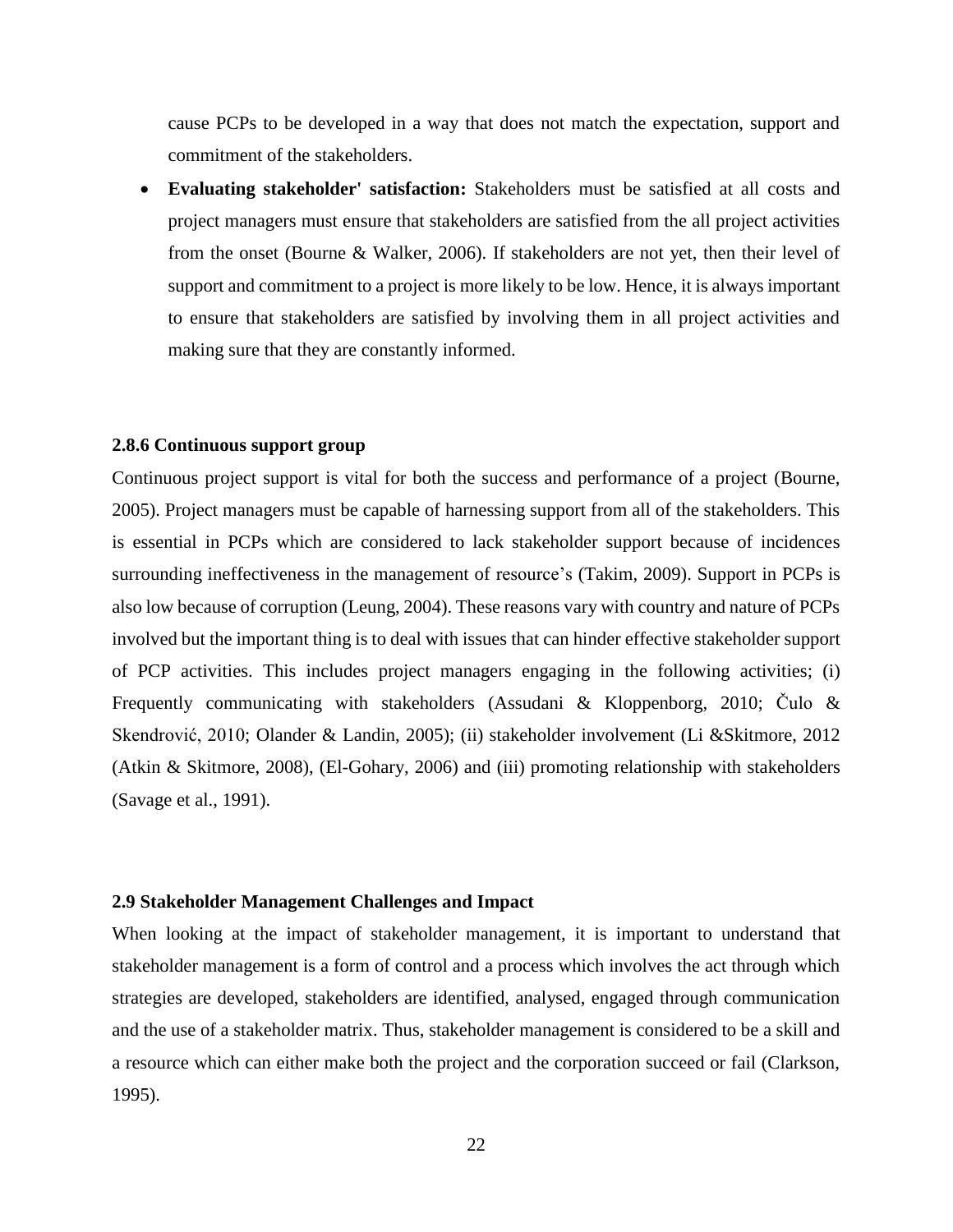The main challenge that has been undermining stakeholder management is lack of knowledge and understanding about stakeholder management (Fletcher et al., 2003). Most corporations may not be willing to engage in stakeholder management due to lack of knowledge and understanding and those that practice it may also be lacking the ability to recruit skilled and qualified stakeholder management personnel.

A study by IFC (2007) also highlighted that the major challenge experienced with stakeholder management is that it may fail to live up to given standards and expectations. In most cases, managers engaged in stakeholder process have been criticised of being manipulated or lured into engaging in activities that pose practical and unethical problems (Imperial College London, 2009). Stakeholders have to a large extent been considered to be capable of taking positions that will favour their clients (Clarkson, 1995). In such cases, it is often very challenging to ensure that stakeholder activities and participation be harnessed to improve the performance of a public project.

Challenges can also be noted when stakeholder influenced is politicised and this has huge negative implications not only on the success of the project but also on the improvement of social lives and economic performance.

Furthermore, it has been established that the environment in which stakeholder management is practised is constantly and instantly changing (Jones & Wicks,1999). Such changes are posing huge challenges and opportunities for corporations and on the success of projects. As a result, it is those organisations that have a position of taking advantages of such changes that will exhibit huge performance and those which are not in a position to do so can suffer from performance downfalls. This is because project environments are always changing and this proses uncertainty which increases the risk of project failure.

Challenges can also be observed when stakeholder management conflicts with project management leading to project failure. This can occur when project managers end up pursuing goals that are were not set by the stakeholders (Meredith and Mantel, 2000).

Gaining information about project management and stakeholder management can be difficult thing especially when considering that there is a problem of information asymmetry. Good and effective decisions about stakeholder and project management can be made when the required information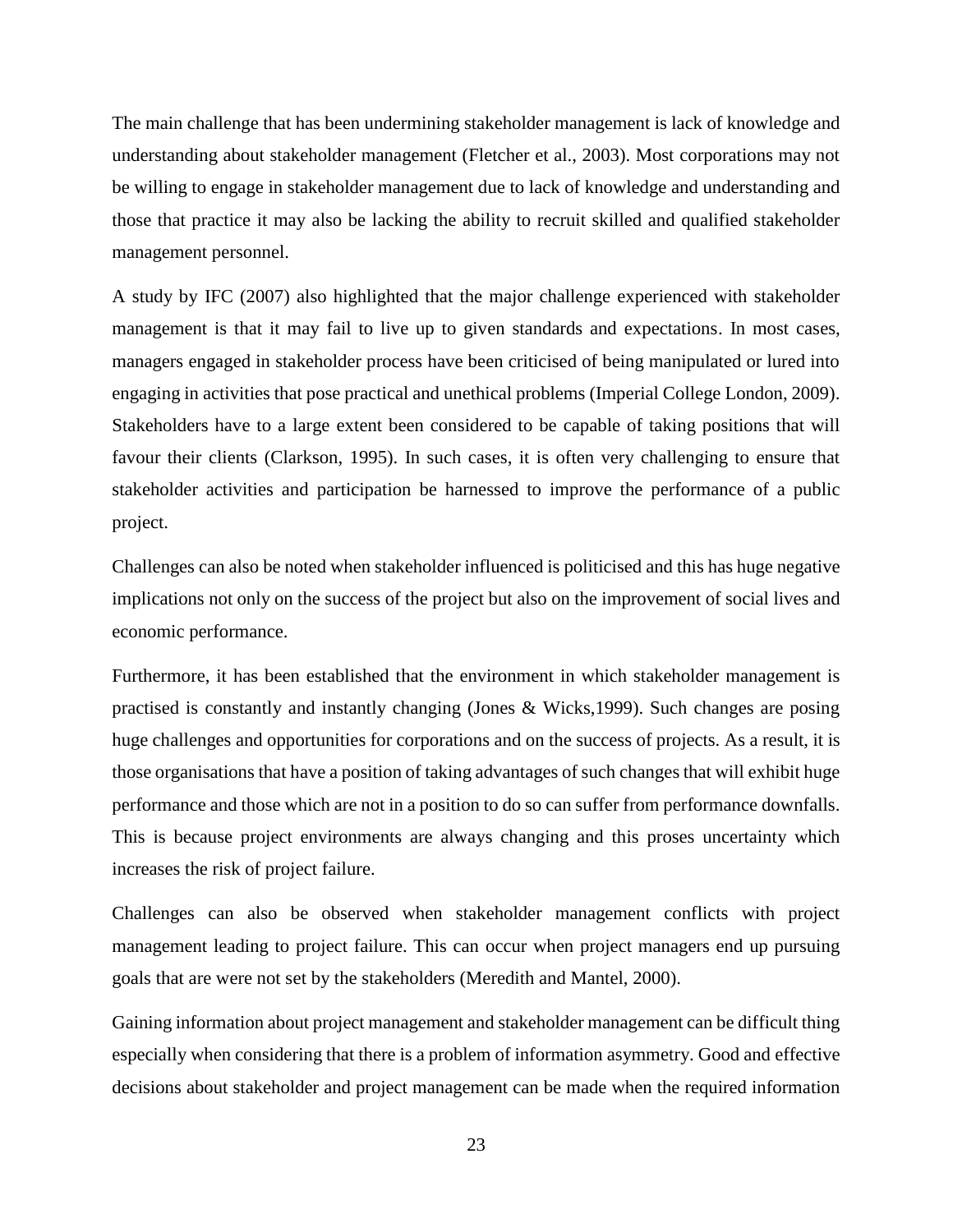is available (Peter, 2008). In the event that such information is not available, both stakeholder and project management are difficult to execute and hence are bound to fail.

The other challenge that can undermine the influence of stakeholder management on project management is the inherent problem of resistance to change. This is because employees and other stakeholders may be reluctant to change and yet such change is essential for the success of the project. It is impossible in most cases to attain successful project outcomes when there is resistance to change. It is thus important that all the necessary and concerned stakeholders are concerned about the project's goals and outcomes.

May projects can fail when managers lack effective stakeholder and project management strategies, plans and methods (Kalsen, 1998). This is because both stakeholder and project management are surrounded by causal activities and spontaneity which are so difficult to coordinate. The responsibility thus lies with both stakeholder and project managers to constantly improve themselves.

Meanwhile, challenges undermining the effectiveness of stakeholder management in influencing the success and effectiveness of project management can be identified by looking at the sources of the challenges. A study by Kastener (2010), identified that challenges undermining the effectiveness of stakeholder management in influencing the success and effectiveness of project management emanate from the following sources;

- Unreasonable stakeholders who do not want to compromise their interests and values for the success of the project,
- Unidentified stakeholders who have not been identified through stakeholder and project management activities,
- Unclear stakeholders who can clearly state their positions towards the operation and success of the corporation and that of the project.

Despite, challenges that can undermine the influence of stakeholder management on public project, it must however, be noted that stakeholder management does offer a lot of benefits which include among others;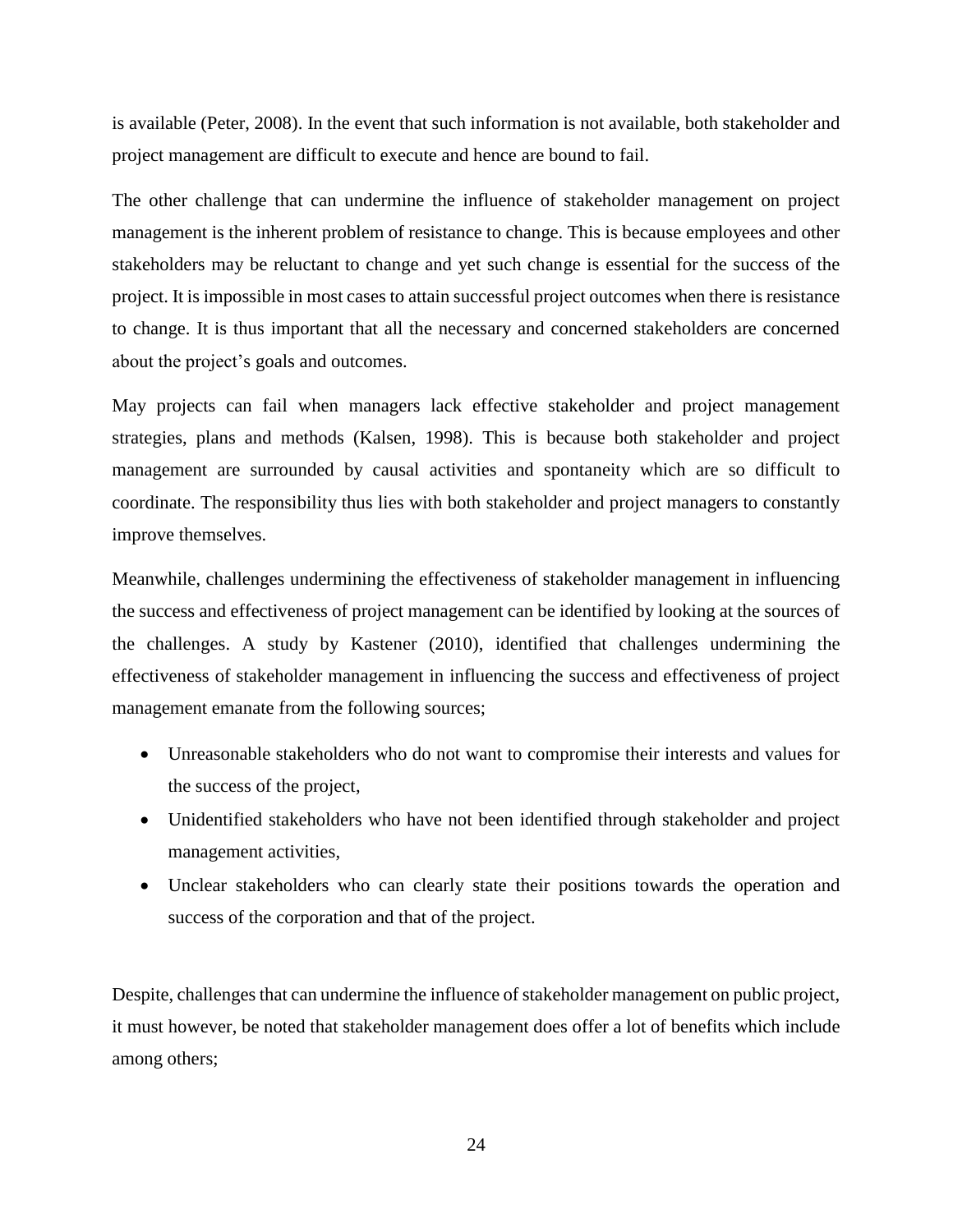- It makes it easy and possible to identify the most influential stakeholders and thus providing shape to the project as it increases their level of support towards the project,
- Stakeholder management results in increased stakeholder participation and this has positive effects on the success of projects through increased support levels and supply of resources towards the completion and execution of the project,
- Continued and frequent communication with stakeholders helps to make sure that stakeholders are fully informed of the requirements of the project and what needs to be achieved from undertaking the project (Meredith & Mantel, 2000). Hence, they tend to feel appreciated and acknowledged, and thus causing them to participate more into the corporation's projects more actively,
- Stakeholder management also makes it possible to forecast and anticipate possible reactions to a project, risks, challenges, opportunities and outcomes,
- Project managers can also make use of stakeholder management to identify conflicting objectives and goal incongruence and come up with strategies that will help to deal with such problems (Kastner, 2010).

There are also ideas which suggests that the importance of stakeholder management is tied to its goals. For instance, Karlsen (2002), contends that stakeholder management helps to ensure that there is a balance between what is inputted into a project and what is obtained from a project. Thus, in this way project returns are maximised and costs are minimised and this causes a lot of people to benefit more from the project. Kastner (2010), also hinted that stakeholder management helps to ensure that project's stakeholders are acquainted with the project. On the other hand, stakeholder management on its own, provides a means through which stakeholders can be managed (Karlsen, 2002). Insights from a study by Meredith et al. (2000), also makes it clear that it is through stakeholder management, that corporations can be capable of identifying individuals who should be tasked with the establishment of the project's goals and performance.

Companies on the other hand, through undertaking successful project management will be in a position to positively impact their communities as well as other stakeholders. Such benefits will extend to include contributions towards economic and social development.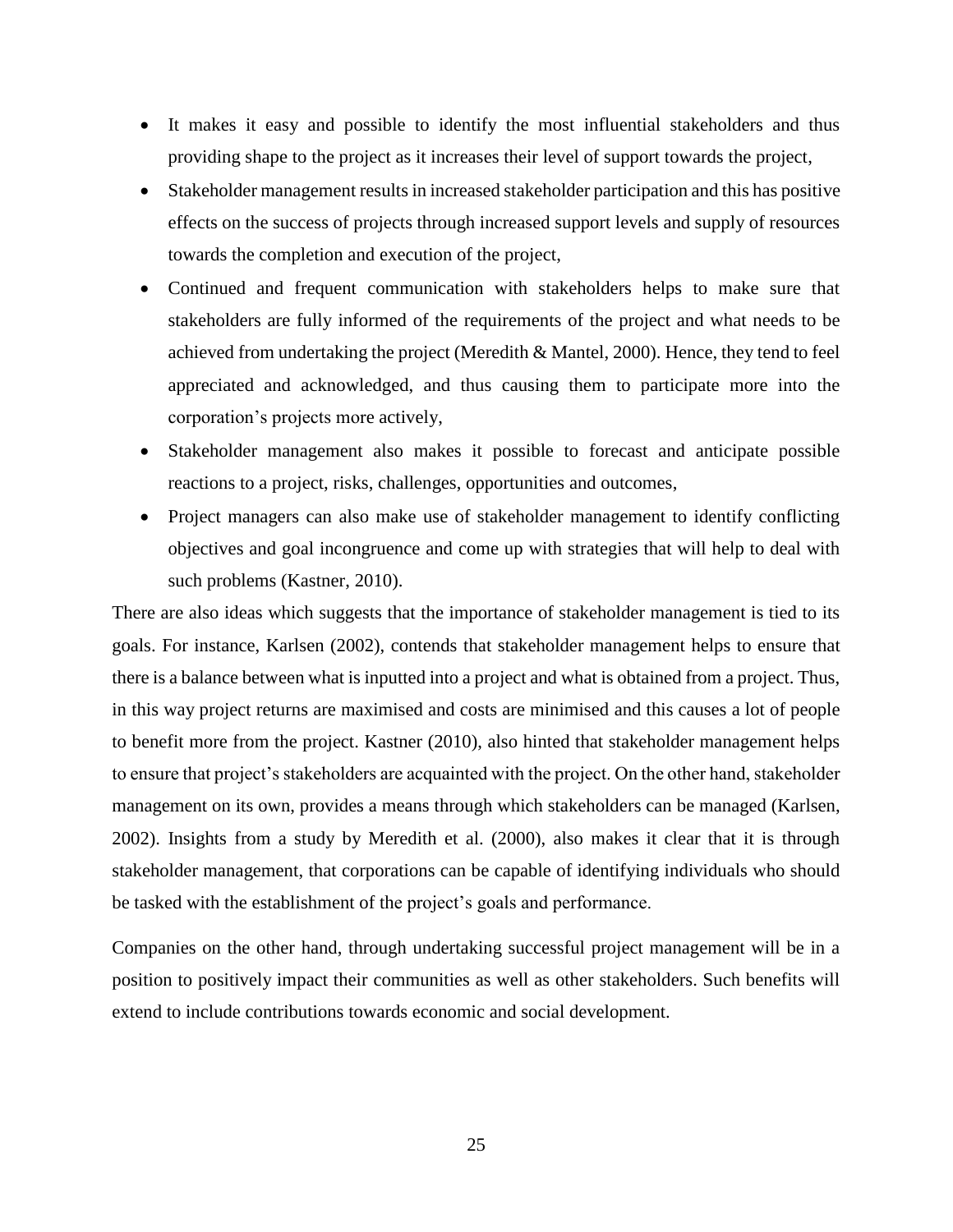#### <span id="page-39-0"></span>**2.10 The Role of Stakeholders in Public Institutions**

Stakeholders are one of the key players in any organisation and their importance cannot be separated from the success of the organisation. Such can be supported by ideas which have been established by Peter (2008), which asserts that the success of an organisation is highly determined by its ability to satisfy its stakeholders. This can be noted to be a dominant issue especially with public corporations which have a lot of stakeholders and all these stakeholders have to have their needs met. This is because cases involving unsatisfied stakeholders are often surrounded with a lot of incidences of lack of corporation and support, resistance to change, brain drain and poor and or lack of financial resources (Kastner, 2010). These issues tend to impose huge challenges on the performance, growth and survival of an institution. In the case of public corporations, failure to acknowledge the role of stakeholders can undermine the ability of public institutions to deliver a particular service.

Meanwhile, it is important to understand that though public stakeholders may not have a direct control on the operations of a corporation, they tend to influence a significant number of activities which can undermine important corporate aspects such as service delivery, sales, image and reputation. It is also on the other hand important to note that stakeholders are to a great extent linked to the supply of resources. This can be evidenced by ideas obtained from a study by Bryson (2004), which hinted that public corporations that have a strong ability to cater for the interests of its stakeholders have a high tendency to possess a high political legitimacy as well as the high supply of resources that comes with it. In the event that a corporation whether private or public has failed to meet the expectations of its stakeholders, it is foreseeable that this can result in adverse expectations towards the corporations as some will begin to expect that future efforts will be undermined, new leaders are going to be appointed, budgets are going to be reduced etc.

Bryson et al. (2002) outlined that stakeholders have an important role to play in corporations because they do not only assist in improving the political feasibility but also to assess how well it will contribute towards attaining given objectives. It is however, important to note that the importance and or roles played by stakeholders can differ with the nature of organisation or industry in which the firm is operating in. For instance, in the legal and justice industry, stakeholders are there to ensure that legitimacy and procedural rationality are being upheld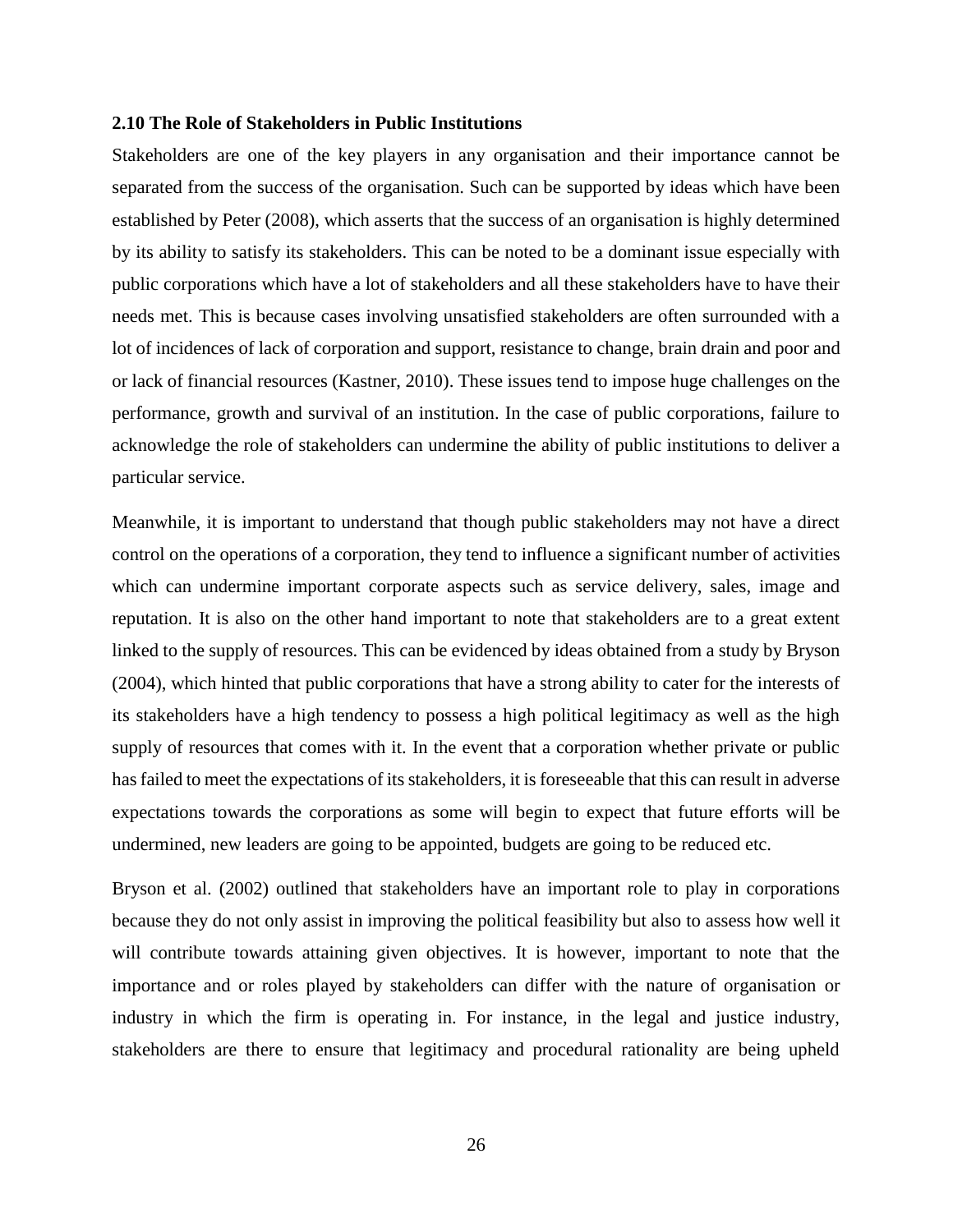(Bryson, 2004). Under normal circumstances, this can alternatively be linked to ethical standards. That is, stakeholders are there to ensure that sound ethical standards are being upheld to.

All these aspects are either directly linked to stakeholder satisfaction or indirectly related to stakeholders' activities such that the operation of the corporation imposes effects on the stakeholders. Stakeholders can thus be categorised as part of the business environment and thus, stakeholder management is therefore to strategically help organisations to deal with internal and external business elements which influence the operations of the business entity. Hence, it can thus be said that stakeholders play an important role in both public and private corporations in as much as reputation, ethical conduct, performance, growth and survival are concerned.

#### <span id="page-40-0"></span>**2.11 The Importance of Identifying Stakeholders in Public Institutions**

Efforts to examine the role and influence of stakeholders on the success of public sector projects is largely determined by the nature of stakeholders being affected by the public corporation. Hence, it is always important to identify the corporation's stakeholders and this is because stakeholders vary and this also implies that the nature and significance of impact they pose will also differ. In project management, activities such as developing strategic project management are initially centred on identifying stakeholders (Gladwell, 2000).

Efforts to develop methods that can be used to determine methods that can be utilised to identify an organisation's stakeholders through academic research still remain relatively low. However, Peter (2008), contends that the basic and most effective way to determine a firm's stakeholders is to identify those stakeholders that are directly linked to a project. This also includes stakeholders who interests may either be negatively or positively impacted by the undertaking of a project. It is important that both stakeholders and their roles be acknowledged irrespective of whether they are positive or negative stakeholders. The activities and actions of negative stakeholders must not on a large extent be ignored. Doing so, will increase the probability of the organisation failing (Bryson,2004).

There are also ideas which suggests that project stakeholders always change at each stage of the product life cycle (Bryson & Bromiley,1993). Hence recommending that it is important to always have a second look at the project's stakeholders at each stage of the product life cycle. This is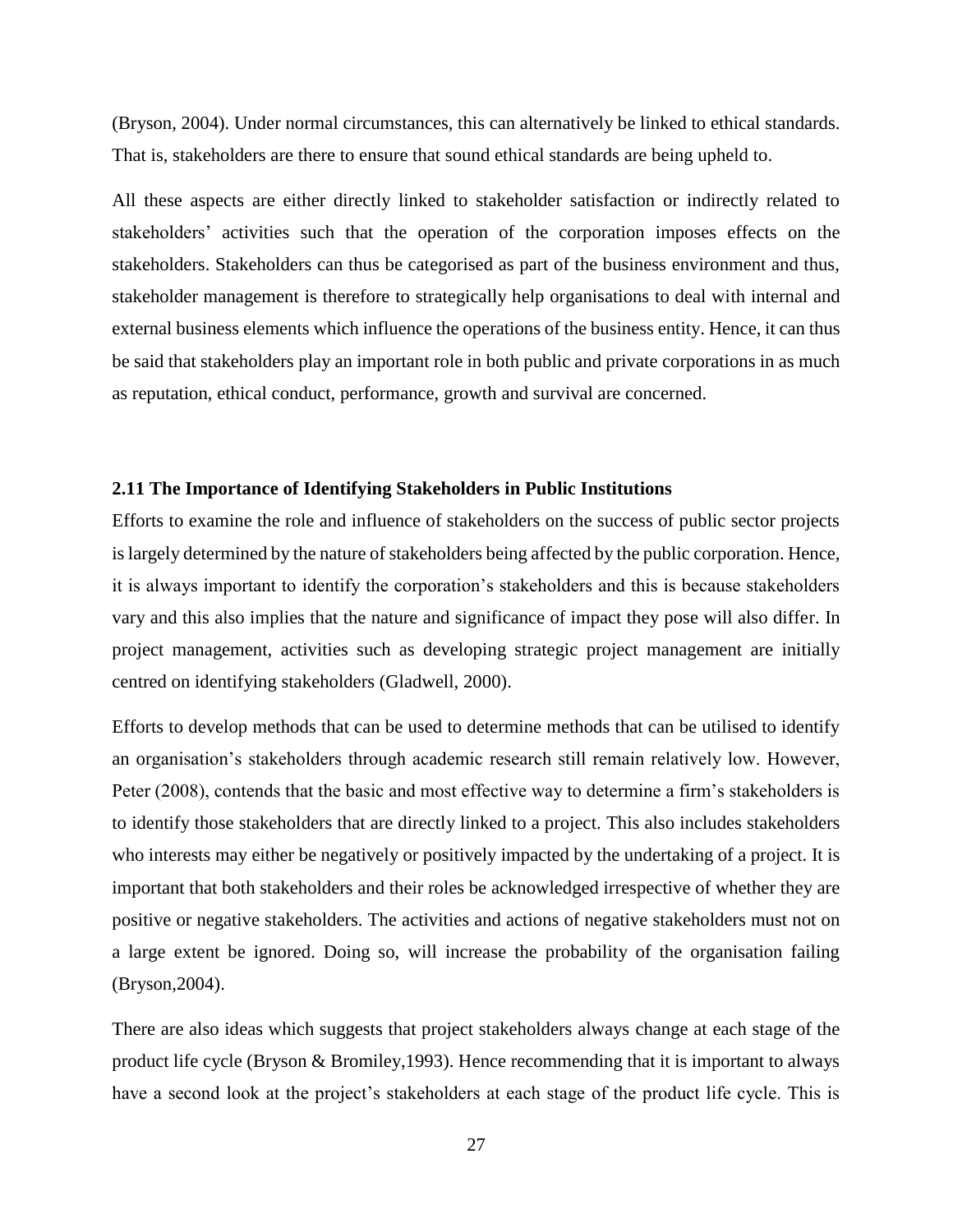because changes in the product lifecycle are always characterised by the availability of new information which comes with the change in organisational activities and players.

However, it must be noted that the stakeholder identification process can be rendered ineffective in the event that the organisation does not have the required resources in place in order to identify its stakeholders. This can be supported by ideas given by Bryson, Cunningham and Lokkesmoe (2002), which asserts that stakeholder identification in project management can be difficult thing if the organisation does not have the required resources in place. As such, a study by Clarkson (1995), managed to highlight the possible requirements of a successful stakeholder identification in project management and these can be listed as follows;

- Past experiences on previous projects,
- Company information,
- Procurement details,
- Project charter.

It must be noted that at this stage, no analysis can be done as it is just a platform upon which public corporations will be able to come up with a list of its stakeholders. Once such requirements have been met and a stakeholder list has been compiled, project managers together with their project teams can be able to use the information to brainstorm and engage in group facilitation methods. This is important because it enables the organisation to draw a line between those stakeholders those are affecting the public corporation and those that are not. This does not however, guarantee that the identification process will be easy and effective because problems can be encountered at any stage in time (Ovaitt,2006). There are also chances that certain communities or stakeholders might lie outside the scope of the project and yet remain essential and influential to the success of the project (Nutt & Backoff, 1992). Hence, it is important to ensure that project managers do not narrowly limit the scope of its stakeholders. As a result, it can therefore be said that the stakeholder identification process is and must not be limited to the internal elements of the public corporation. But instead, it should look at both the indirect and informal factors. Alternatively, the stakeholder identification process can be considered to be composed of inner and outer circles of stakeholders and factors. Such circles represent the various types of stakeholders together with their degree of influence with the most influential stakeholders being represented by the inner circle and the less influential by the outer circle.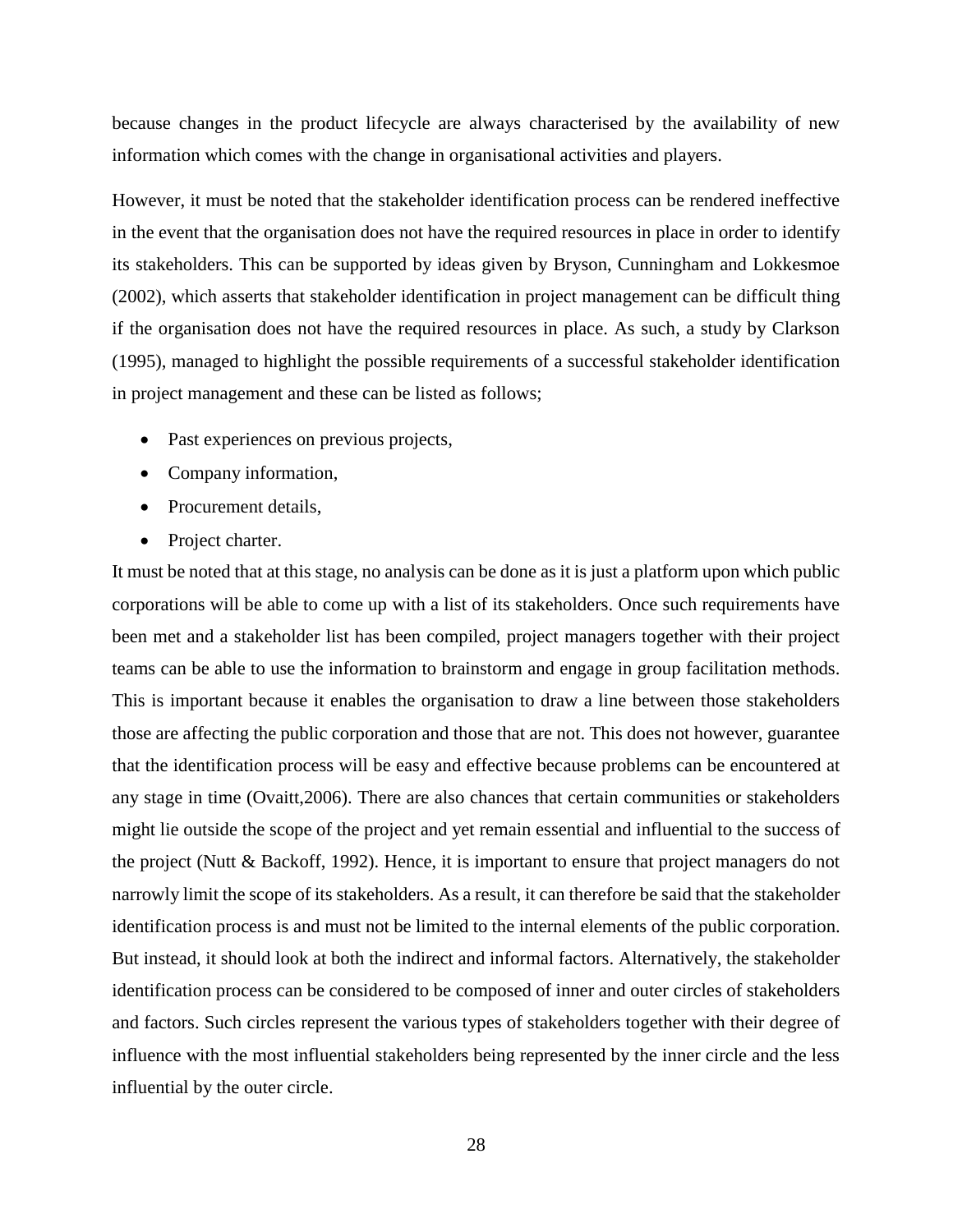### <span id="page-42-0"></span>**2.12 The Performance of Public Funded Projects**

It is important to determine the performance of public projects and the reasons as noted are linked to social satisfaction, growth and development as well as continued stakeholder involvement. It must however be noted that there are also chances that projects may fail and the reasons are numerous. For instance, Pinto and Mantel (1990), assert that projects can fail as a result of lack of external effectiveness and efficiency. Most importantly, project failure occurs when a project fails to live up to expectations in terms of addressing a given problem. This also translates into a project meeting the stakeholders' expectations. If a project is bound to fail or fails, then both the stakeholders, shareholders and the entire organization are bound to suffer the consequences. These effects can include among others, negative media campaigns, low public opinion, low corporate market value, employee turnover, stress and frustrations, quality degradation, time and cost overruns.

Efforts to determine the performance of project in terms of the corporation's budget and time have been considered to be ineffective (Meredith, Jack, & Mantel, 2000). This is because some projects have a longer life span and hence require a lot of time and also projects that require a lot of financial support have also been established to be huge and offer huge benefits (Khazanchi, 2005). There are incidences where a delayed project with a lot of overruns can turn out to be successful and yield outstanding positive results as noted with Empire business tower in Northern Iraq.



**Figure 2.3:** Empire business tower in Northern Iraq (Nuradin, 2018)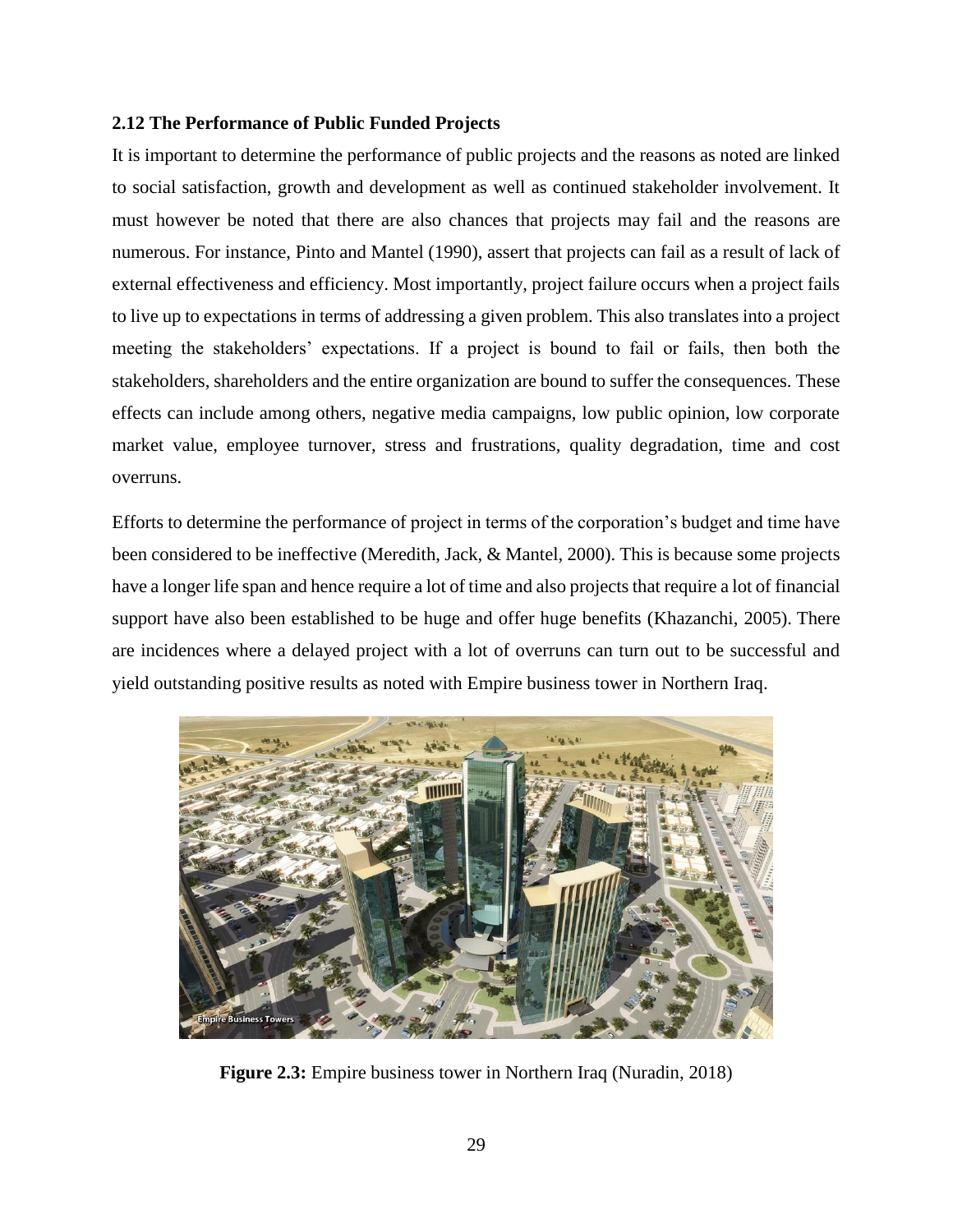Project criteria for success has also been questioned by Atkinson (1999), who argues that quality, cost and time established by the 'iron triangle' are an effective way of determining the success of a particular project. As result, this implies that the main reasons behind the success of a project are linked to criteria used for success.

Project failure can also be traced to the availability of resources and this means a successful project needs a continuous supply of resources until it is completed. Lack of resources can result in a project taking much time than expected, missing deadlines and thus incurring additional costs (David & Roland, 2006). There is no way a project can succeed when the required resources are not available. If a project is to succeed then project initiation must be complemented by effective supply of the required resources.

Project failure can also be linked to improper planning (Gikonyo, 2008). If a project is to succeed, then it is important for project managers to ensure that the project is well planned. This is because planning forms a strong base upon which the project can be guided towards completion and success. This can also make it easy to control the project for any challenges and discrepancies by taking the appropriate action and this also includes risk management

There are also cases of corruption, misappropriation, fraud, theft and mismanagement. Public corporations also suffer a lot of challenges as a result of corruption and political interferences. Most huge projects that offer huge benefits have been discovered to being allocated to unqualified or illegal contractors on the basis of political or family patronage (Okungu, 2008). Such projects tend to fail and even fail to serve the intended purpose.

There are also cases whereby errors in project cost and activity estimations (Gikonyo, 2008). This often causes problems such as increased costs and shortages which may lead to failure especially in the event that the required adjustments and supplies are not availed on time.

From this analysis, it can be noted that there are a lot of cases and issues which can cause public projects to fail. Hence, it is important to ensure that project managers are well equipped with the required skills and knowledge to handle such challenges. This includes proper planning, strategic and project management.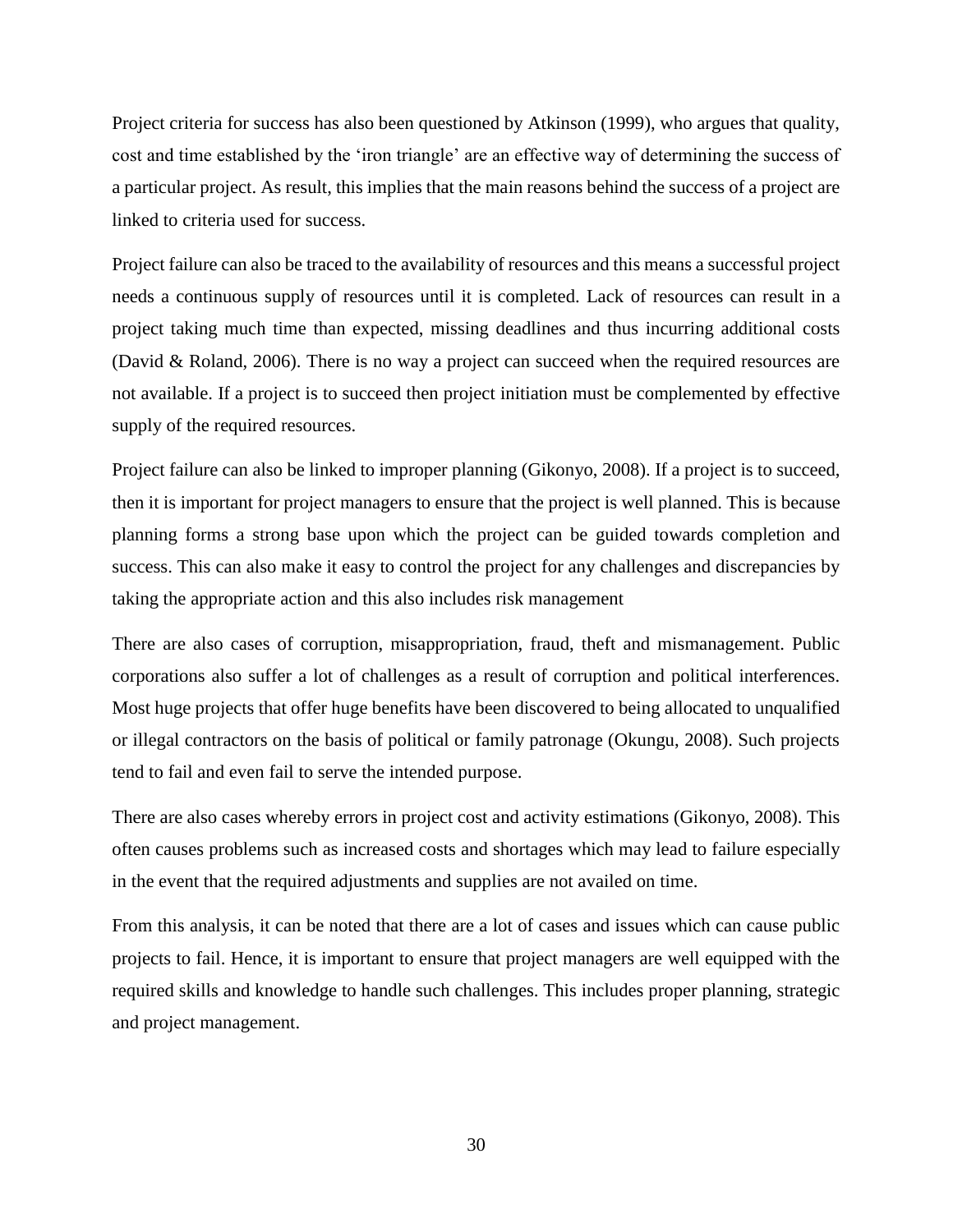#### <span id="page-44-0"></span>**2.13 Chapter Summary**

This chapter presented the idea of the stakeholders' meanings and types, SM in the construction procedure, basic achievement elements involved in SM process, stakeholders' evaluation, functional methodologies for stakeholders' examination and commitment. In the wake of concentrate numerous past examinations in this section, the elements influencing Stakeholders management process were sorted into six gatherings: "management bolster"; "data input"; "stakeholders' appraisal"; "basic leadership"; "activity and assessment"; and "nonstop help". The stakeholders' appraisal in the construction project dependent on the stakeholders' properties (mentality, best advantage, control, authenticity, criticalness, nearness, and learning) are exhibited a relevant instrument, with the end goal to decide the stakeholders' effects on a project. With respect to reasonable methodologies that could be utilized in the SM process, the past investigations demonstrate that there are numerous methodologies which are be utilized to deal with the stakeholders, however the adequacy of these methodologies relies upon the type of the project, stakeholders examination, and target that need to be attained project managers.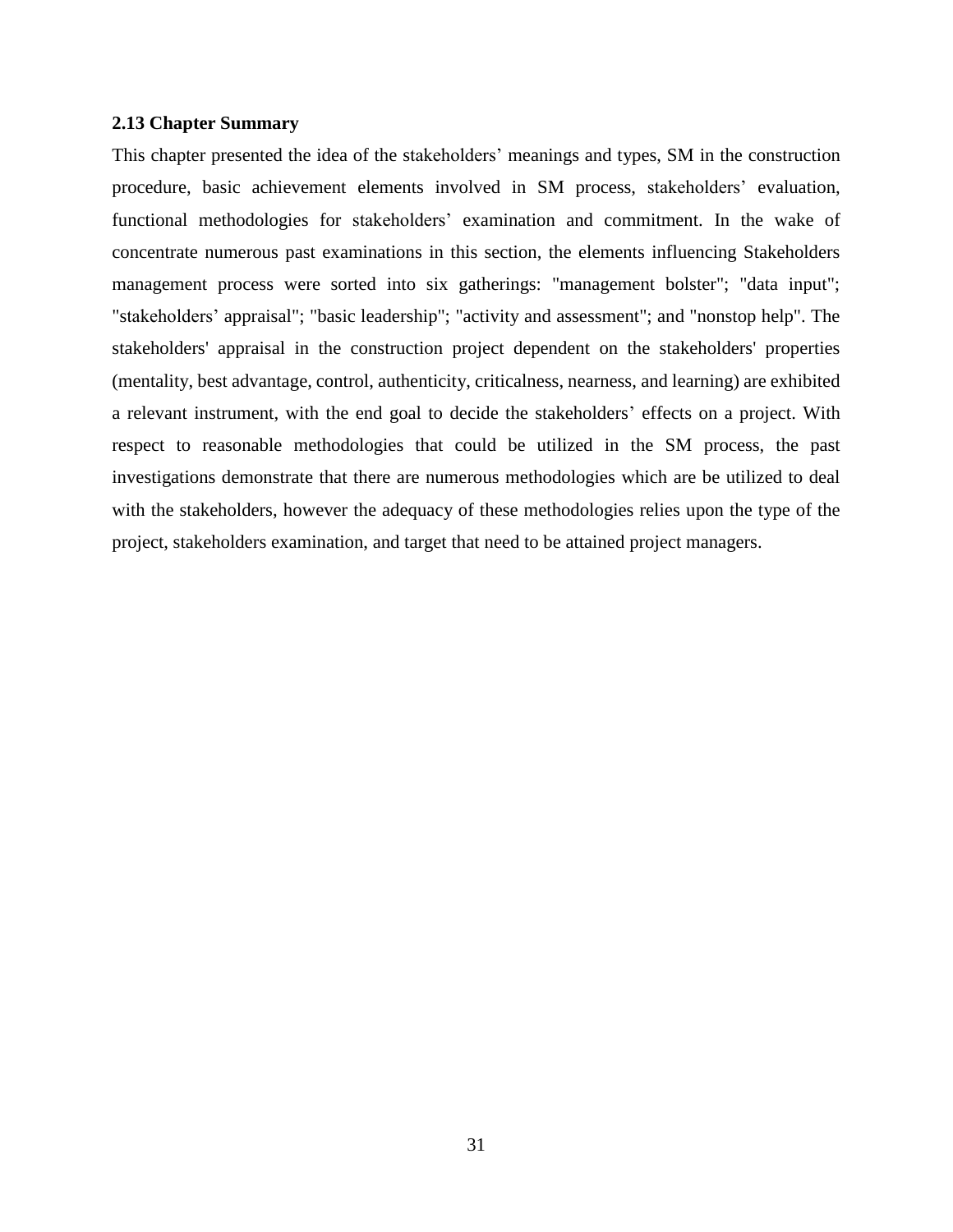#### **CHAPTER 3**

#### **RESEARCH METHODOLOGY**

#### <span id="page-45-1"></span><span id="page-45-0"></span>**3.1 Introduction**

This chapter provides details on the steps that were taken to carry out this study. As such, it focuses on the research approach that was used, a review of the research questions, data collection process, limitations of the study and how they were solved.

#### <span id="page-45-2"></span>**3.2 Research Approach**

The study used a qualitative approach with the sole aim of gaining insights about motivations, opinions and underlying reasons behind a particular issue or circumstance (Patton, 1990). As a result, a qualitative study is said to offer more details such as thoughts and opinions which cannot be obtained from a qualitative study. DeFranzo (2011) considers that qualitative studies make it feasible to devise hypotheses which can be used as part of quantitative studies. Due to the nature of this study, statistical data analysis techniques were not used and the findings were made by making inferences based on observations made by the research.

As part of the qualitative study, the study relied on two basic approaches and these are; (i) a deductive reasoning approach and (ii) case study analysis of Build Iraq an organization which oversees the management of public construction projects in Northern Iraq and is characterized by stakeholder management practices. These methods are herein discussed as follows;

#### <span id="page-45-3"></span>**3.2.1 Deductive reasoning approach**

A deductive reasoning approach involves the use of theoretical and empirical insight to make deductions about a particular issue (Simon, 1996). The main reason for using a deductive reasoning approach in this study is that it made it possible to establish links and relationships between |stakeholder management, its use and how it contributes towards the success of public construction projects in Northern Iraq. Thus, patterns of changes in organizational activities due to the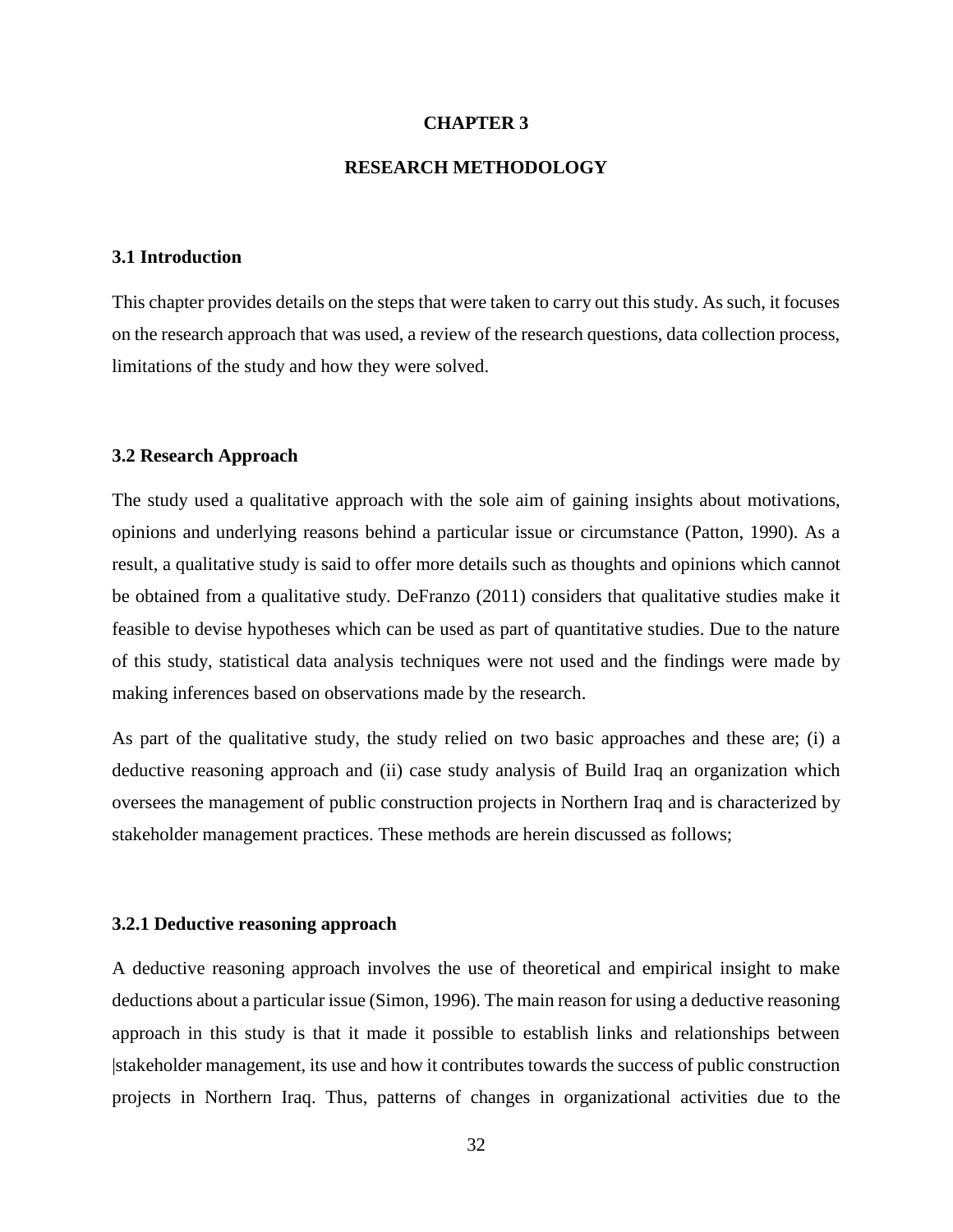involvement of stakeholder management were tested against the theory of stakeholder management.

#### <span id="page-46-0"></span>**3.2.2 Case Study Approach**

A case study is the carrying out of an investigation of a community, group of people or an individual person that is surrounded with the description of a particular circumstance, a problem to be solved or decision to be made (Gerring, 2008). The main advantage of using a case study as part of this study is that it is a multi-sided approach that provides more details about human behavior and thinking that is difficult to study using other ways such as using secondary data (Merriam, 1998). In addition, case studies are also known for their depth and this proved to be essential in this study as depth was sought about the effects of stakeholder management on the performance of public construction projects in Northern Iraq (Stake, 2013). Also considers case studies to offer benefits such as making it feasible to conduct examinations on impractical situations, giving details about future studies and providing rich information.

## <span id="page-46-1"></span>**3.3 An Overview of Iraqi Build as Cornerstone for Public Construction Projects in Northern Iraq**

Iraqi Build is one of the notable organizations that is tasked with the management and supervision or public construction projects in Northern Iraq. Iraqi Build is tasked with the management of more than 157 construction projects whose value exceeds US100 billion (Iraqi Build, n.d). A notable list of public construction projects that are being done in Northern Iraqi under the arm of Iraqi Build are;

• Airport projects those are worth more than 120 billion Iraq Dinars (IQD). These projects will see Mosul and Kirkuk International Airports going through rehabilitation and will handle more than 1 million passengers per a year (Iraqi Build, n.d),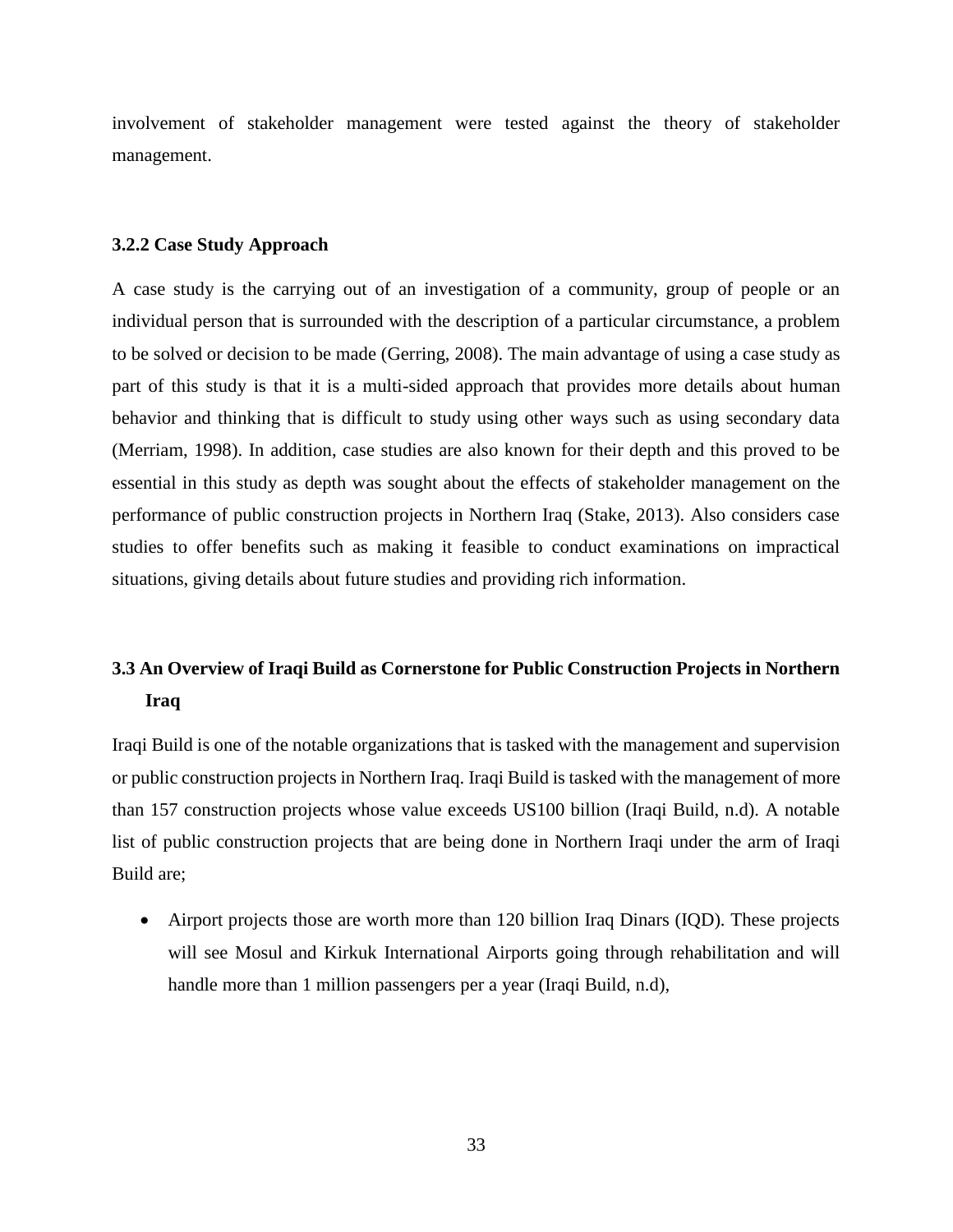

**Figure 3.1:** Mosul Airport construction project (Author, 2019)

• The new Empire State Project in Erbil which is expected to develop an estimated total of 976,000m<sup>2</sup> of land into offices, banks, recreational facilities, hotels and housing areas (Iraqi Build, n.d).



**Figure 3.2:** Empire Estate Tower (Author, 2019)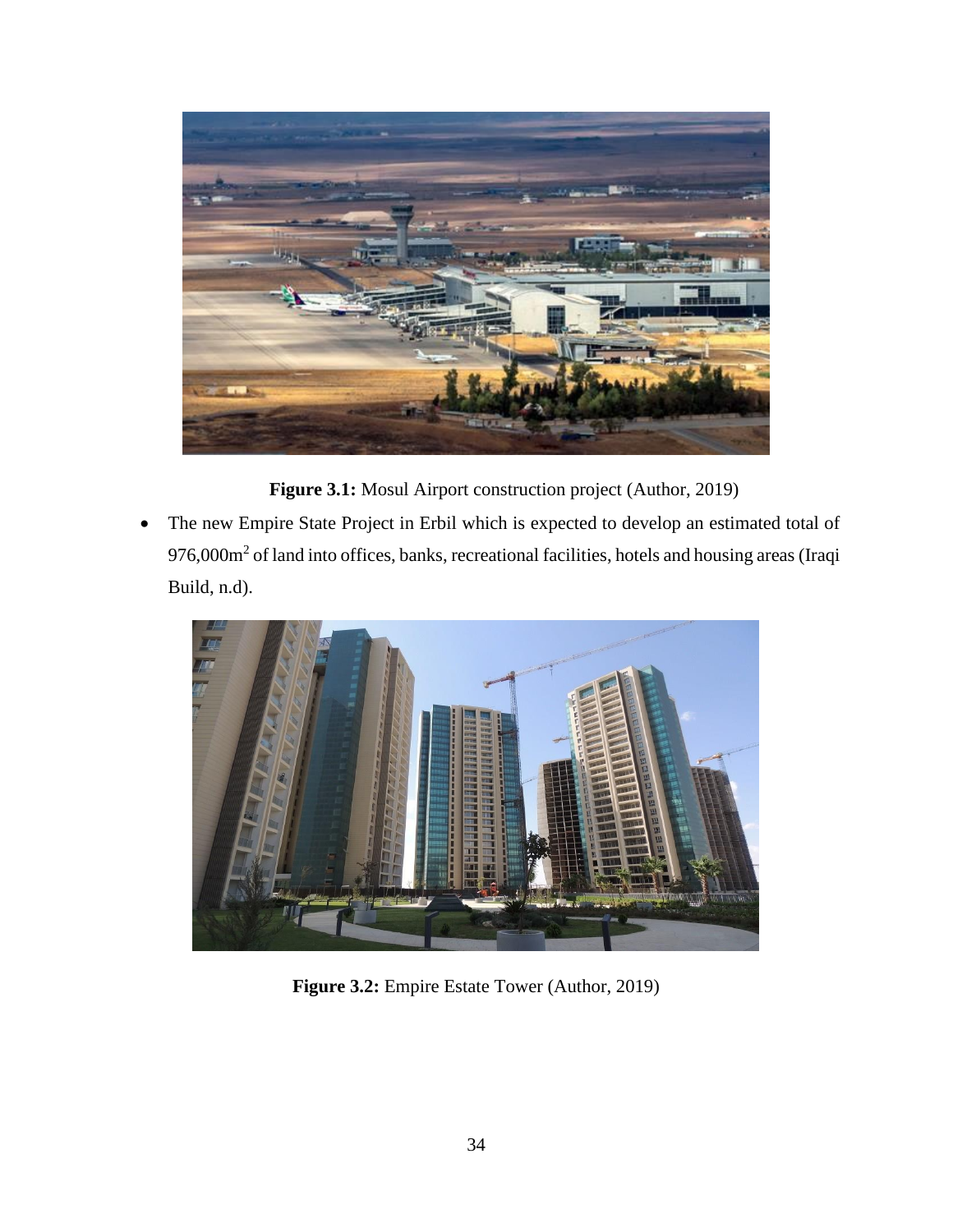• Construction of railways, roads, commercial centers and warehouses whose costs amount to US\$12.8 million. This also includes the development of the 75 km Erbil-Koya road, Darbandikhan Dam in Sulaymaniyah and (Iraqi Build, n.d).



**Figure 3.3:** Darbanikhan construction project (Author, 2019)

Due to the magnitude of these projects in terms of financial injections and size of the projects, the projects tend to attract a lot of stakeholders both from within Northern Iraq as well as from other countries. Hence, involving international stakeholders bring a totally different level of stakeholder public construction project management.

#### <span id="page-48-0"></span>**3.4 A Review of the Research Questions**

As discussed in previous sections of this thesis, despite the fact that the public construction sector has implemented some well-recognized quality management practices, it is still encountering a large number of quality issues and other success related problems. This has been resulting in relatively in the public construction projects failing to deliver in terms of performance and live up to expectations.

There are a significant number of studies which examine the introduction and development of quality practices and stakeholder management in the public construction industries (Arditi  $\&$ Gunaydin 1997; Brian & Martin 2008; Elghamrawy & Shibayama 2008; Olander & Landin 2005a; Yang 2010). However, no major studies have yet been conducted on how stakeholders' perspectives on public construction project quality can be better used to contribute to quality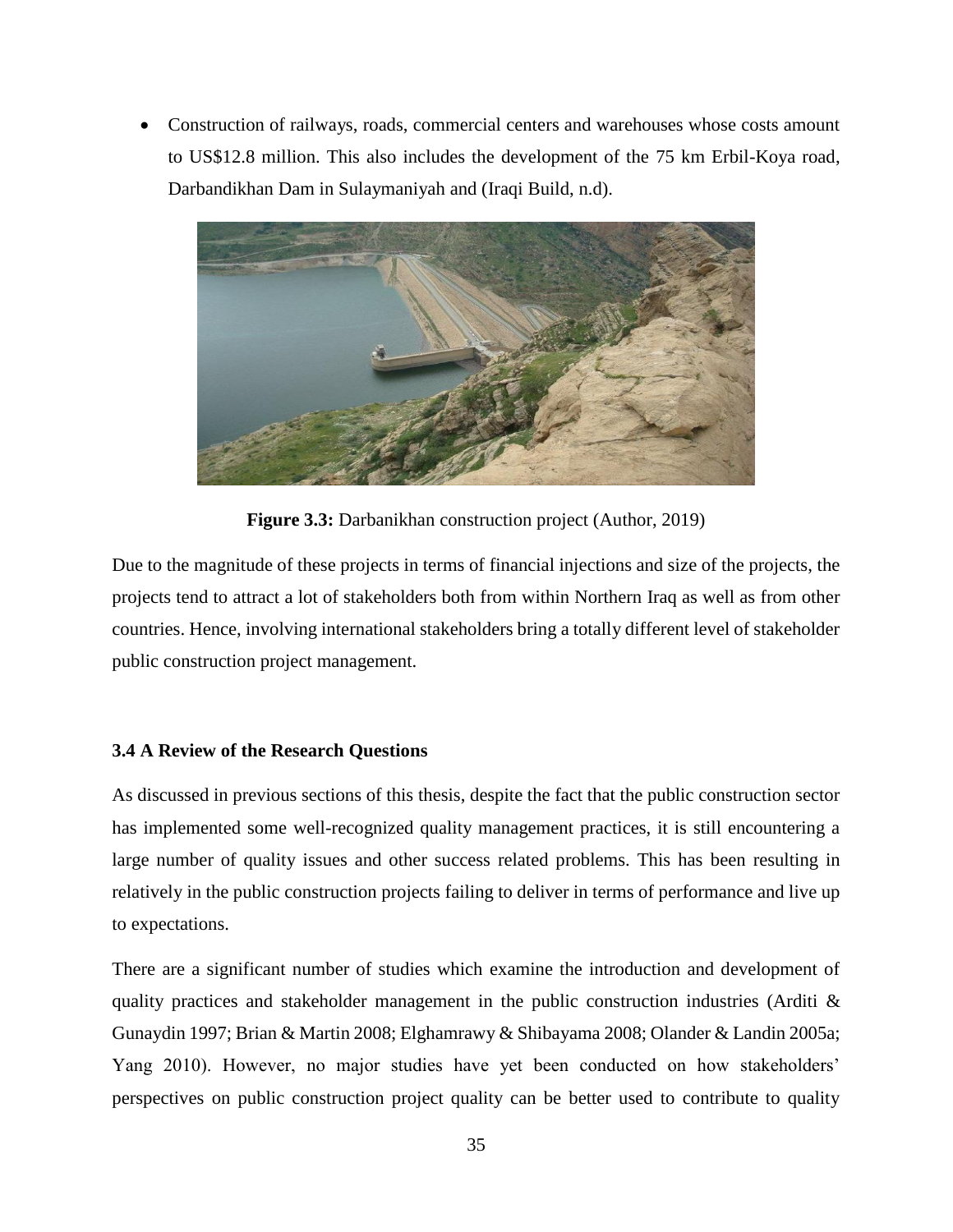management plans and practices to ensure the ultimate improvement of the quality of project outcomes. Therefore, in order to successfully involve stakeholders in the projects and particularly in public construction projects and to achieve higher quality outcomes in construction building projects, a number of questions need to be answered. These questions include:

- I. What is the current level of stakeholder involvement in the public construction projects?
- II. To what extent stakeholder involvement can improve public construction project and quality issues?
- III. How can stakeholder involvement be strengthened and structured to assist construction companies in achieving higher project quality outcomes?

This study therefore used a combination of a deductive reasoning approach and case study analysis of Iraqi Build as bases of proving answers to the above listed questions.

#### <span id="page-49-0"></span>**3.5 Data Collection Procedures**

In this study, two methods were used to collect all the required data, that is, a survey by means of literature review and a case study. A case study is a process or record of research into the development of a particular person, group, or situation over a period of time (Gerring, 2008). This was made possible through the use of an observatory approach which involves making observations from a given scenario. The benefits of using these two methods together at the same time are that the obtained findings will have a base upon which comparisons and contrasts are made using the empirical findings.

#### <span id="page-49-1"></span>**3.6 Limitations of the Study**

The main limitation that was observed during the study relates to the use of case studies which often suffer from limited generalizations (Merriam, 1998). This can significantly limit the reliability of information obtained from the use of case studies. As a result, care was taken by the researcher to ensure that the generalizations made from this study can be extended to a broader audience. This was done by incorporating theoretical and empirical guidelines into the examination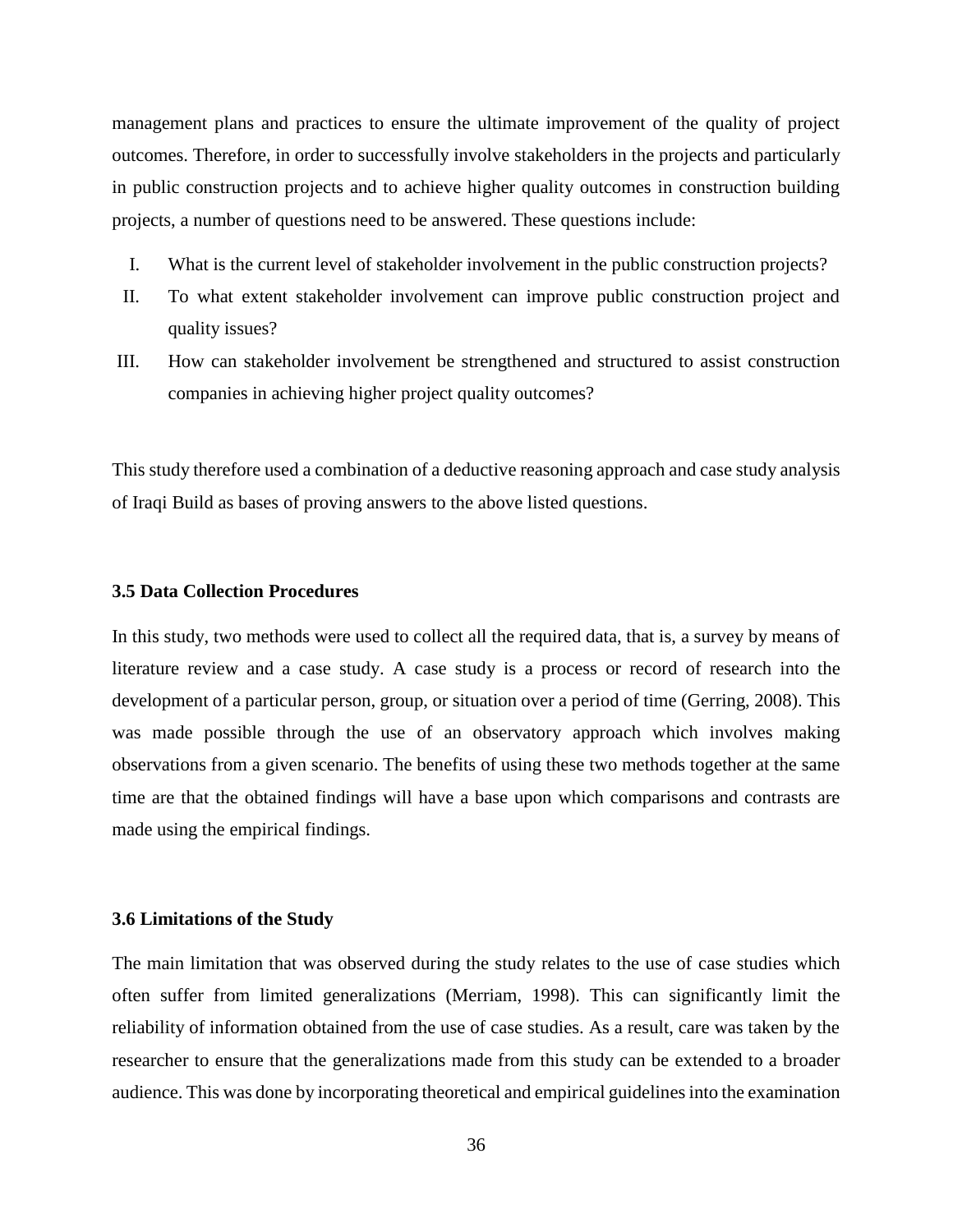and analysis of the subject under consideration. It is through this way that comparisons can be made with other studies (Rowley, 2002).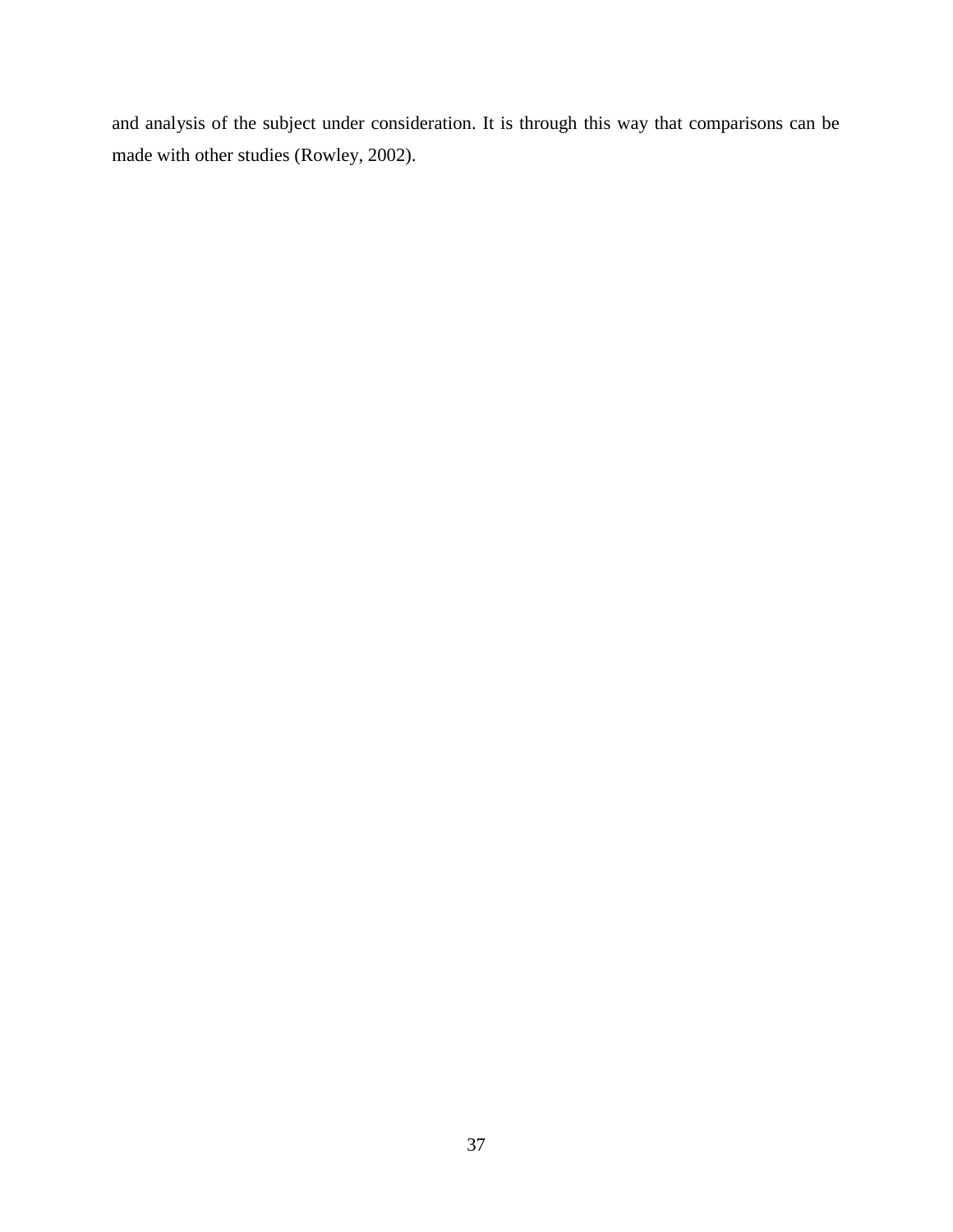#### **CHAPTER 4**

#### **RESULTS AND DISCUSSION**

#### <span id="page-51-1"></span><span id="page-51-0"></span>**4.1 Stakeholder Management in the Content of PCPs In Northern Iraq**

Foremost, it is imperative to make deductions based on the provided literature that stakeholder management is an important aspect of ensuring success and effective performance of PCPs anywhere around the world. This therefore entails that if PCPs in Northern Iraqi are to be successful and attain high levels of performance, then they need a good approach towards improving stakeholder management. This can be supported by the given literature which showed that stakeholders can either coercively, utilitarianly or normatively influence an organisation. This also incorporates the legitimacy of the relationship they have with the organization (Mitchell & Chang, 1997).

It can also be deduced from the case study that a number of PCPs in Northern Iraq comprise of stake watchers and stake keepers as the major stakeholders. In this case, community lobby groups, national and local unions serve to safeguards real stakeholders' interests and yet in actual fact they possess no stake in the project. As a result, they are considered to be PCPs' stake watchers.

Meanwhile, stake keepers involved in PCPs in Northern Iraq are independent regulators such as the government of Northern Iraq, regulatory agencies, authorities and certification organizations which have an influence but lack control of PCPs. A majority of projects in Northern Iraq are funded by Iraqi Build, the Baghdad Government and by the Northern Iraq Government. As a result, the vital stakeholders are Iraqi citizens, non-government organizations, international funding organisations, project managers and the Northern Iraq Government. All these stakeholders have a strong bearing on PCPs decision making outcomes. Hence, they should be considered and given due attention with respect to all PCP activities.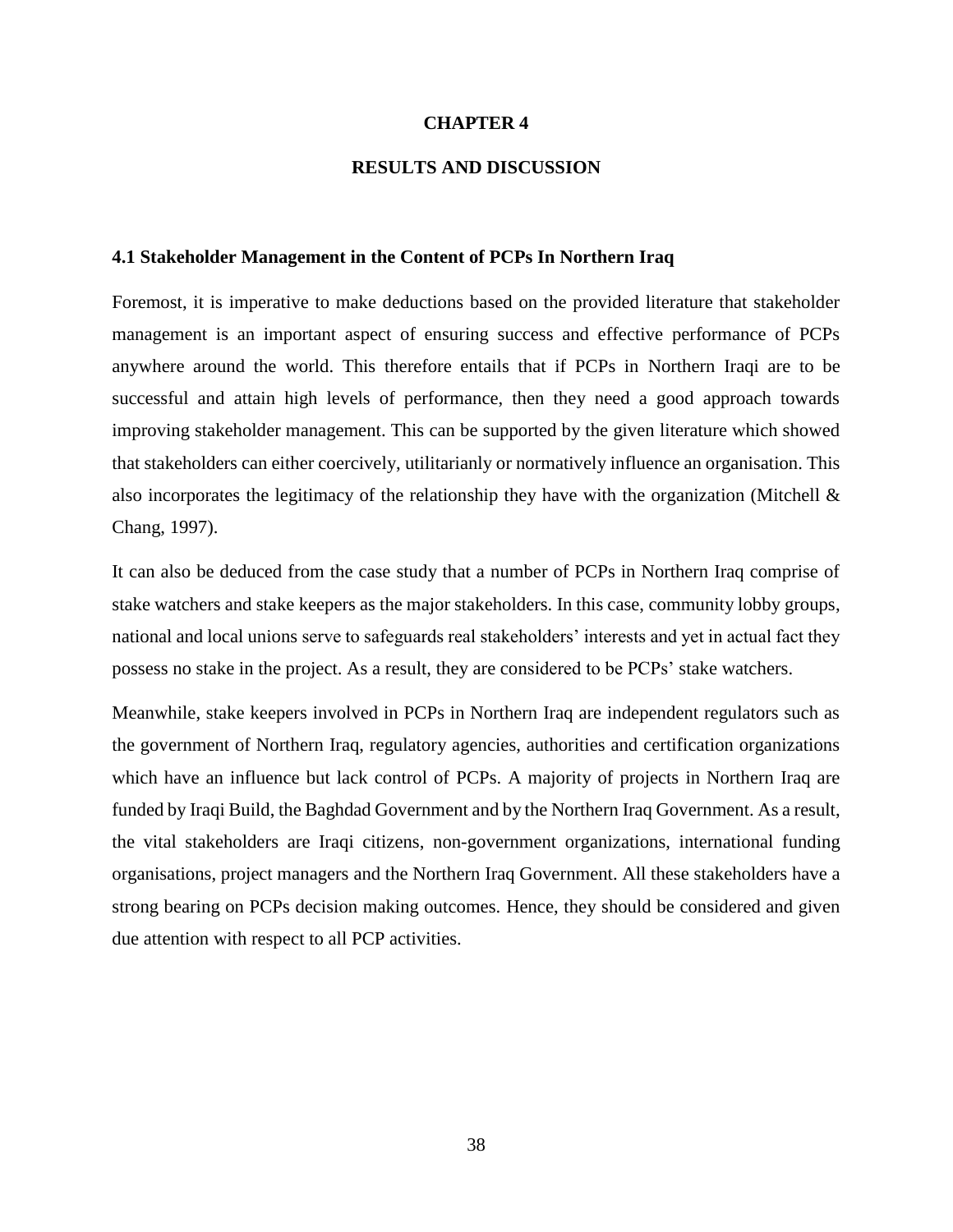**Table 4.1:** List of public construction project undertaken in Northern Iraq from the year 2016-2018 (Iraq Build, n.d)

|                  | <b>Public construction projects</b>        |            | <b>Value (Iraq Dinar)</b> |             |
|------------------|--------------------------------------------|------------|---------------------------|-------------|
|                  |                                            | 2016       | 2017                      | 2018        |
|                  | <b>Roads</b>                               | 15 billion | 30 billion                | 50 billion  |
| $\mathbf{2}$     | Dams                                       | 20 billion | 45 billion                | 65 billion  |
| 3                | <b>Airports</b>                            | 70 billion | 80 billion                | 120 billion |
| $\boldsymbol{4}$ | <b>Social amenities</b>                    | 6 billion  | 12 billion                | 18 billion  |
| 5                | Other infrastructural development projects | 70 billion | 90 billion                | 150 billion |

Table 4.1 provides insights of some of the notable public construction projects that have taken place in Northern Iraq since 2016. It can be noted that airports (IQD120 billion in 2018) and dams IQD65 billion in 2018) are some of the key construction projects which the Northern Iraq Government has spending a lot of money towards developing. This shows that the amount of funds involved in the construction of these projects is a lot and affects a lot of stakeholders. Hence, the number of stakeholders involved in these projects is relatively high.

Meanwhile, the stakeholder situation in PCPs in Northern Iraq can be explained by using the stakeholder approach which offers good insights about how the environmental activities surrounding a PCP affects it performance. As such, it broadens focus to incorporate the interests of non-stake holding individuals rather than entirely basing on profit maximization. This is because the number of non-stakeholders in PCPs in Northern Iraqi are increasing in numbers. Also, propositions made by the stakeholder model can be said to offer deep insights of PCPs in Northern Iraq. According to Schibi (2014), both individuals and groups legitimately participate in project activities so as to obtain benefits. This is relatively true as most individuals; organisations and the government of Northern Iraq are interested in public projects that offer them the best return possible. In addition, proposition can thus be made based on the stakeholder model that all stakeholders in Northern Iraq such as the public, future customers, employees, related institutions, governmental bodies, environmental and community groups. These stakeholders must be duly be considered at all cost and time when dealing with issues involving PCPs.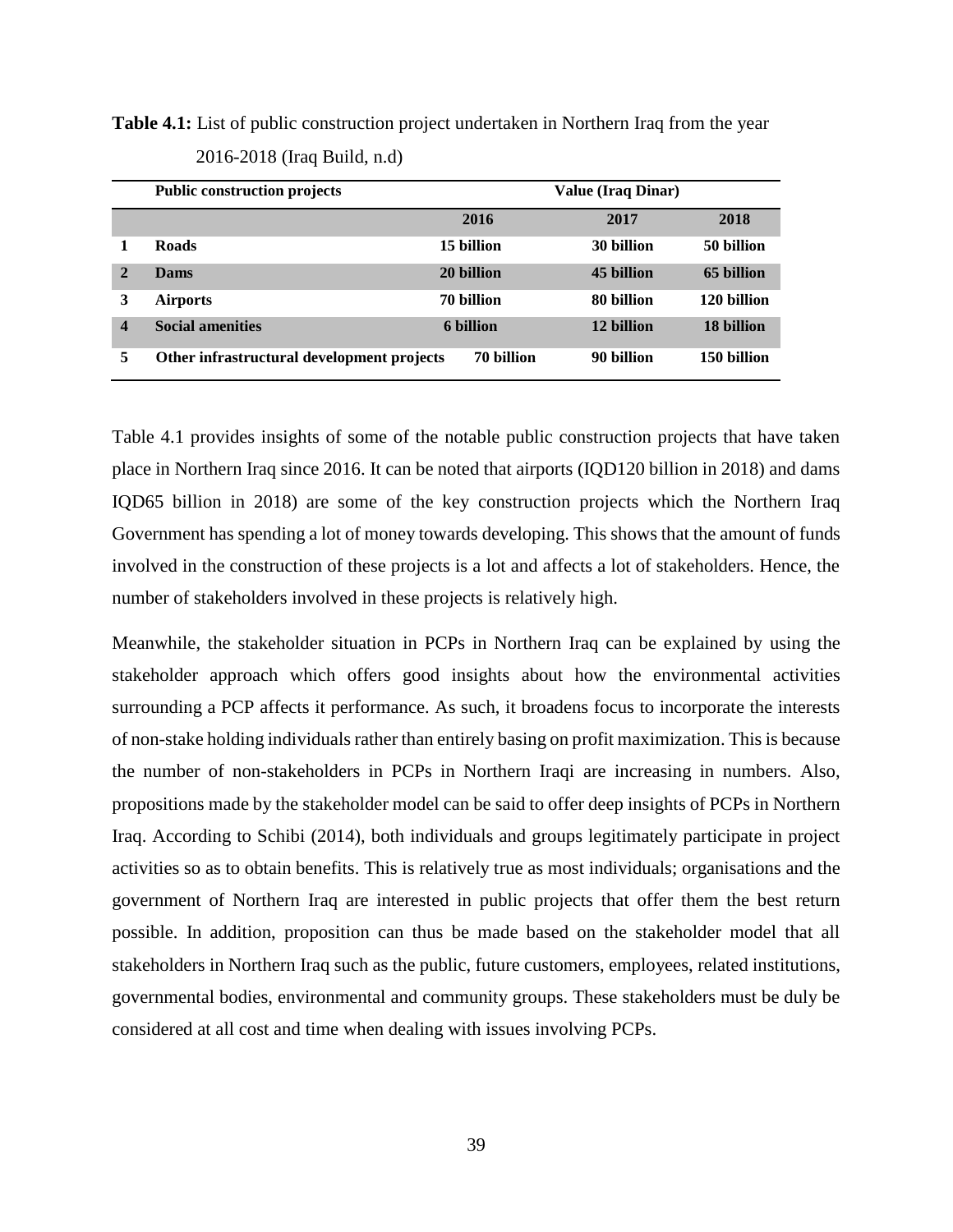Just like any public construction project, PCPs in Northern Iraq should be centred on proper stakeholder management tools. This is because stakeholder management tools are crucial in supporting decision-making, to share knowledge, to reduce the level of subjectivity and to remain transparent for project-outsiders. This is in agreement with ideas given by which highlighted that they also facilitate understanding of stakeholders' expectations and finally monitors if the process is done effectively.

#### <span id="page-53-0"></span>**4.2 Levels of Managing and Controlling Stakeholder Engagement**

Though stakeholder engagement can be approach using different perspectives, PCPs in Northern Iraq must adapt the best level of engaging stakeholders. Such levels must be selected based on the attributes of the stakeholders either by involvement and participation (Schibi, 2014). But PCPs in Northern Iraq are usually associated with PCPs that engaged stakeholders based on are more biased towards participation and little consideration is paid towards engaging stakeholders based on involvement. This can negatively affect the outcome and growth of PCPs.

A balance in stakeholder engagement is needed based on both involvement and participation. This often requires that the government offers accurate, consistent and objective information to all the stakeholders. This is important because this will help to ensure that stakeholder concerns and needs are attended to. This is in agreement with ideas given by Rajablu et al. (2014) which showed that there is need to collaborate and energize stakeholders so as to make project improvements, enhance the quality of decisions made and build strong relationships with stakeholders for decision making and process improvements. This will also include seeking win-win solutions or take each other's point of view into consideration.

It is important that PCPs managers have to examine the entire stakeholder engagement process so as to make sure that it is in a position to yield the required results. This requires a proper and effective evaluating process which must be done at all cost. Among such efforts is the need to attain better understanding of the issues at stake, properly manage risks, improve communication and build stronger relationships with the stakeholders.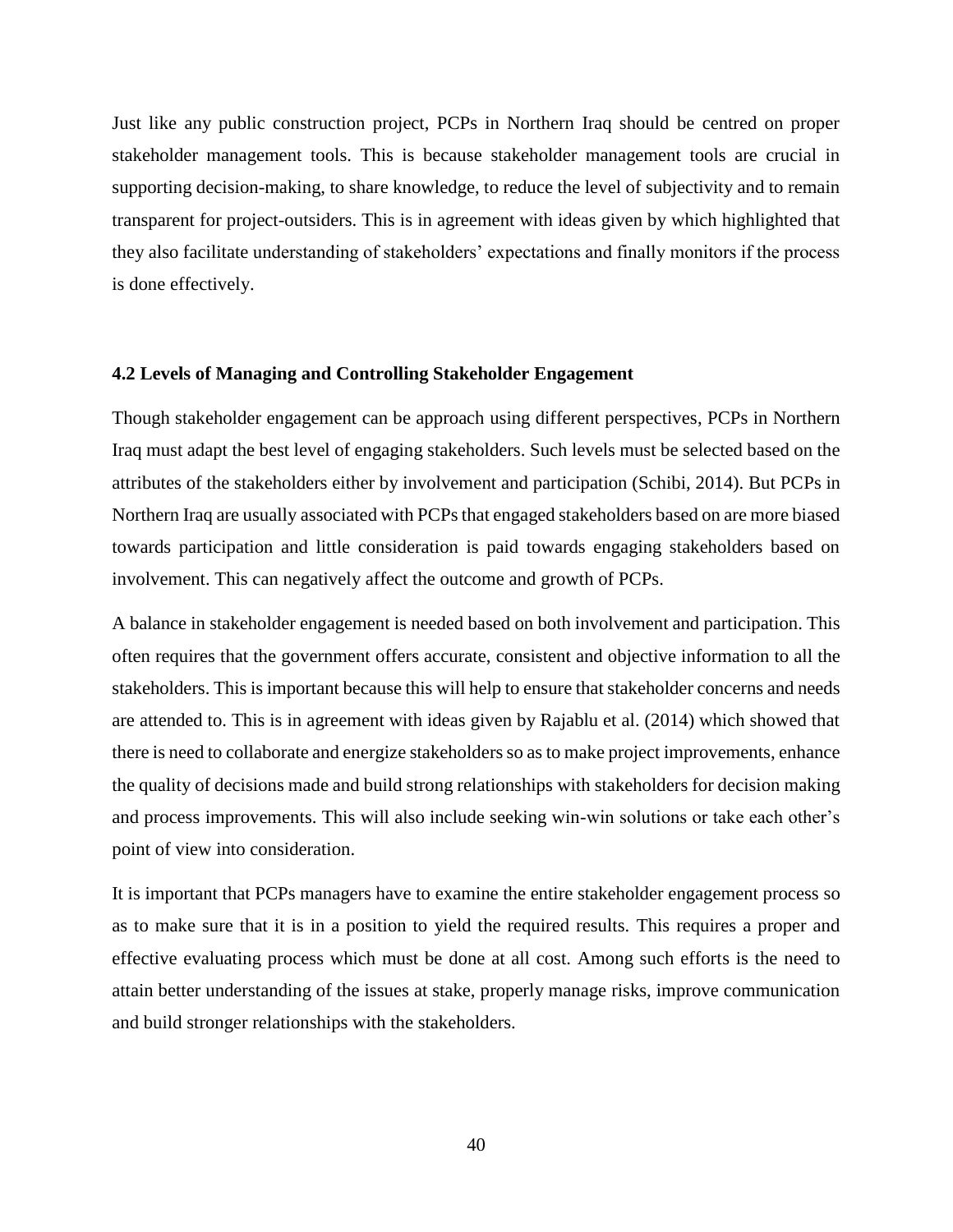#### <span id="page-54-0"></span>**4.3 CSFs for Managing Stakeholder Engagement**

Considerations can be made that the success of PCPs relies on the quality, safety, costs and completion time of the PCP as well as stakeholder benefits and satisfaction. This is line with ideas given by most studies which contends that a successful engagement is determined by the level of supported given to and obtained from the project and its related activities (Bal et al., 2013; Rajablu et al., 2014).

Critical Success Factors (CSFs) in PCPs therefore becomes a list of factors used to deal with problems affecting the management of PCPs. Hence, the development and growth of PCPs in Northern Iraq can be said to have been a function of either PCP success or PCP failure. That is, it can be traced that the poor performance of PCPs in Northern Iraq is as a result of poor management. Such inabilities or ineffectiveness are evident in poor and low PCPs outcomes, a decline in the number of PCPs being carried out on an annual basis, and low participation and involvement of a numerous and key stakeholder in PCPs. Thus, if the Northern Iraq government is to attain better and high levels of PCP performance, then it needs to establish and manage good relationships between stakeholders and the project team, provide and monitor feedback at all the stakeholder engagement stages, establishing common PCPs objectives, treating stakeholders in a proper way and establishing project priorities.

|   | CSFs                         | Mosul   | <b>Darbanikhan</b>       | <b>Empire</b> | Literature               |
|---|------------------------------|---------|--------------------------|---------------|--------------------------|
|   |                              | airport | dam                      | tower         |                          |
|   | Management support group     | X       | X                        | X             | Yang et al., 2009b).     |
|   | Information input group      | X       | X                        | X             | Freeman et al. (2007)    |
| 3 | Stakeholder assessment group |         |                          | X             | Yang et al., 2009).      |
| 4 | Decision making group        |         | X                        | X             | Mampaey, & Huisman, 2017 |
| 5 | Action and evaluation group  |         | ۰                        | $\mathbf{X}$  | Takim, 2009              |
| 6 | Continuous support group     | X       | $\overline{\phantom{0}}$ | X             | El-Gohary, 2006          |

**Table 4.2:** CSFs influencing the success of PCPs in Northern Iraq (Author, 2019)

Table 4.2 depicts that management support group as a CSF is common in both the three projects. However, an elements of stakeholder assessment group is not prevalent in Karbala and Darbanikhan dam construction projects which are mainly supervised by the government as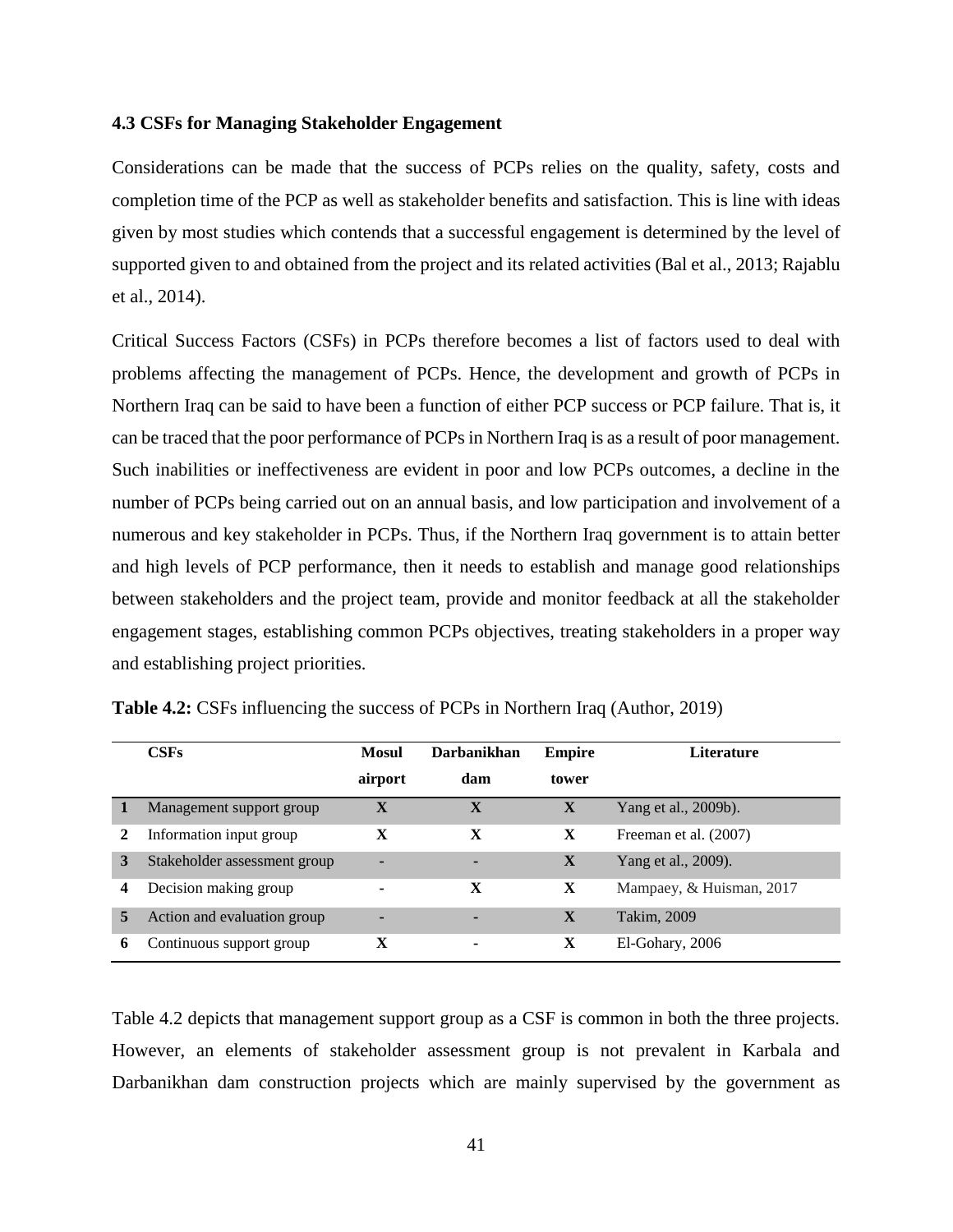opposed to the private managed Empire Tower construction project. The same applies to action and evaluation groups which cannot be noted to be lacking in both Karbala airport and Darbanikhan dam construction projects. However, both Karbala airport and Empire Tower construction project projects have continuous support groups because of the nature of investment funds involved.

#### <span id="page-55-0"></span>**4.4 The Current Level of Stakeholder Involvement in Public Construction Projects**

The study sought to determine the current level of stakeholder involvement in PCPs in Northern Iraq. Based on the observations made from the case study, it was noted and agreed that there are a lot of stakeholders involved in PCPs in Northern Iraq. Stakeholders involved in PCPs activities in Northern Iraq are project managers, non-government organizations, the Northern Iraq government, project managers, constituents, members of parliament committee.

| No.              | <b>Type of stakeholders</b> | <b>Stakeholder description</b> | <b>Mosul</b>   | <b>Darbanikhan</b> | <b>Empire</b>  |
|------------------|-----------------------------|--------------------------------|----------------|--------------------|----------------|
|                  |                             |                                | airport        | dam                | tower          |
| $\mathbf{1}$     |                             | Suppliers                      | N <sub>0</sub> | N <sub>0</sub>     | N <sub>0</sub> |
| $\overline{2}$   |                             | Project managers               | Yes            | <b>Yes</b>         | Yes            |
| $\mathbf{3}$     | Internal stakeholders       | Contractors                    | Yes            | Yes                | Yes            |
| 4                |                             | Design engineers               | Yes            | <b>Yes</b>         | Yes            |
| $\overline{5}$   |                             | Project end users              | N <sub>0</sub> | N <sub>0</sub>     | No             |
| 6                |                             | Public clients                 | N <sub>0</sub> | N <sub>0</sub>     | N <sub>0</sub> |
| 7                |                             | Consultants                    | Yes            | Yes                | <b>Yes</b>     |
| 8                |                             | Workers union                  | N <sub>0</sub> | N <sub>0</sub>     | N <sub>0</sub> |
| $\boldsymbol{9}$ |                             | Local residents and neighbors  | N <sub>0</sub> | N <sub>0</sub>     | N <sub>0</sub> |
| 10               |                             | Urban planning authorities     | N <sub>0</sub> | N <sub>0</sub>     | N <sub>0</sub> |
| 11               |                             | Ministry of housing            | Yes            | Yes                | Yes            |
| 12               |                             | Municipal representatives      | N <sub>0</sub> | N <sub>0</sub>     | N <sub>0</sub> |
| 13               | External stakeholders       | Public project authorities     | Yes            | Yes                | Yes            |
| 14               |                             | Media                          | N <sub>0</sub> | N <sub>0</sub>     | N <sub>0</sub> |
| 15               |                             | Engineers                      | N <sub>0</sub> | N <sub>0</sub>     | N <sub>0</sub> |

**Table 4.3:** Stakeholder descriptions and their effects on PCPs in Northern Iraq (Author, 2019)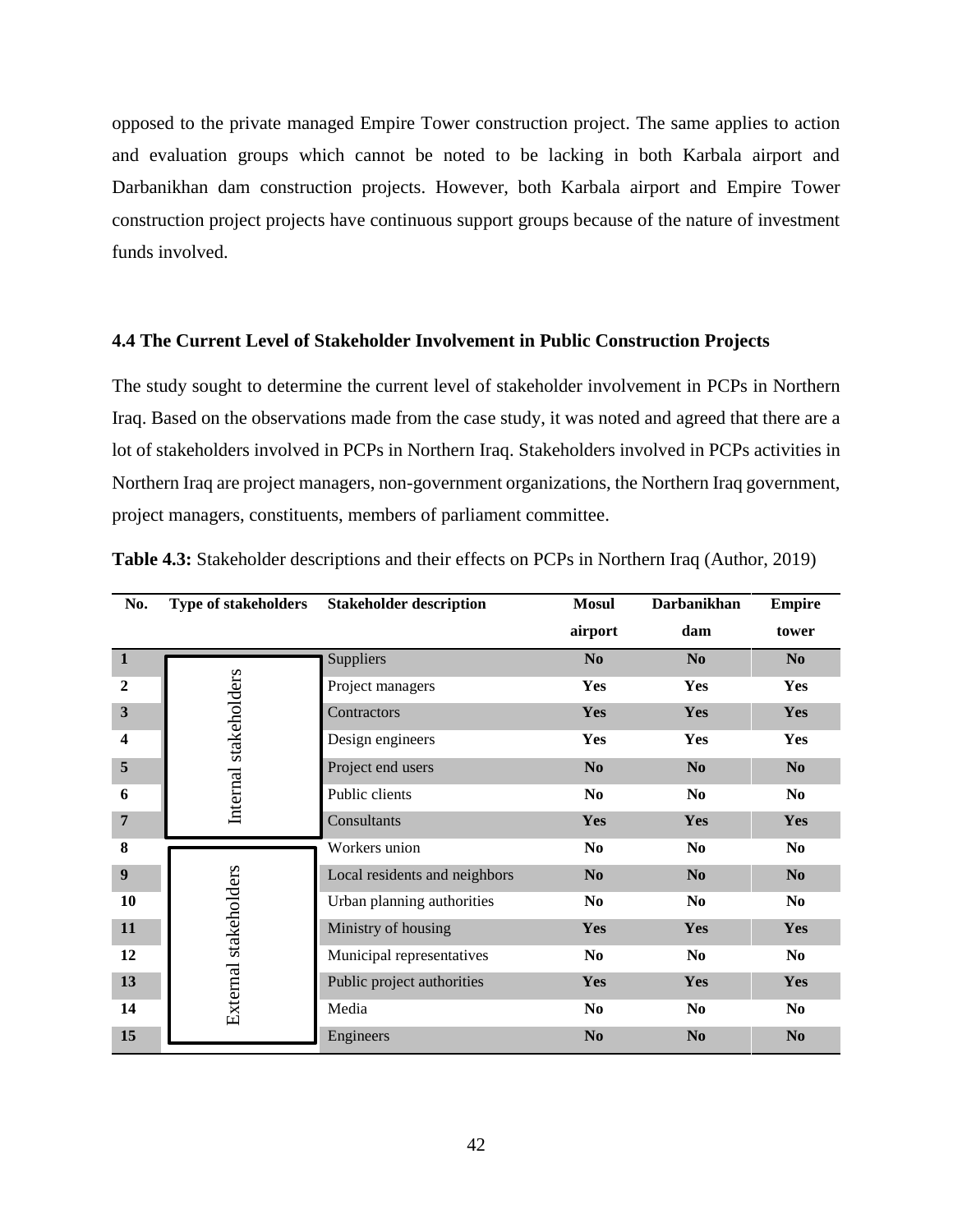Despite having a high number of stakeholders in PCPs in Northern Iraq, there is a relatively low level of participation that is existing in PCPs. Table 4.2 shows that there is a relatively low level of both internal and external stakeholder involvement in both PCPs. Thus, it can be concluded that the level of involvement in PCPs is very low. In some cases, only stakeholder participation is high but both stakeholder participation and involvement in PCPs are always low.

Possible suggestions can be that stakeholders are often at times not completely informed about PCPs. This is because failure to inform stakeholders about PCP activities can translate into lack of concern and appreciation of the stakeholders' roles in PCPs (Bal et al., 2013). Other reasons behind low PCP involvement pertain to inequalities involved in the distribution of income and resources. A significant amount of resources both financial and non-financial are being devoted towards a number of private construction projects which are presumed to offer huge benefits as opposed to PCPs. Ineffectiveness and lack of competencies are some of the key issues that undermine PCP success, growth and development in Northern Iraq.

#### <span id="page-56-0"></span>**4.5 The Influence of Stakeholder Involvement on Public Construction Projects**

Meredith, Jack and Mantel (2000) indicated that stakeholder management affects a key number of PCP activities. However, the notable influence of stakeholder influence is project completion time (David & Roland, 2006). That is, the time taken to complete the PCP and poor or lack of stakeholder management and engagement can trigger delays in the completion of PCPs. This is the number one problem among a lot of PCPs in Northern Iraq as they are lying incomplete with some have gone for several years without being completed.

In addition, stakeholder involvement has a strong influence on the opportunities that can be obtained from the implementation and completion of the PCPs. It can be noted that a lot of opportunities have been lost as a result of lack of stakeholder involvement in PCPs in Northern Iraqi. This is because a number of stakeholders ended up withdrawing away their support and funds from PCPs in Northern Iraq. This has an effect of resulting in a decline in economic growth and development through reduced expenditure, employment, revenue inflow, social contributions etc.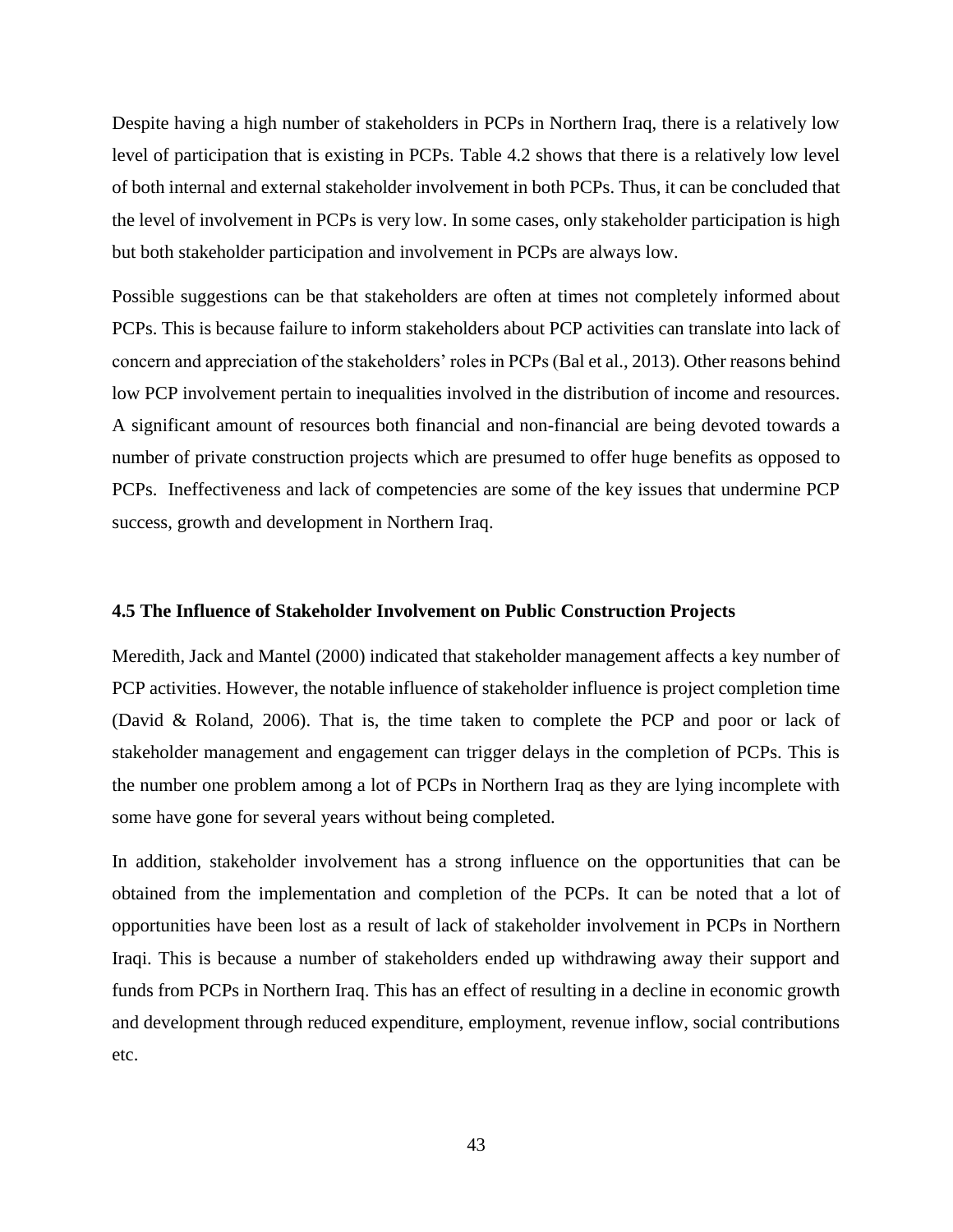Projects that have a lot of stakeholder involvement are considered to attract more and future funding and support from stakeholders (Bal et al., 2013). This is because of the high level of trust stakeholders place on PCPs that involve and engage them at all levels and costs. This is another possible reason why PCPs in Northern Iraq have not been growing and hence there is need to foster stakeholder trust so as to positively influence continued future funding and support from stakeholders.

In can be noted that the stakeholder involvement has an influence on PCPs in terms of completion time and successful completion. Hence, by involving a lot of stakeholders at all levels, PCPs in Northern Iraq can witness a huge growth and success in the future.

#### <span id="page-57-0"></span>**4.6 Measures to Promote Stakeholder Involvement in Public Construction Companies**

If PCPs are to grow and yield economic and social positive effects, then there is a greater need to develop measures that will foster high stakeholder involvement. It can thus be argued that stakeholder involvement is the key to the development and growth of PCPs in Northern Iraq.

Based on the suggested measures, it can thus be noted that the key strategy needed to promote a high level of stakeholder involvement is in four distinct ways namely;

- Using plain communication to pass down information to stakeholders about the PCPs and related activities. This approach is essential in dealing with ambiguities and issues that can hinder effective communication between stakeholder and project managers.
- Resolve disputes proactively: Any dispute that would have risen between the stakeholder and project managers needs to be resolved proactively. This requires a win-win approach to be used in most cases so that no stakeholder feels that he or she has been deprived of his or her interests.
- Greater understanding and alignment of stakeholder expectations is always needed at all costs. This is because doing this will help to ensure that all the stakeholders benefit amicably. That is, it creates a platform upon which stakeholder value can be promoted and enhanced.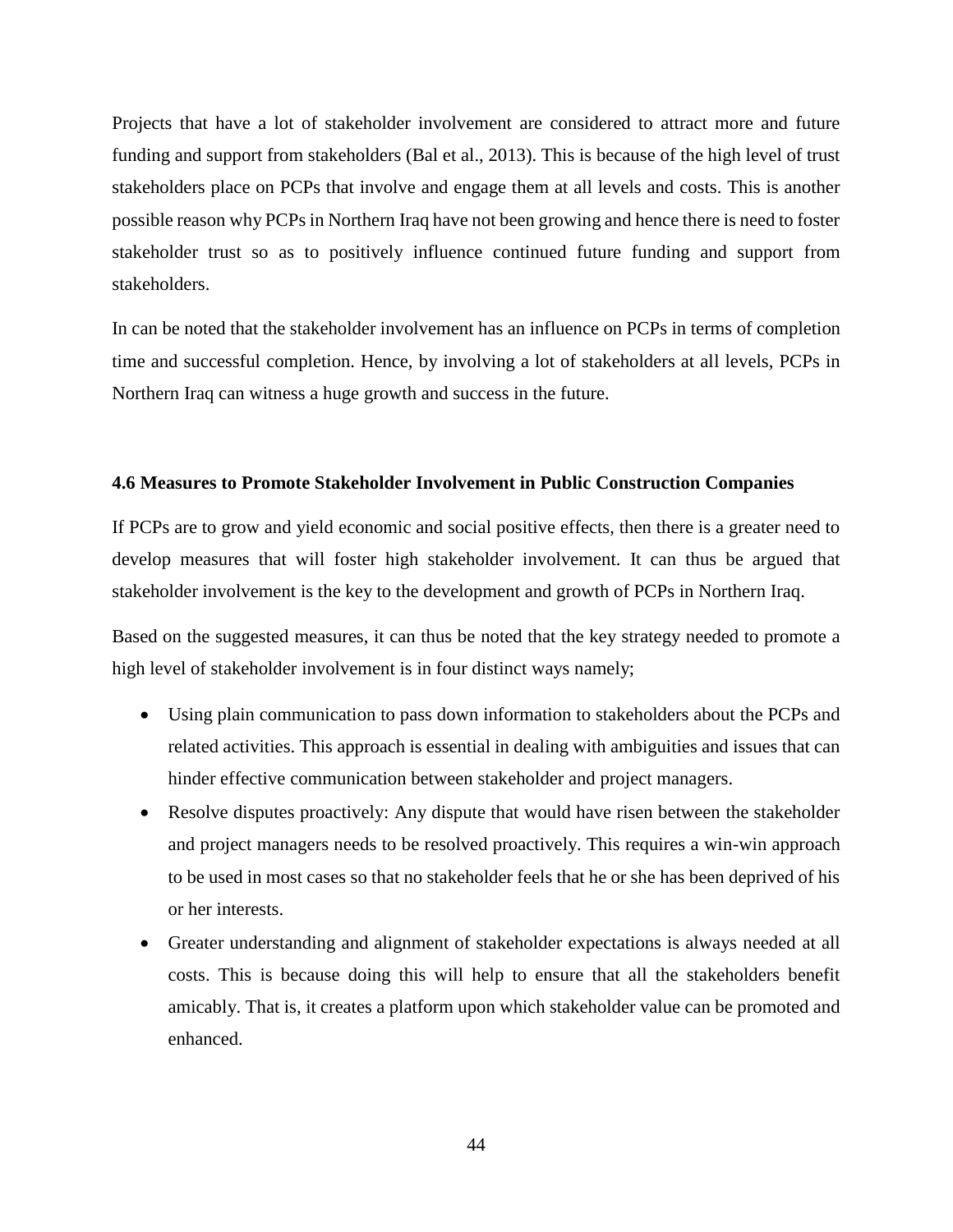• Focus should also be placed towards identifying and prioritizing key stakeholders and this is because key stakeholders play a vital role towards the financing, decision making and supporting activities of the CPPs. Hence, by identifying and aligning them, the PCPs will enjoy a lot from stakeholder involvement through increased financing, improved decision making and support.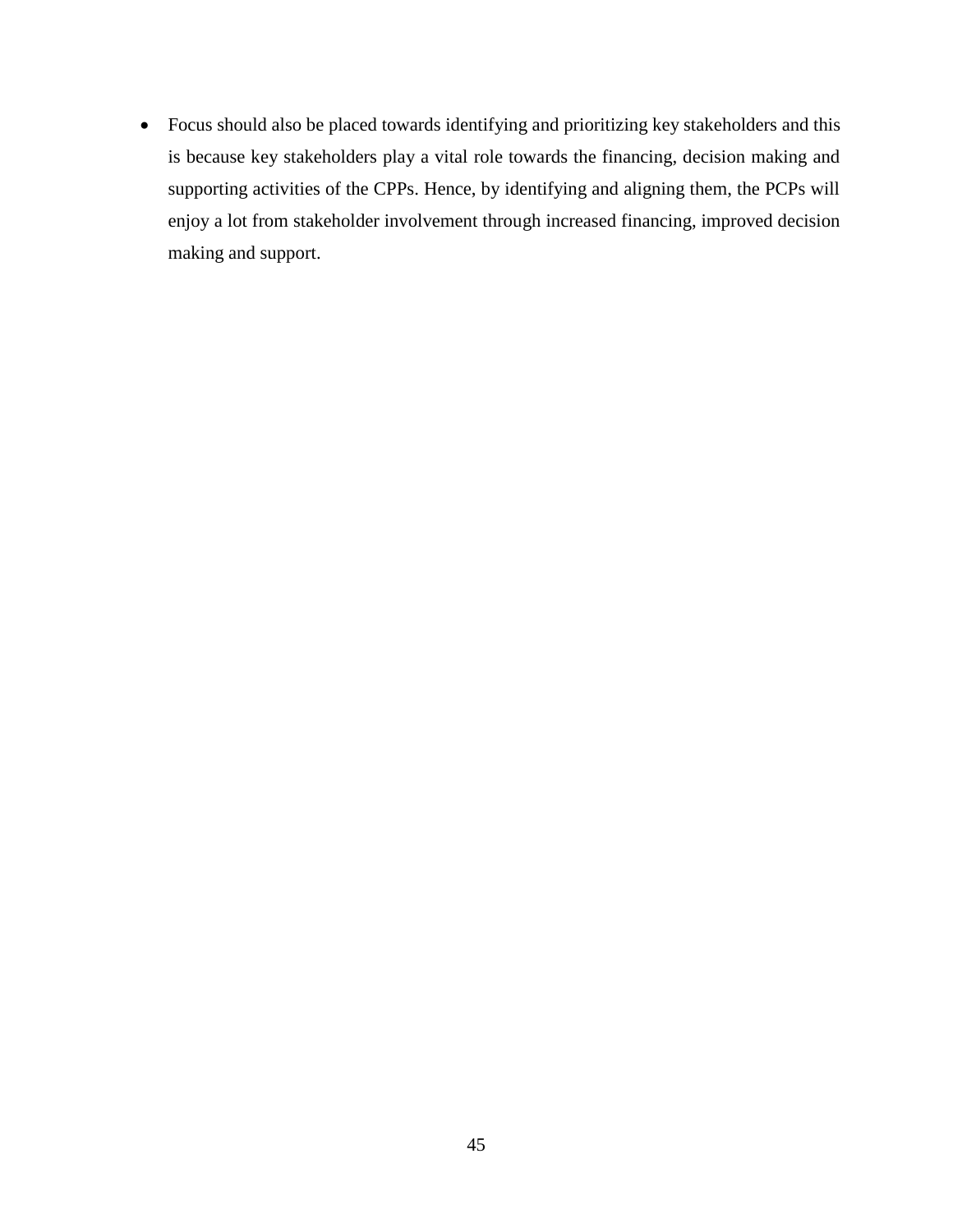#### **CHAPTER 5**

#### **CONCLUSIONS**

#### <span id="page-59-0"></span>**5.1 Conclusions & Recommendations**

The main emphasis of the study was to examine the role of stakeholder management on the performance of public construction projects. The study also sought to determine if stakeholder management is effectively being used to influence the performance of public construction projects in Northern Iraq. the study was motivated by observations made which showed that PCPs in Northern Iraq are exhibiting poor and low project outcomes. In addition, low PCPs outcomes were further noted to be imposing huge challenges which undermine economic growth and social and development.

Meanwhile, PCPs in Northern Iraq can be said to be having a high number of stakeholders and this imposes effects on the entire stakeholder management process. The major problem is that these stakeholders are numerous and diverse and having a lot of different stakeholders requires a totally different approach. Moreover, observations have shown that this high number of different stakeholders which include the likes of the Northern Iraq government, project managers, constituents, members of parliament committee, project management committee, constituency development fund committee, non-government organizations, government departmental heads and the public at large. The other problem relates to the management and engagement of these stakeholders and conclusions can be made that they are not being managed and engaged effectively. Furthermore, the problem of stakeholder engagement is imposing huge challenges which are undermining the success of PCPs in Northern Iraq. This is because a lot of stakeholders are being engaged based on participation and not on involvement and or both.

With regards to the success of PCPs in Northern Iraq, it has been deduced that the success and or failure of PCPs is a function of CSFs which must be availed and put in place by the Northern Iraq government. As such, the Northern Iraq government has not been capable of effectively managing PCPs and this has not only affected PCP outcomes but has result in a decline in the development and growth of PCPs in Northern Iraq. Such a deduced idea is evident in poor and low PCPs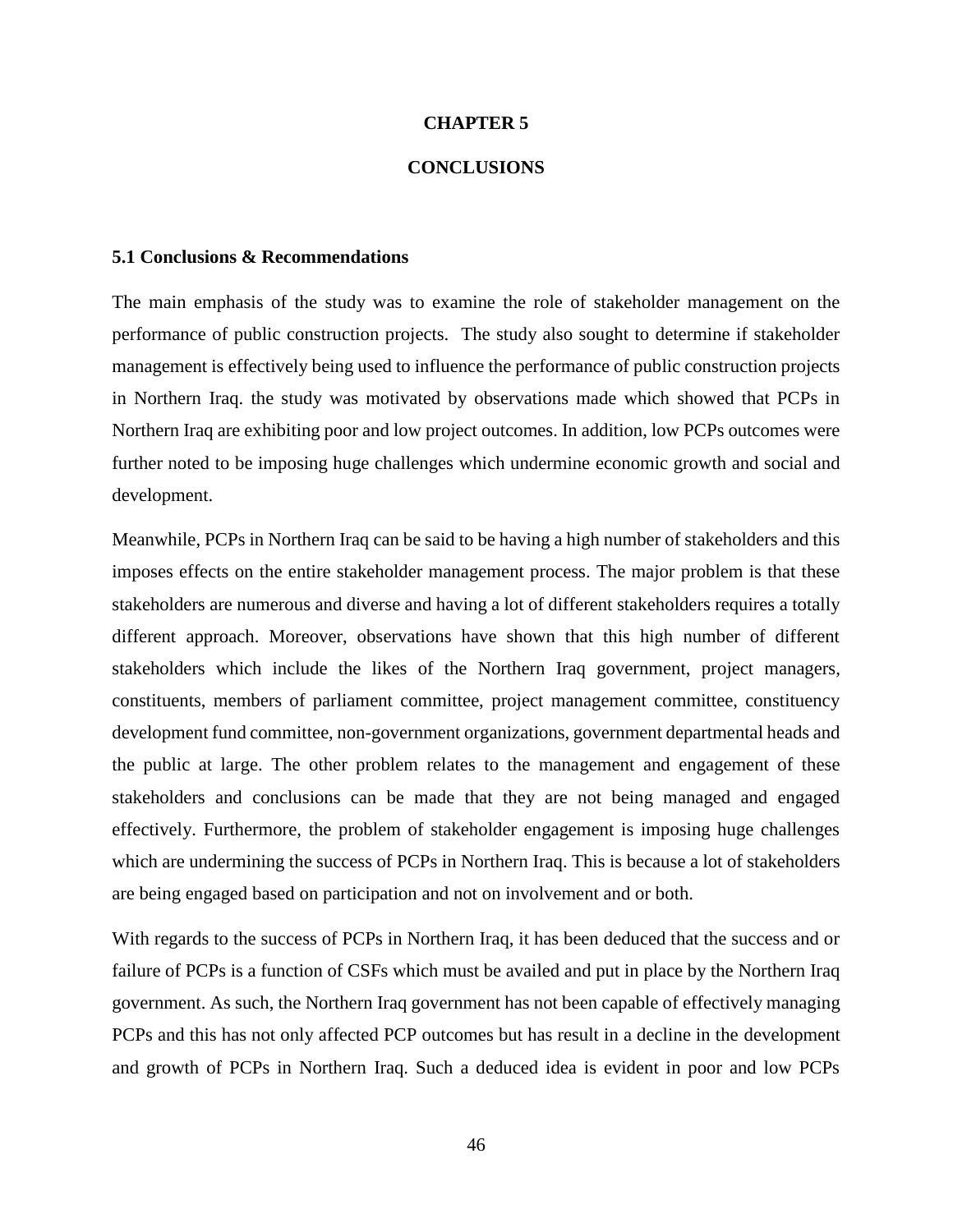outcomes, a decline in the number of PCPs being carried out on an annual basis, and low participation and involvement of a numerous and key stakeholder in PCPs.

The involvement of stakeholders in PCPs can be said to be having huge effects on PCPs and such effects can be noted to be in terms of the completion time and the successful completion of the PCPs. PCPs in Northern Iraq have not been growing because of lack of stakeholder involvement and this ended up affecting a key number of economic and social indicators. This is because stakeholders are often reluctant to further commit funds, resources and support to activities which lack their involvement. Hence, by involving a lot of stakeholders at all levels, PCPs in Northern Iraq can witness a huge growth and success in the future.

With regards to measures that can be used to foster improved stakeholder involvement, four distinct ways are needed to be developed and implemented in PCPs. Foremost, there is a need to plainly engage the stakeholders into communicate using plains means so as to deal with ambiguities and issues that can hinder effective communication between stakeholder and project managers. Secondly, disputes need to be resolve proactively using a win-win approach to be used in most cases so that no stakeholder feels that he or she has been deprived of his or her interests. Thirdly, greater understanding and alignment of stakeholder expectations is always needed at all costs so that all the stakeholders benefit amicably. Lastly, focus should also be placed towards identifying and prioritizing key stakeholders and this is because key stakeholders play a vital role towards the financing, decision making and supporting activities of the CPPs. Hence, by identifying and aligning them, the PCPs will enjoy a lot from stakeholder involvement through increased financing, improved decision making and support.

#### <span id="page-60-0"></span>**5.2 Recommendations**

Based on observations that have been made, the following conclusions can be made;

• Observations made have shown that there are discrepancies in stakeholder engagement in PCPs in Northern Iraq based on participation and not on involvement and or both. As a result, there is a greater need to strike a balance in stakeholder engagement is needed based on both involvement and participation,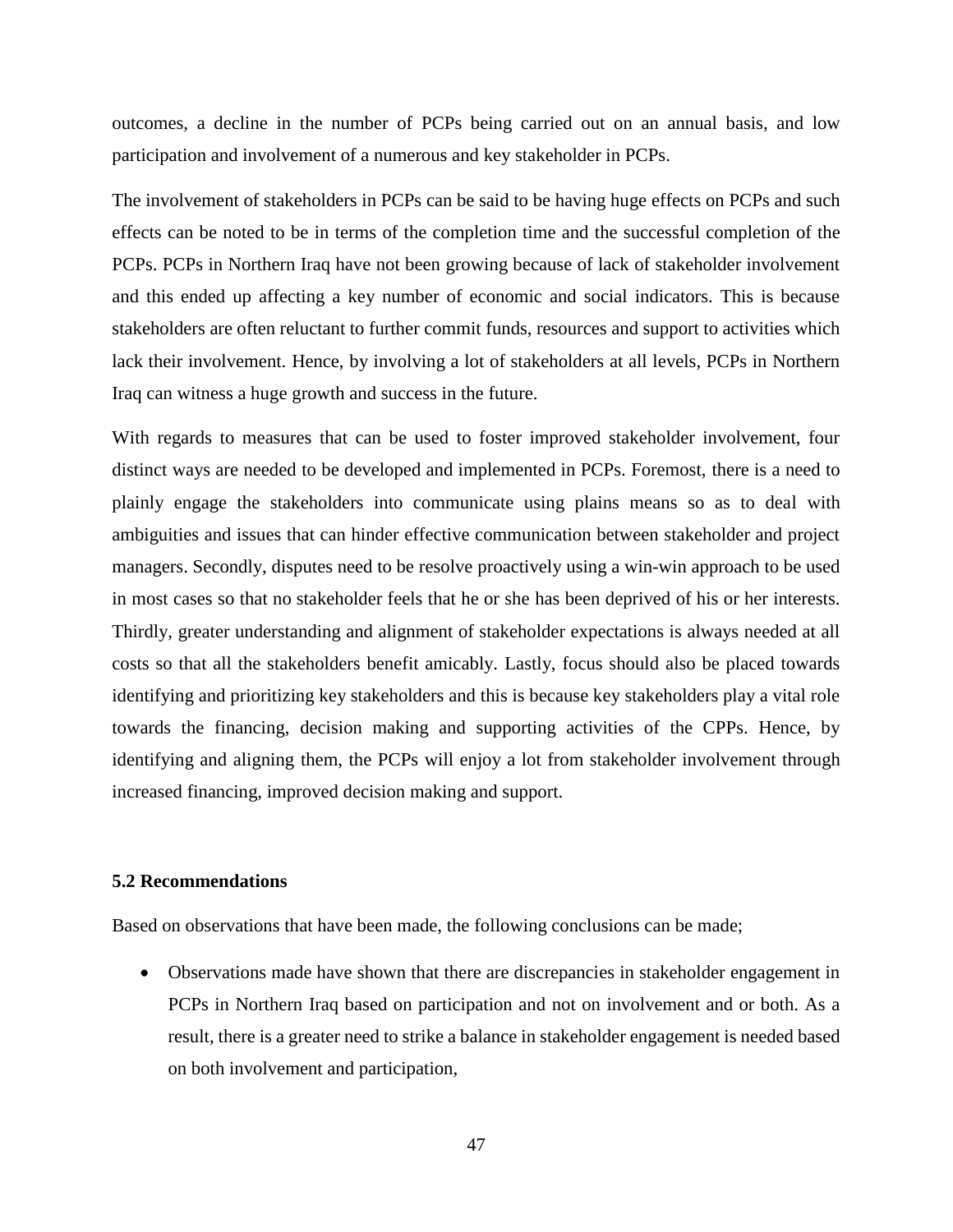- The government must provide objective, consistent, accurate and only the most necessary information to all PCPs stakeholders,
- There is also a need to identify PCPs gaps that need to be bridged using gap analysis so as to enhance the value of PCPs,
- Greater knowledge of the context in which PCPs are being carried is lacking amongst most PCPs in Northern Iraq. Hence, there is a need to foster training and development among project managers together with the related stakeholders,
- In order to promote a high level of stakeholder involvement, there is a greater need to use plain communication to pass down information, resolve disputes proactively, have greater understanding and alignment of stakeholder expectations and identify and priorities key stakeholders

#### <span id="page-61-0"></span>**5.3 Suggestions for Future Studies**

During the course of the study, it was observed that stakeholder involvement is causing notable improvements in private sector projects whereas improvements in PCPs from stakeholder involvement remained low. As a result, comparisons must be made to establish differences in the effective use of stakeholder involvement between the private and public sectors.

Suggestions can be made for future studies that there is need to include the use of primary data either collected through the use of an interview or questionnaire. This is important because it helps to provides details on the opinions of stakeholders and project managers about the effects of stakeholder management on the performance of PCPs.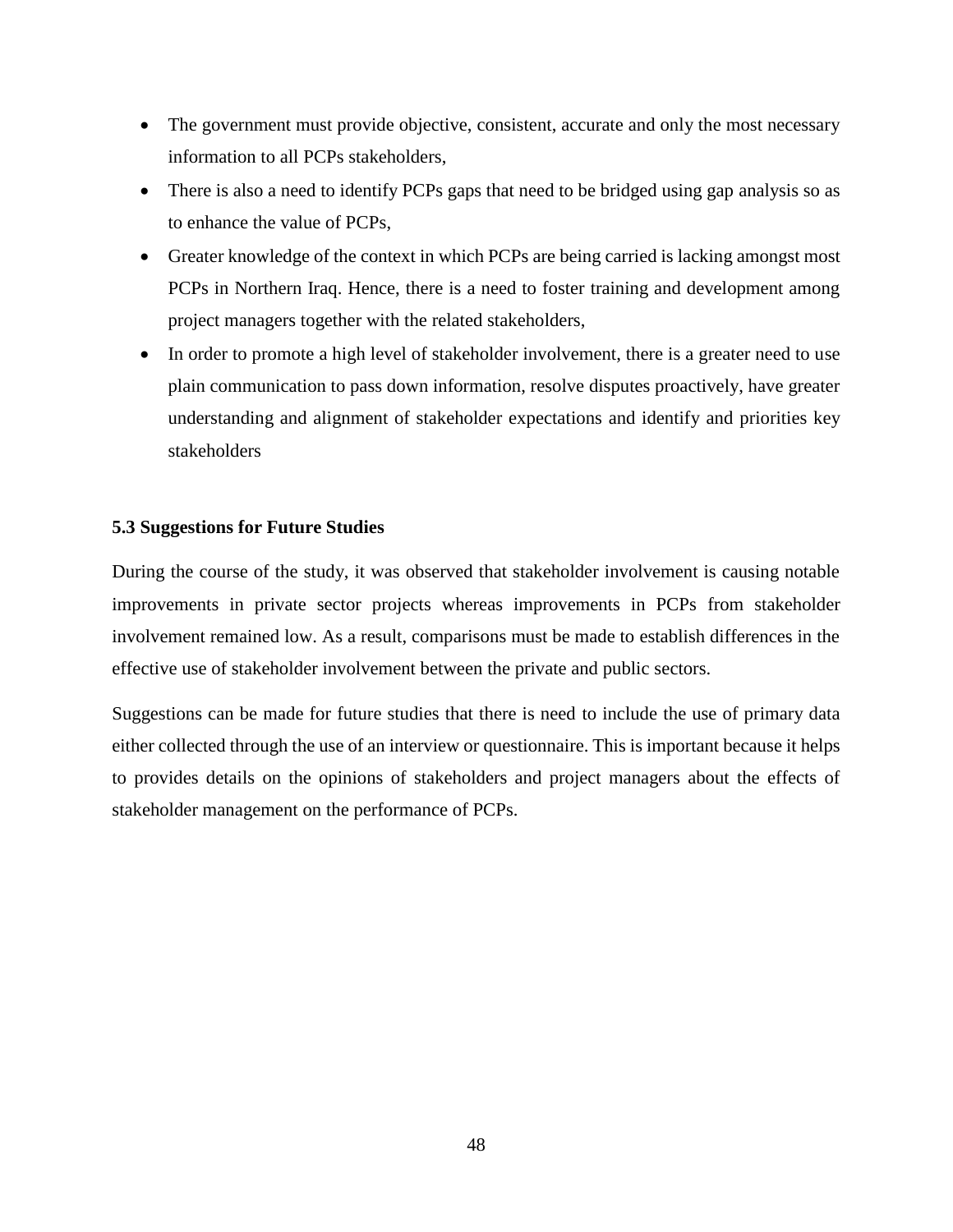#### **REFERENCES**

- <span id="page-62-0"></span>Atkin, B., & Skitmore, M. (2008). Stakeholder management in construction. Construction Management and Economics, 26(6), 549-552.
- Chandra, B., Kothari, R., & Paul, P. (2010). A new node splitting measure for decision tree construction. Pattern Recognition, 43(8), 2725-2731.
- Chinyio, E., & Olomolaiye, P. (2009). Construction stakeholder management. John Wiley & Sons.
- Collinge, W. H. (2012). Re-thinking stakeholder management in construction: theory & research. Project Perspectives, 34, 16-23.
- DeFranzo, S. E. (2011). What's the difference between qualitative and quantitative research? Prieiga per internetą:< https://www. snapsurveys. com/blog/qualitative-vs-quantitative research.
- Dobbs, R., Lund, S., & Madgavkar, A. (2012). Talent tensions ahead: A CEO briefing. McKinsey Quarterly, 4, 92-102.
- Eik-Andresen, P., Landmark, A. D., Hajikazemi, S., Johansen, A., & Andersen, B. (2016). Remedies for managing bottlenecks and time thieves in Norwegian construction projects– public vs private sector. Procedia-Social and Behavioral Sciences, 226, 343-350.
- Elias, A. A., Cavana, R. Y., & Jackson, L. S. (2002). Stakeholder analysis for R&D project management. R&D Management, 32(4), 301-310.
- English, P. J. (2002). An assessment of current conditions in the informal construction labour sector and whether these conditions accommodate training (Doctoral dissertation, University of Cape Town).
- Fageha, M. K., & Aibinu, A. A. (2013). Managing project scope definition to improve stakeholders' participation and enhance project outcome. Procedia-Social and Behavioral Sciences, 74, 154-164.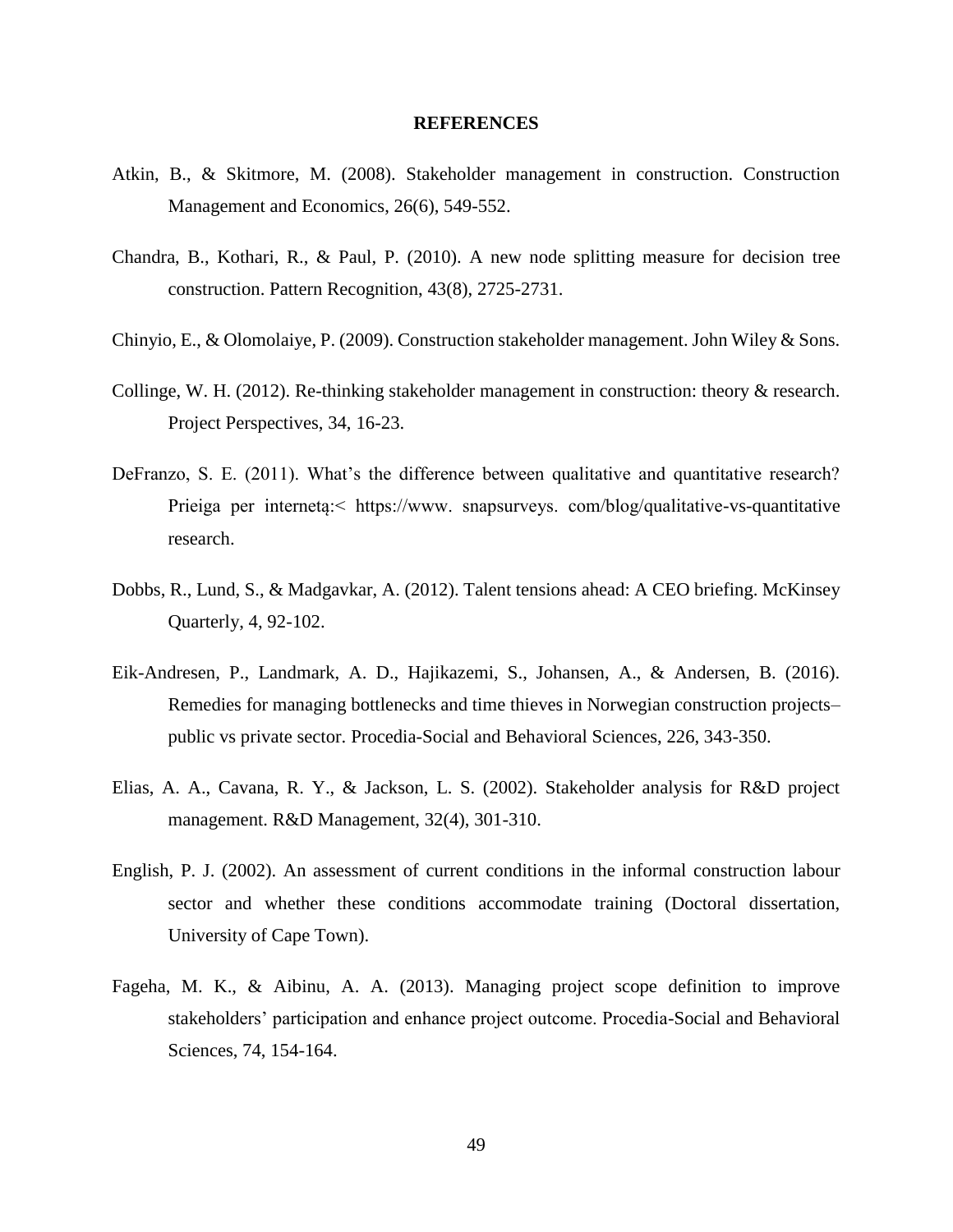- Gerring, J. (2008). Case selection for case-study analysis: Qualitative and quantitative techniques. In the Oxford handbook of political methodology.
- Gubrium, J. F., Holstein, J. A., Marvasti, A. B., & McKinney, K. D. (2012). The SAGE handbook of interview research: The complexity of the craft. Sage.
- Heath, J., & Norman, W. (2004). Stakeholder theory, corporate governance and public management: what can the history of state-run enterprises teach us in the post-Enron era?. Journal of business ethics, 53(3), 247-265.
- Howick, S., & Eden, C. (2011). Supporting strategic conversations: the significance of a quantitative model building process. Journal of the Operational Research Society, 62(5), 868-878.
- Ika, L. A., & Hodgson, D. (2014). Learning from international development projects: blending critical project studies and critical development studies. International Journal of Project Management, 32(7), 1182-1196.
- Karlsen, J. T., Graee, K., & Massaoud, M. J. (2008). The role of trust in project-stakeholder relationships: a study of a construction project. International Journal of Project Organisation and Management, 1(1), 105-118.
- Khan, M., Shah, T., Mahmood, H., & Gondal, M. A. (2013). An efficient method for the construction of block cipher with multi-chaotic systems. Nonlinear Dynamics, 71(3), 489- 492.
- Littau, P., Jujagiri, N. J., & Adlbrecht, G. (2010). 25 years of stakeholder theory in project management literature (1984-2009). Project Management Journal, 41(4), 17-29.
- Love, P. E., & Edwards, D. J. (2004). Determinants of rework in building construction projects. Engineering, Construction and Architectural Management, 11(4), 259-274.
- Luu, D. T., Ng, S. T., & Chen, S. E. (2003). A case-based procurement advisory system for construction. Advances in Engineering Software, 34(7), 429-438.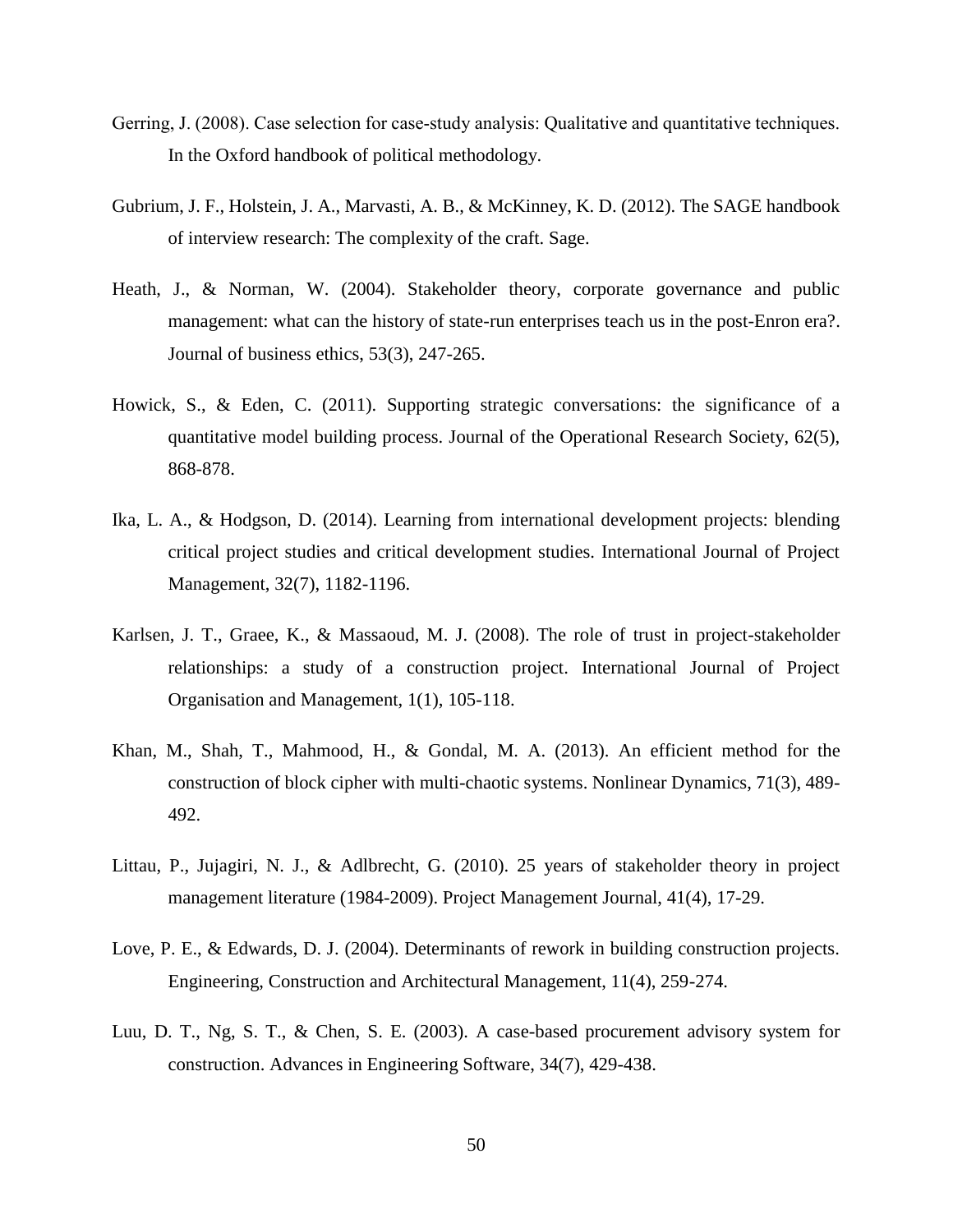- Martinsuo, M., & Lehtonen, P. (2007). Role of single-project management in achieving portfolio management efficiency. International journal of project management, 25(1), 56-65.
- Merriam, S. B. (1998). Qualitative Research and Case Study Applications in Education. Revised and Expanded from" Case Study Research in Education.". Jossey-Bass Publishers, 350 Sansome St, San Francisco, CA 94104.
- Merriam, S. B., & Tisdell, E. J. (2015). Qualitative research: A guide to design and implementation. John Wiley & Sons.
- Miller, C. J., Packham, G. A., & Thomas, B. C. (2002). Harmonization between main contractors and subcontractors: a prerequisite for lean construction? Journal of Construction Research, 3(01), 67-82.
- Mok, K. Y., Shen, G. Q., & Yang, J. (2015). Stakeholder management studies in mega construction projects: A review and future directions. International Journal of Project Management, 33(2), 446-457.
- Newcombe, R. (2003). From client to project stakeholders: a stakeholder mapping approach. Construction management and economics, 21(8), 841-848.
- Nguyen, T. P., & Chileshe, N. (2013). Revisiting the critical factors causing failure of construction projects in Vietnam (Doctoral dissertation, Association of Researchers in Construction Management).
- Ogunlana, S. O. (2010). Beyond the 'iron triangle': Stakeholder perception of key performance indicators (KPIs) for large-scale public sector development projects. International journal of project management, 28(3), 228-236.
- Olander, S. (2007). Stakeholder impact analysis in construction project management. Construction management and economics, 25(3), 277-287.
- Olander, S., & Landin, A. (2005). Evaluation of stakeholder influence in the implementation of construction projects. International journal of project management, 23(4), 321-328.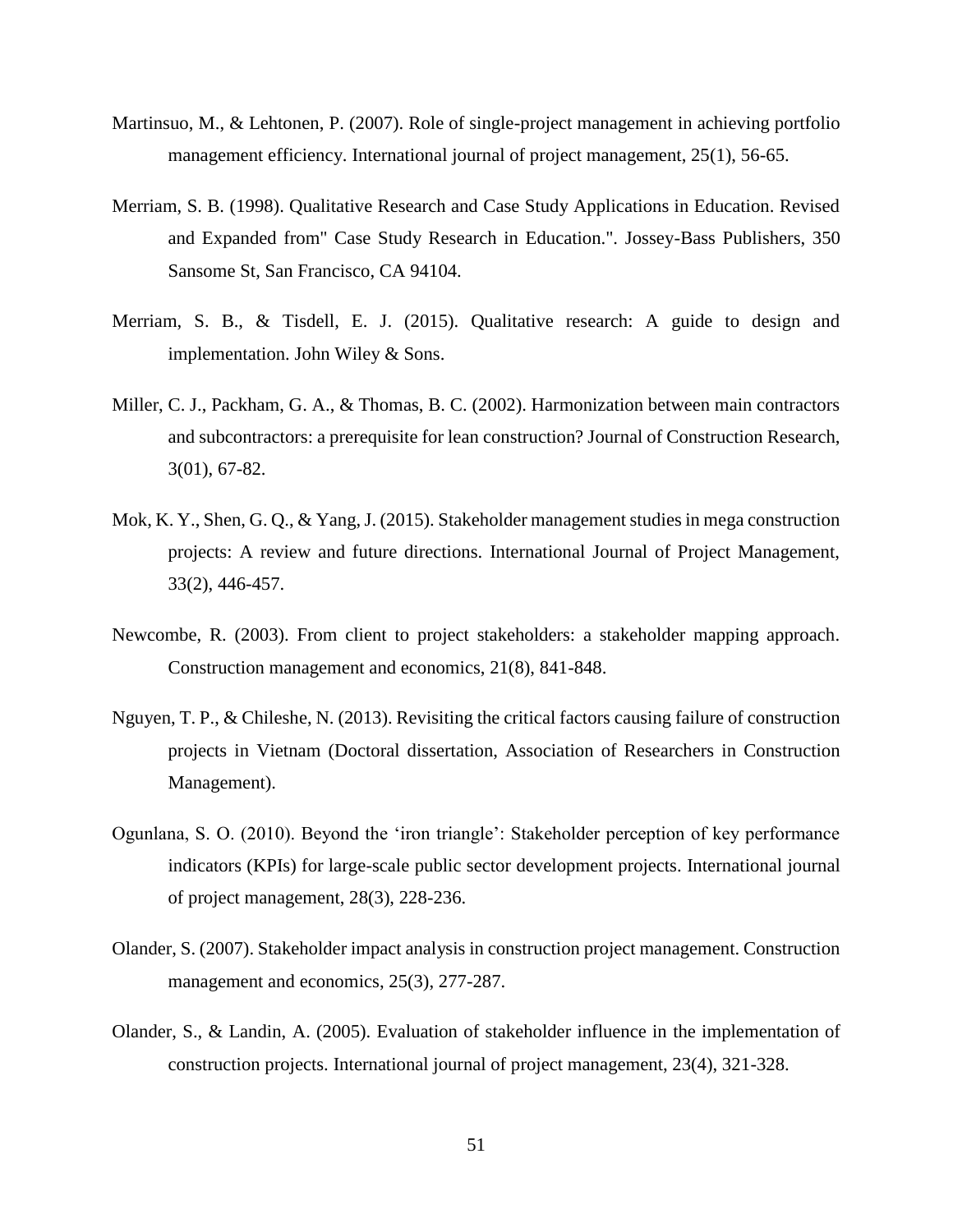- Parmar, B. L., Freeman, R. E., Harrison, J. S., Wicks, A. C., Purnell, L., & De Colle, S. (2010). Stakeholder theory: The state of the art. The academy of management annals, 4(1), 403- 445.
- Patton, M. Q. (1990). Qualitative evaluation and research methods. SAGE Publications, inc.
- Qu, S. Q., & Dumay, J. (2011). The qualitative research interviews. Qualitative research in accounting & management, 8(3), 238-264.
- Rowley, J. (2002). Using case studies in research. Management research news, 25(1), 16-27.
- Rowley, T. I., & Moldoveanu, M. (2003). When will stakeholder groups act? An interest-and identity-based model of stakeholder group mobilization. Academy of management review, 28(2), 204-219.
- Rowlinson, S., & Cheung, Y. K. F. (2008). Stakeholder management through empowerment: modelling project success. Construction Management and Economics, 26(6), 611-623.
- Smith, J. A. (Ed.). (2015). Qualitative psychology: A practical guide to research methods. Sage.
- Smith, J., O'Keeffe, N., Georgiou, J., & Love, P. E. (2004). Procurement of construction facilities: a case study of design management within a design and construct organisation. Facilities, 22(1/2), 26-34.
- Stake, R. E. (2013). Multiple case study analysis. Guilford Press.
- Trajkovski, S., & Loosemore, M. (2006). Safety implications of low-English proficiency among migrant construction site operatives. International Journal of Project Management, 24(5), 446-452.
- Tucker, S. N., & Ambrose, M. D. (1999). Procurement system evaluation in a changing construction environment.
- Turner, C., & Frankel, M. (2008). Energy performance of LEED for new construction buildings. New Buildings Institute, 4, 1-42.